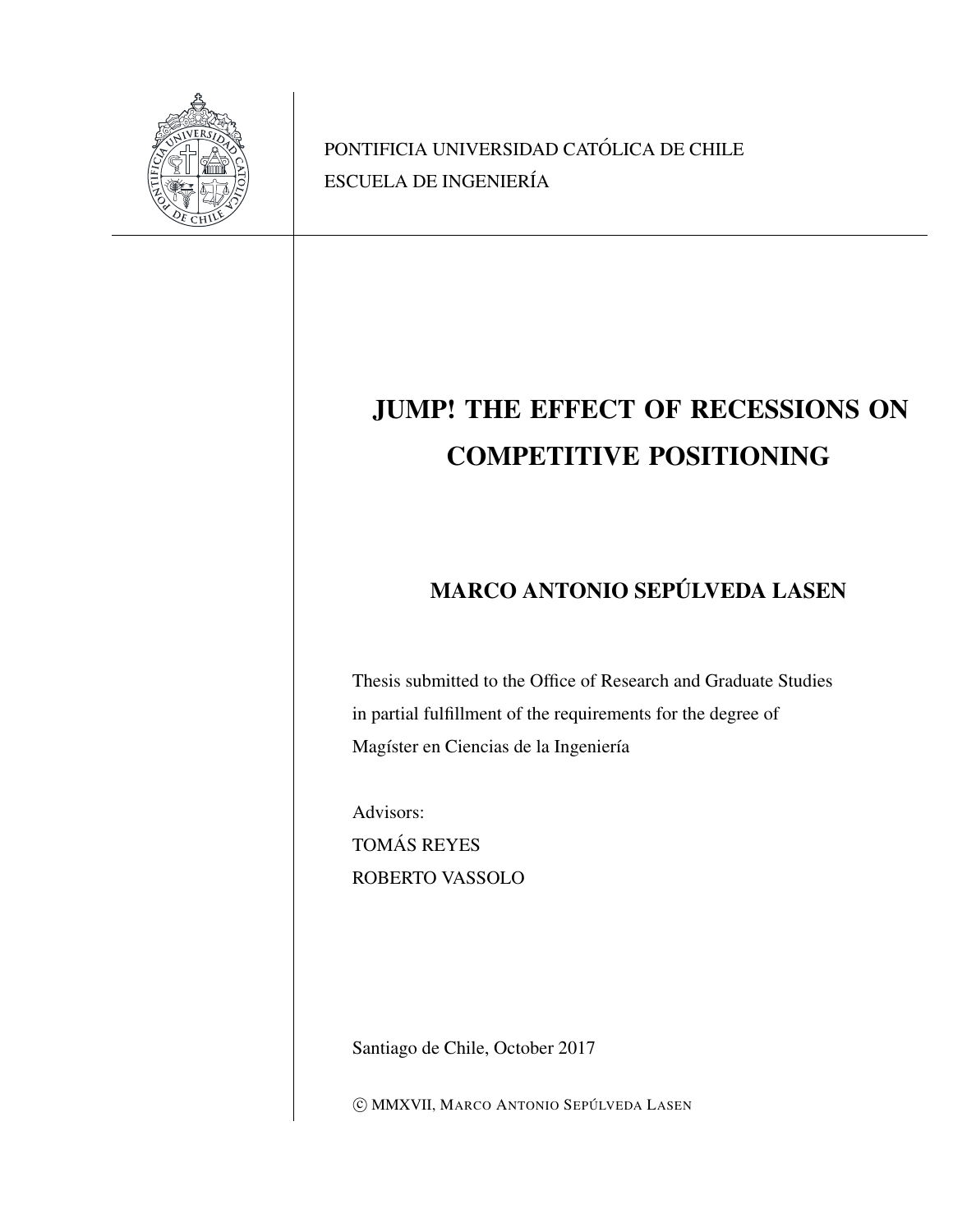

PONTIFICIA UNIVERSIDAD CATÓLICA DE CHILE ESCUELA DE INGENIERÍA

# JUMP! THE EFFECT OF RECESSIONS ON COMPETITIVE POSITIONING

# MARCO ANTONIO SEPÚLVEDA LASEN

Members of the Committee: TOMÁS REYES ROBERTO VASSOLO ALFONSO CRUZ ARIEL CASARIN LUCIANO CHIANG

Thesis submitted to the Office of Research and Graduate Studies in partial fulfillment of the requirements for the degree of Magíster en Ciencias de la Ingeniería

Santiago de Chile, October 2017

 $\copyright$  MMXVII, MARCO ANTONIO SEPÚLVEDA LASEN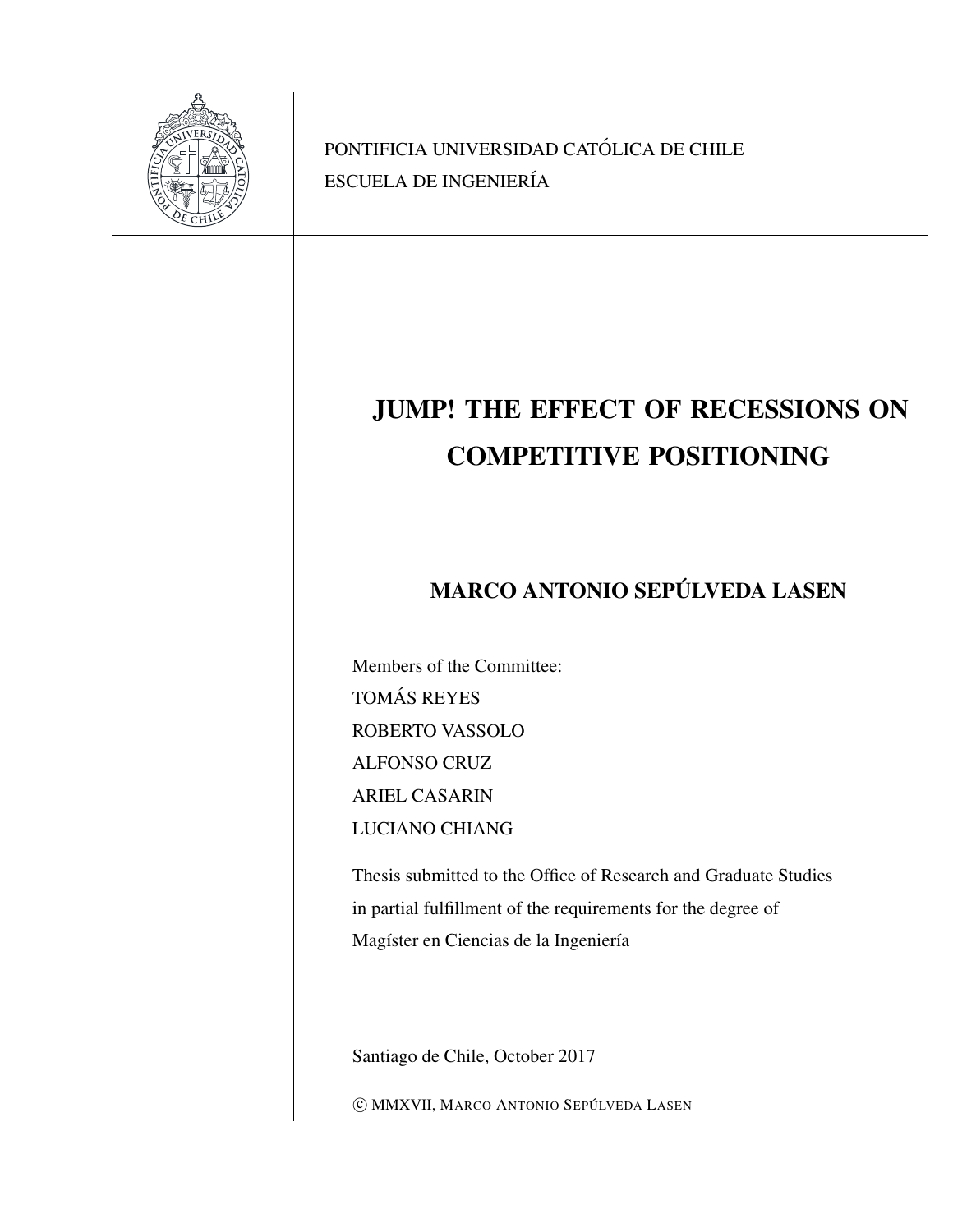*A mi familia y amigos.*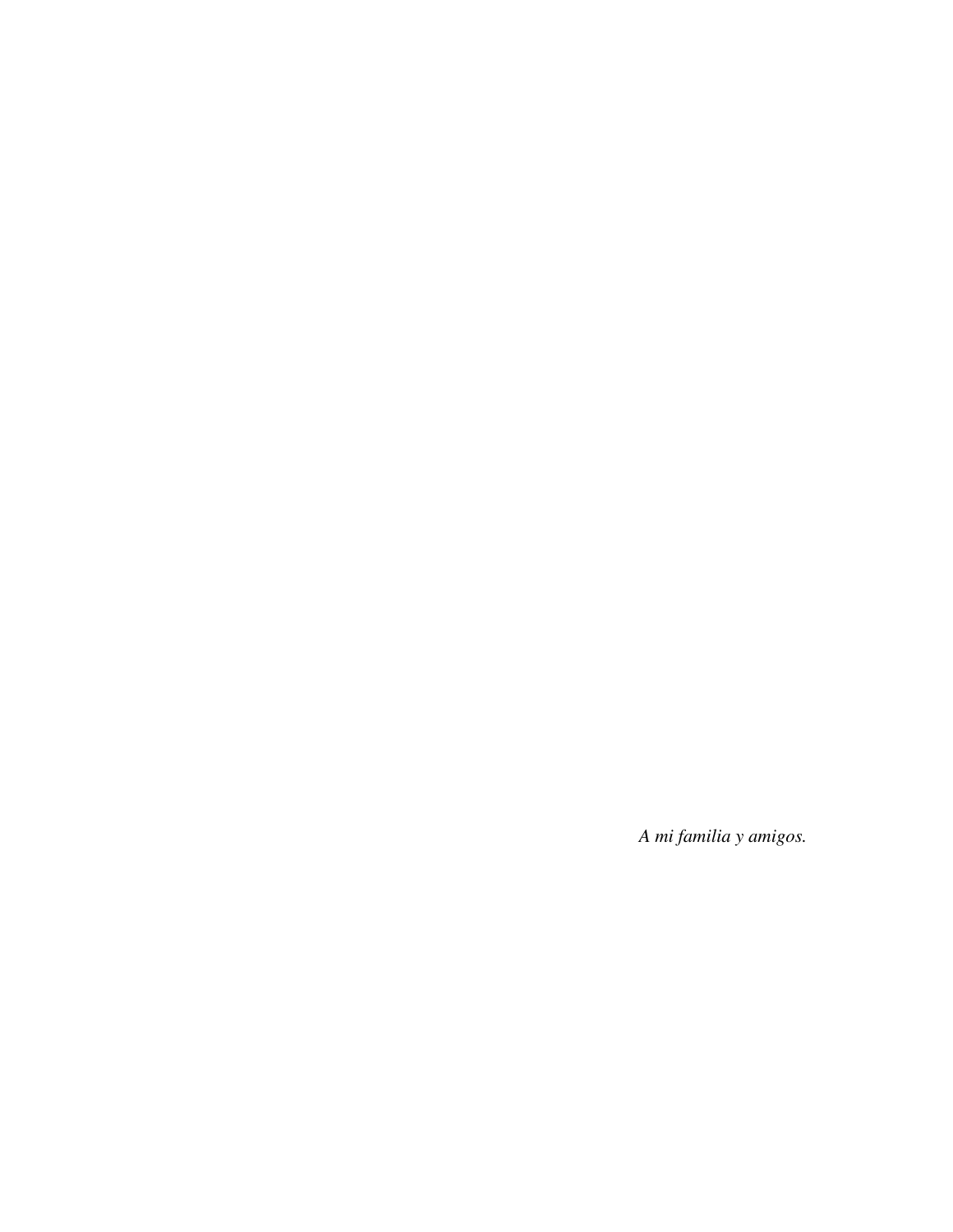#### ACKNOWLEDGMENTS

<span id="page-3-0"></span>First of all I would like to thank professors Tomás Reyes and Roberto Vassolo for their continuous advice, during this long process. I have learned so many things from each one of them, helping me to develop a better research.

Secondly, I would like to thank the Núcleo Milenio ESUU, their members and students who attended to my presentation in the seminar session. Their feedback was very well received, allowing me to incorporate a wide range of perspectives from experts of diverse disciplines.

Finally, I must thank my family and friends for their sustained support. Without them by my side, this journey would have been significantly harder.

This work was supported by Fondecyt Regular [Grant numbers 1160048 and 1171894]; Núcleo Milenio Research Center for Entrepreneurial Strategy Under Uncertainty [NS130028].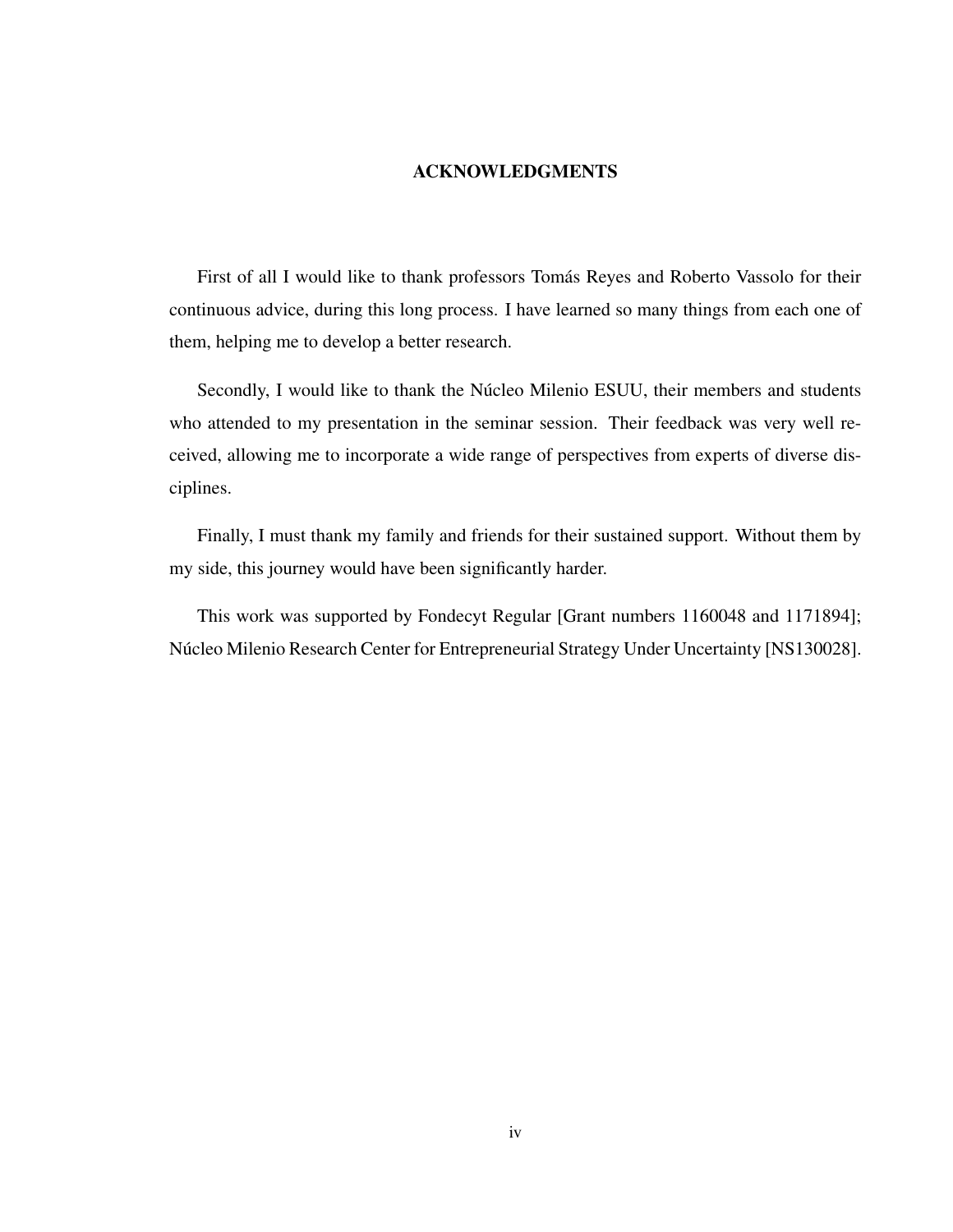### **CONTENTS**

| <b>ACKNOWLEDGMENTS</b>                                                                                                                                                                                                                 | iv             |
|----------------------------------------------------------------------------------------------------------------------------------------------------------------------------------------------------------------------------------------|----------------|
| <b>LIST OF TABLES</b>                                                                                                                                                                                                                  | vii            |
| <b>ABSTRACT</b>                                                                                                                                                                                                                        | viii           |
| <b>RESUMEN</b>                                                                                                                                                                                                                         | ix             |
| Article Background<br>1.                                                                                                                                                                                                               | $\mathbf{1}$   |
| 1.1.                                                                                                                                                                                                                                   | $\mathbf{1}$   |
| 1.2.                                                                                                                                                                                                                                   | 3              |
| 1.3.                                                                                                                                                                                                                                   | $\overline{4}$ |
| 1.4.                                                                                                                                                                                                                                   | 7              |
| 1.5.                                                                                                                                                                                                                                   | 8              |
| Further research research research research research research research research research research research research research research research research research research research research research research research researc<br>1.6. | 9              |
| JUMP! THE EFFECT OF RECESSIONS ON COMPETITIVE POSITIONING<br>2.                                                                                                                                                                        | 11             |
| 2.1.<br>Introduction                                                                                                                                                                                                                   | 11             |
| Theory on the effect of recessions on competitive Positioning $\ldots \ldots \ldots$<br>2.2.                                                                                                                                           | 12             |
| The Effect of Recessions on Supply-Side and Demand-Side Isolating<br>2.2.1.                                                                                                                                                            |                |
|                                                                                                                                                                                                                                        | 14             |
| The Role of Strategic Flexibility in Recessions<br>2.2.2.                                                                                                                                                                              | 16             |
| 2.3.                                                                                                                                                                                                                                   | 18             |
| 2.3.1.                                                                                                                                                                                                                                 | 18             |
| 2.3.2.                                                                                                                                                                                                                                 | 18             |
| 2.3.3.                                                                                                                                                                                                                                 | 20             |
| 2.3.4.                                                                                                                                                                                                                                 | 21             |
| 2.3.5.                                                                                                                                                                                                                                 | 22             |
| 2.3.6.                                                                                                                                                                                                                                 | 24             |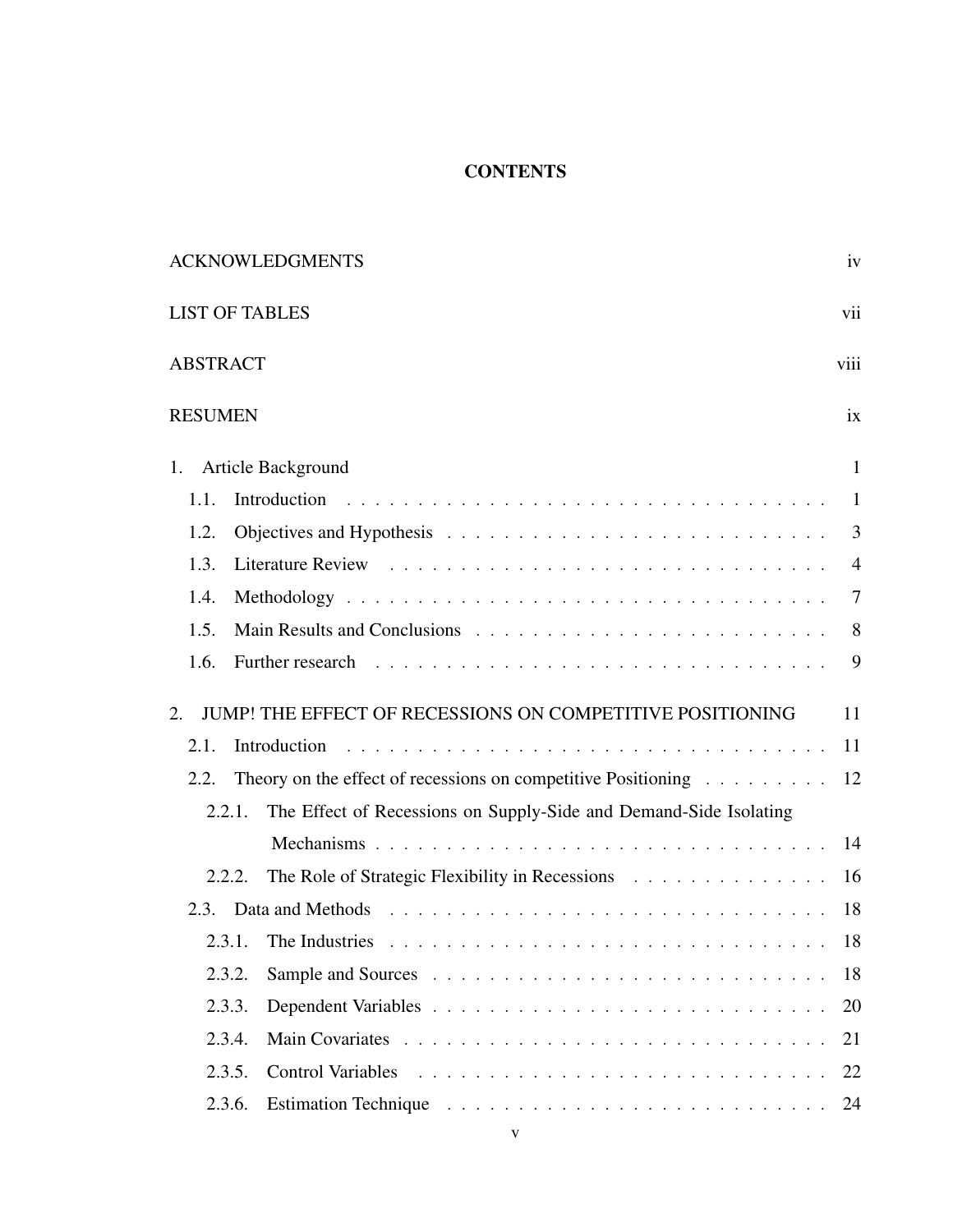|                   | 2.43 | Robustness Checks resources in the contract of the contract of the contract of the contract of the contract of the contract of the contract of the contract of the contract of the contract of the contract of the contract of |    |
|-------------------|------|--------------------------------------------------------------------------------------------------------------------------------------------------------------------------------------------------------------------------------|----|
|                   |      |                                                                                                                                                                                                                                |    |
| <b>REFERENCES</b> |      |                                                                                                                                                                                                                                | 36 |
| <b>APPENDIX</b>   |      |                                                                                                                                                                                                                                | 40 |
|                   |      |                                                                                                                                                                                                                                |    |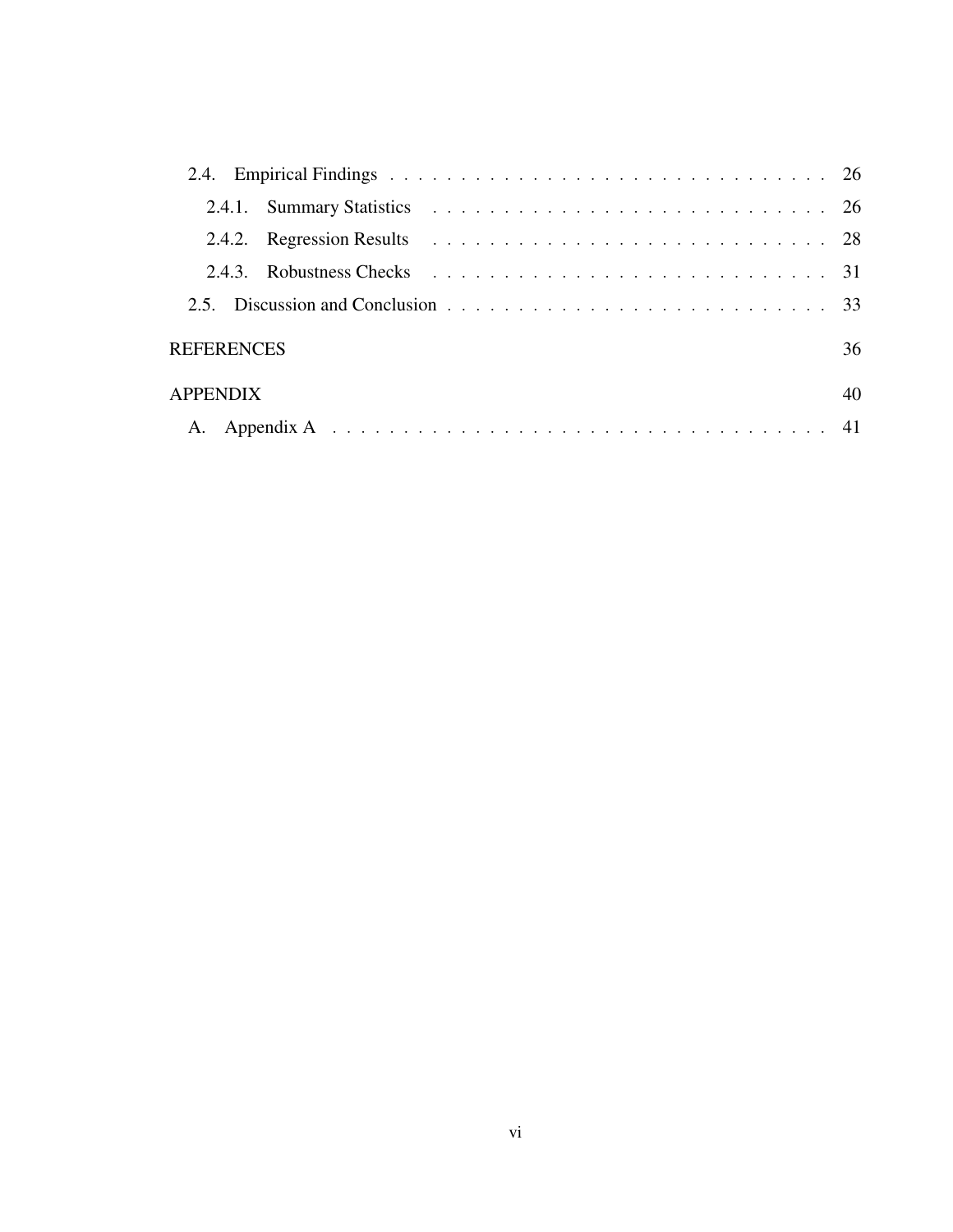## LIST OF TABLES

<span id="page-6-0"></span>

| 2.1 |                                                                                                                                                                                         | 26 |
|-----|-----------------------------------------------------------------------------------------------------------------------------------------------------------------------------------------|----|
| 2.2 |                                                                                                                                                                                         | 27 |
| 2.3 | Effect of Recession on Industries' Market Share Contemporaneously and Over                                                                                                              | 29 |
| 2.4 | Relative Value of Supply-Side and Demand-Side Mechanisms and Strategic                                                                                                                  | 30 |
| A.1 |                                                                                                                                                                                         | 41 |
| A.2 | Effect of Recession on Industries Market Share Contemporaneously and Over                                                                                                               | 44 |
| A.3 | Relative Value of Supply-Side and Demand-Side Mechanisms and Strategic                                                                                                                  | 45 |
| A.4 | Effect of Recession on Industries Market Share Contemporaneously and Over<br>Time (No Bankruptcy) $\ldots \ldots \ldots \ldots \ldots \ldots \ldots \ldots \ldots \ldots \ldots \ldots$ | 46 |
| A.5 | Relative Value of the Supply-Side and Demand-Side Mechanisms and Strategic                                                                                                              | 47 |
| A.6 | Effect of Recession on Industries Market Share Contemporaneously and Over                                                                                                               | 48 |
|     | A.7 Relative Value of Supply-Side and Demand-Side Mechanisms and Strategic                                                                                                              | 49 |
| A.8 | Effect of Supply-Side and Demand-Side Mechanisms and Strategic Flexibility                                                                                                              | 50 |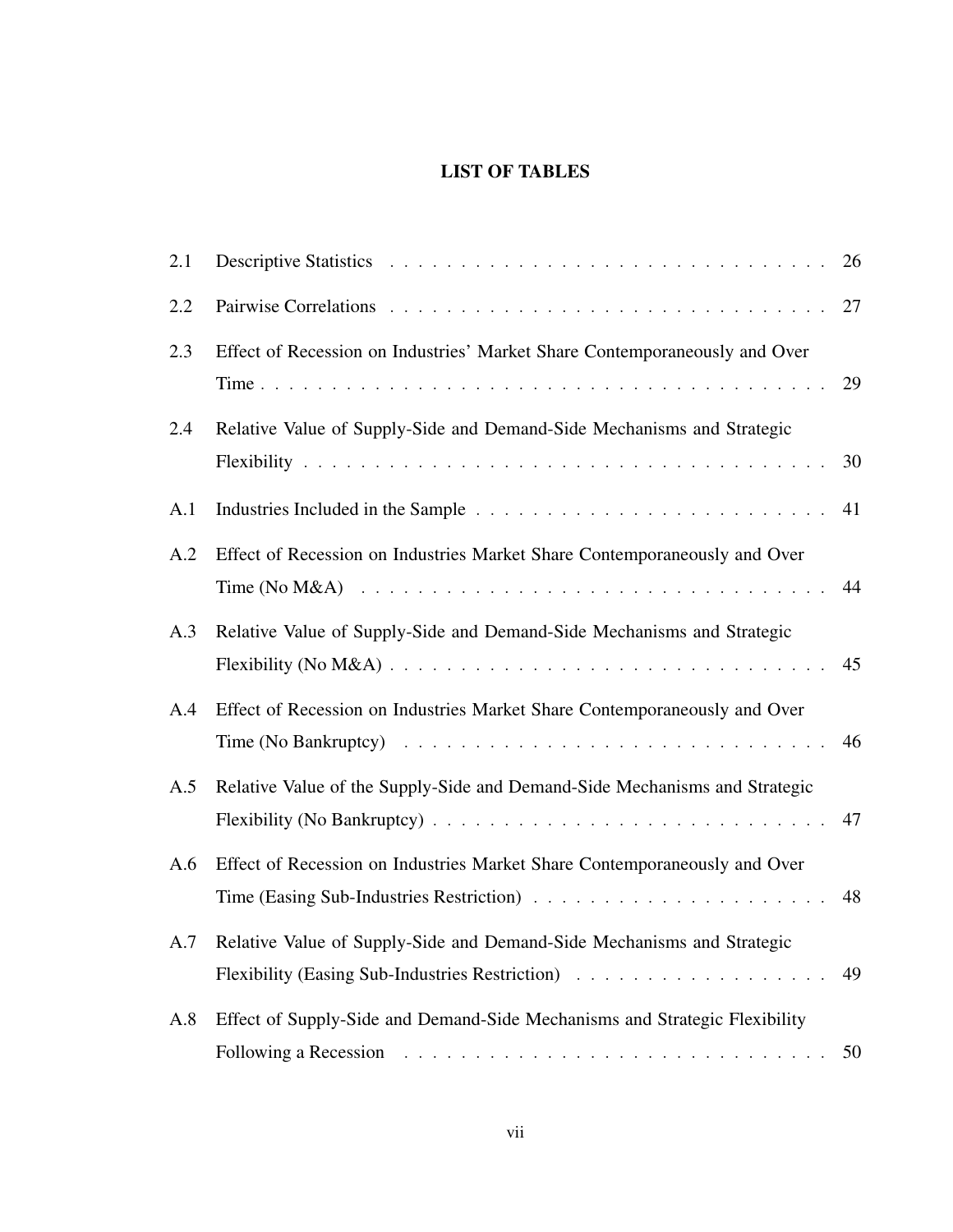#### **ABSTRACT**

<span id="page-7-0"></span>We analyse the effect of recessions on the stability of firms' strategic positioning in an industry. Our main argument is that recessions temporarily alter the relative value of the competitive isolating mechanisms that sustain firms' strategic positions, increasing the strength of supply-side isolating mechanisms and decreasing the strength of demand-side mechanisms. This allows for changes in firms' positions – i.e. competitive leapfrogging. We also argue that firms can turn such temporary boosts into permanent advantages if they have enough strategic flexibility to embrace these changes. Empirical results from multiple industries in the US during the period 1982-2015 strongly support our reasoning.

Keywords: recessions, isolating mechanisms, strategic flexibility, life cycle.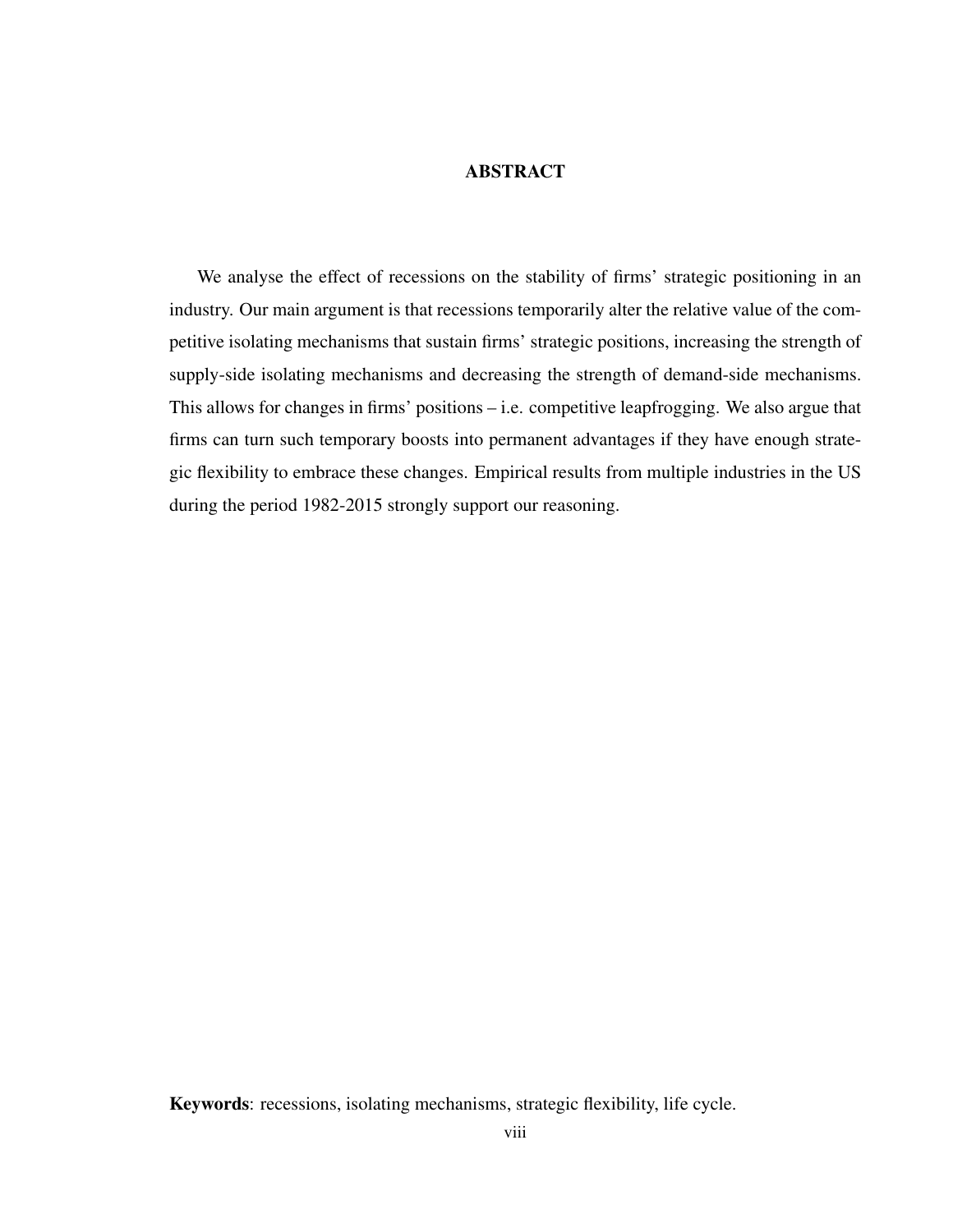#### RESUMEN

<span id="page-8-0"></span>Analizamos el efecto de las recesiones en el posicionamiento estratégico de las empresas. Proponemos que las recesiones cambian temporalmente el valor de los mecanismos de aislamiento competitivo, aumentando el valor de los mecanismos por el lado de la oferta y disminuyendo el valor de los mecanismos por el lado de la demanda. Esto le permitirá a las empresas cambiar su posicionamiento dentro de la industria. No obstante, las empresas verán este cambio como una oportunidad solo si cuentan con suficiente flexibilidad estratégica. Lo anterior es demostrado empíricamente, luego de analizar múltiples industrias Americanas entre los años 1982 y 2015.

Palabras Claves: recesiones económicas, mecanismos de aislamiento competitivo, flexibilidad estratégica, ciclo de vida.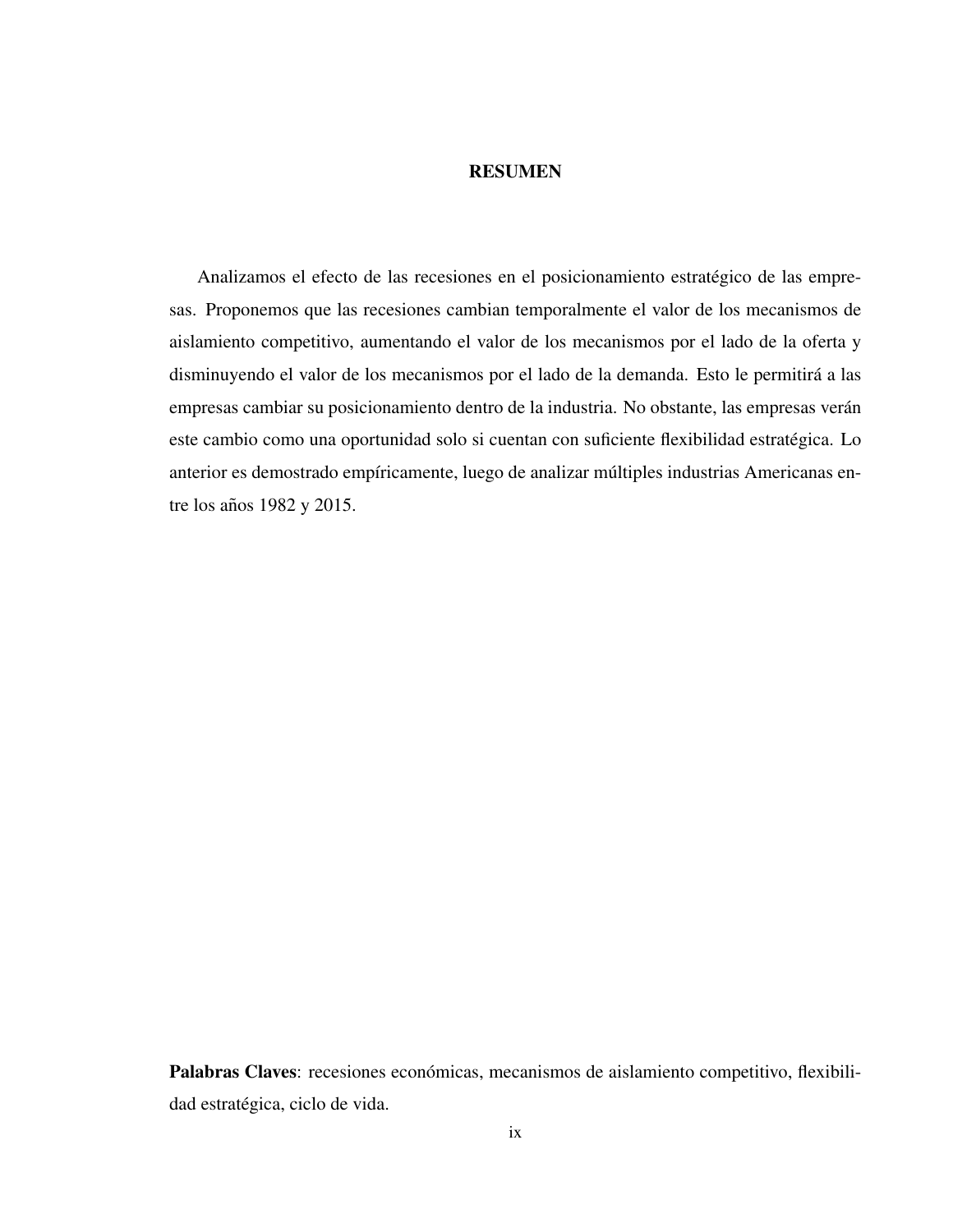#### <span id="page-9-1"></span><span id="page-9-0"></span>1. ARTICLE BACKGROUND

#### 1.1. Introduction

Countries around the world have experienced different periods of economic growth rates throughout their lives, varying both in duration and amplitude. For simplicity, all of these movements have been grouped into one common definition: the business cycle. Literature has defined the business cycle as deviations in the economy, changing between periods of recessions and economic growth [\(Kydland & Prescott, 1990\)](#page-46-0). The business cycle can be divided into four different phases: economic growth (expansion), turning peak (expansion stops), economic contraction (recession) and finally another turning peak [\(Bromiley et al.,](#page-44-1) [2008\)](#page-44-1). Despite the economic differences, all countries around the world have experienced these cycles.

Within the business cycles, recessions stand out as punctuated and less common phase, which have a negative effect on companies' main performance indicators. They represent periods of uncontrollable and unpredictable variations in the environmental munificence, threatening the survival of firms [\(Latham, 2009\)](#page-46-1). Within these variations, countries suffer a reduction in the gross domestic product (GDP) and employment [\(Ayyagari et al., 2011\)](#page-44-2). The former generates a jolt inside industries, removing weaker competitors, and enhancing the positioning of stronger ones.

The study of recessions is crucial for the strategic management theory, due to its heterogeneous effect on firms' competitive position, profitability and market share [\(Chakrabarti et](#page-44-3) [al., 2007,](#page-44-3) [2011;](#page-44-4) [Garcia-Sanchez et al., 2014;](#page-45-0) [Ghemawat, 2009;](#page-45-1) [Latham, 2009;](#page-46-1) [Mascarenhas](#page-46-2) [& Aaker, 1989\)](#page-46-2). Despite recessions impact the entire economy, its effect on firms, is known to be dissimilar, causing a lot of confusion in the management literature [\(Garcia-Sanchez et](#page-45-0) [al., 2014\)](#page-45-0).

Recent strategic management oriented researchers have attempted to explain the heterogeneous effect of recessions on firm performance and competitive evolution. Literature studying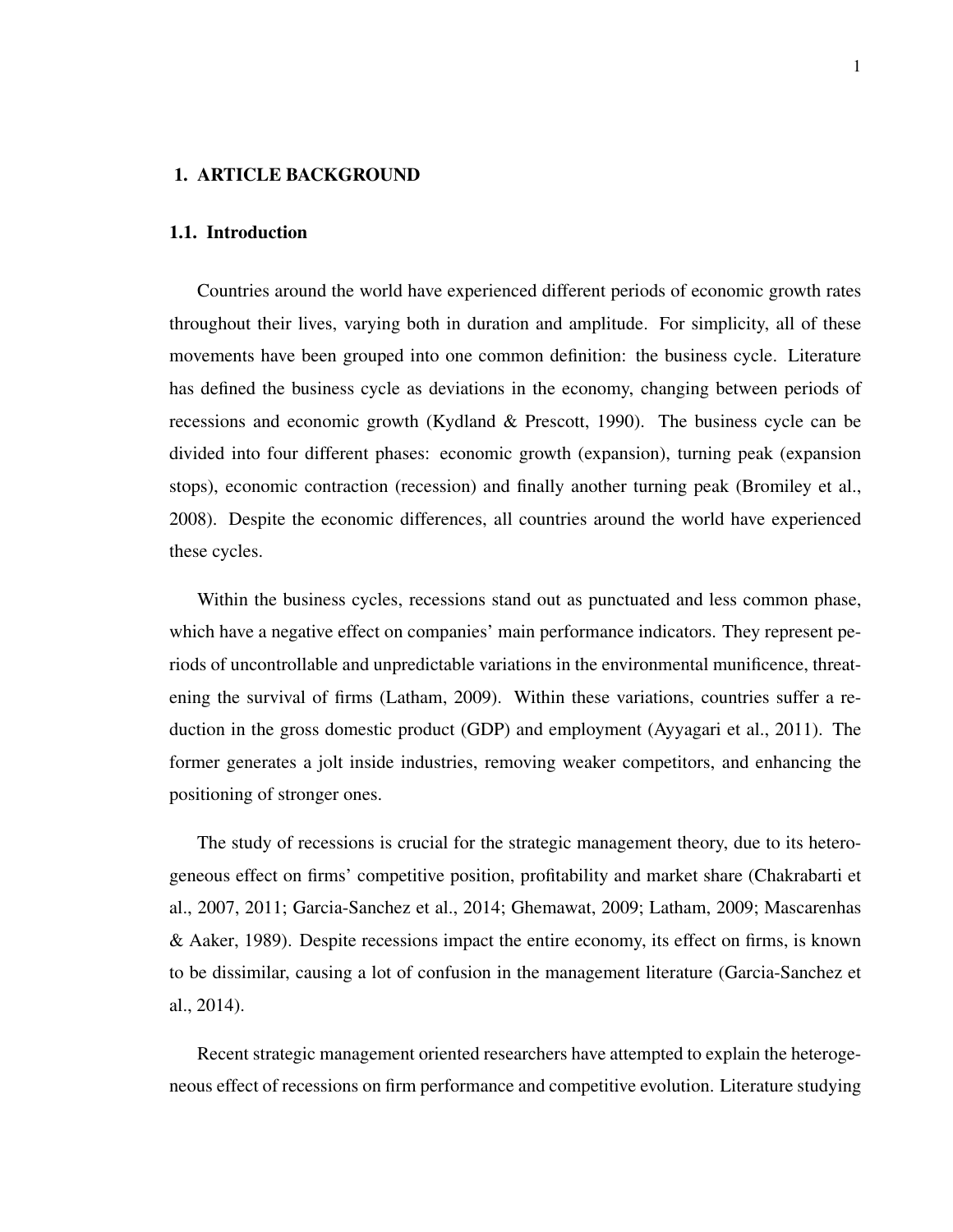these effects can be classified at three different levels: firm level (i.e., different areas inside the company), business strategy level (i.e., how to increase the performance of the business) and corporate level level (i.e., to determine which business to invest in). Among the research studying the effect of recessions at the firm level, [Bishop et al.](#page-44-5) [\(1984\)](#page-44-5), after analyzing the human resources area, determine the convenience of hiring during recessions. At the business strategy level, stands out the work of [Garcia-Sanchez et al.](#page-45-0) [\(2014\)](#page-45-0), who determine the convenience of building cost advantages and financial flexibility to increase performance during recessions. Finally, within the corporate level, [Chakrabarti et al.](#page-44-3) [\(2007\)](#page-44-3), show that diversified companies are more likely to exhibit inferior performance during recessions.

Despite these findings, the challenge still remains at the business strategy level. Theoretical studies and empirical evidence analyzing the effect of recessions on firms' competitive positioning remain scarce [\(Bromiley et al., 2008;](#page-44-1) [Flammer & Ioannou, 2015\)](#page-45-2). It is essential to address in more detail this relationship as the effect of recessions on competitive advantages and positioning can be permanent [\(Mascarenhas & Aaker, 1989;](#page-46-2) [Garcia-Sanchez et al., 2014\)](#page-45-0).

The remainder of the chapter is organized as follows: Section [1.2](#page-11-0) focuses on the main objectives of this thesis. Section [1.3](#page-12-0) reviews previous literature on the effect of recession on competitive positioning and firm performance. Section [1.4](#page-15-0) details the methodology used. Section [1.5](#page-16-0) presents the main findings and conclusions of the research and [1.6](#page-17-0) suggests new opportunities for future developments. Following this, Chapter 2 contains the main article of this thesis and it is divided in 5 sections. Sections [2.1](#page-19-1) briefly introduce recessions and the main topic of the research. Section [2.2](#page-20-0) describes the theoretical framework and builds the main hypothesis. Section [2.3](#page-26-0) describes the data and methodology used to build the empirical models. Section [2.4](#page-34-0) details the empirical findings, including the summary statistics, regression results and robustness tests. Finally, Section [2.5](#page-41-0) concludes and discusses the research.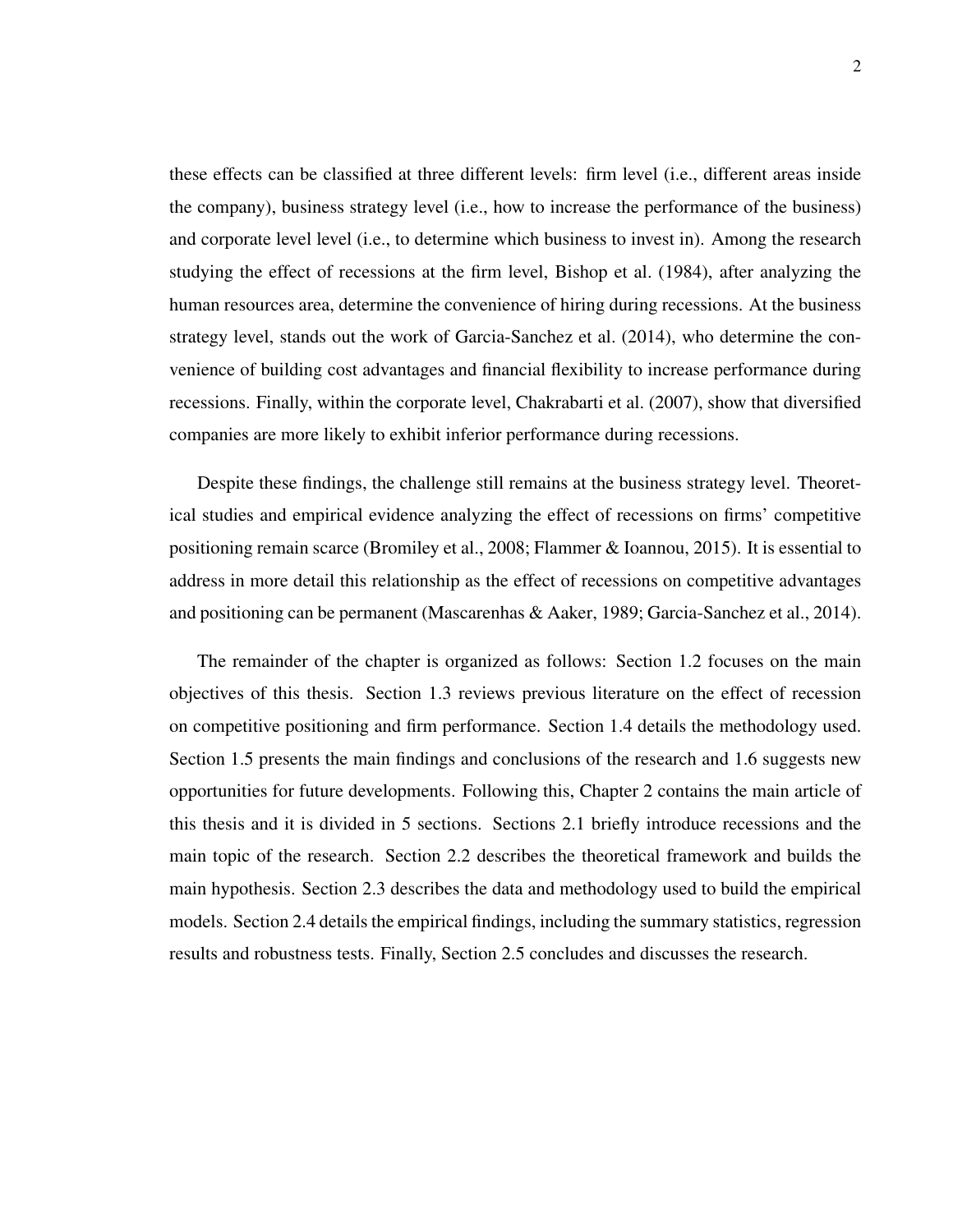#### <span id="page-11-0"></span>1.2. Objectives and Hypothesis

The aim of this thesis is to determine the relevance of recessions in the competitive evolution by analyzing its effects on firms' strategic positioning. Specifically, attempts to provide empirical support for recent theoretical papers and mathematical simulation [\(Garcia-Sanchez](#page-45-0) [et al., 2014,](#page-45-0) [n.d.\)](#page-45-3), which argue that recessions have heterogeneous effects on firms. These changes will create an opportunity for competitive leapfrogging, allowing stronger competitors to permanently increase their market share, and threatening weaker firms, forcing them to exit the industry.

In order to demonstrate and explain that recessions changes firm's competitive positioning, the manuscript has three main objectives. The first objective is to show that recessions generate significant changes in firms' market shares. The second objective seeks to explain these changes in firms' positioning by showing that recessions change the value of their isolating mechanisms, enhancing the value of the supply side (i.e. costs), and decreasing the value of the demand side mechanism (i.e. advertising). These temporarily shifts provide a unique opportunity for companies that have a cost-based strategy to change their competitive positioning and gain permanent changes in their market shares. Similar to the above, the third and last objective is to show that firms' strategic flexibility help firms to take advantage of these temporary changes in the relative value of their competitive isolating mechanisms. Therefore those firms which enter a recession with strategic flexibility will gain positioning compared to their peers.

The research addresses these objectives by studying the competitive evolution of multiple US industries belonging to the manufacturing sector, between the years 1982 and 2015. Firms' changes in the market shares will be measured to test whether recessions have a significant impact on firms' positioning. Moreover, different constructs are built to represent the supply-side mechanism, demand-side mechanism and strategic flexibility and test their effect on firm's positioning during recessions.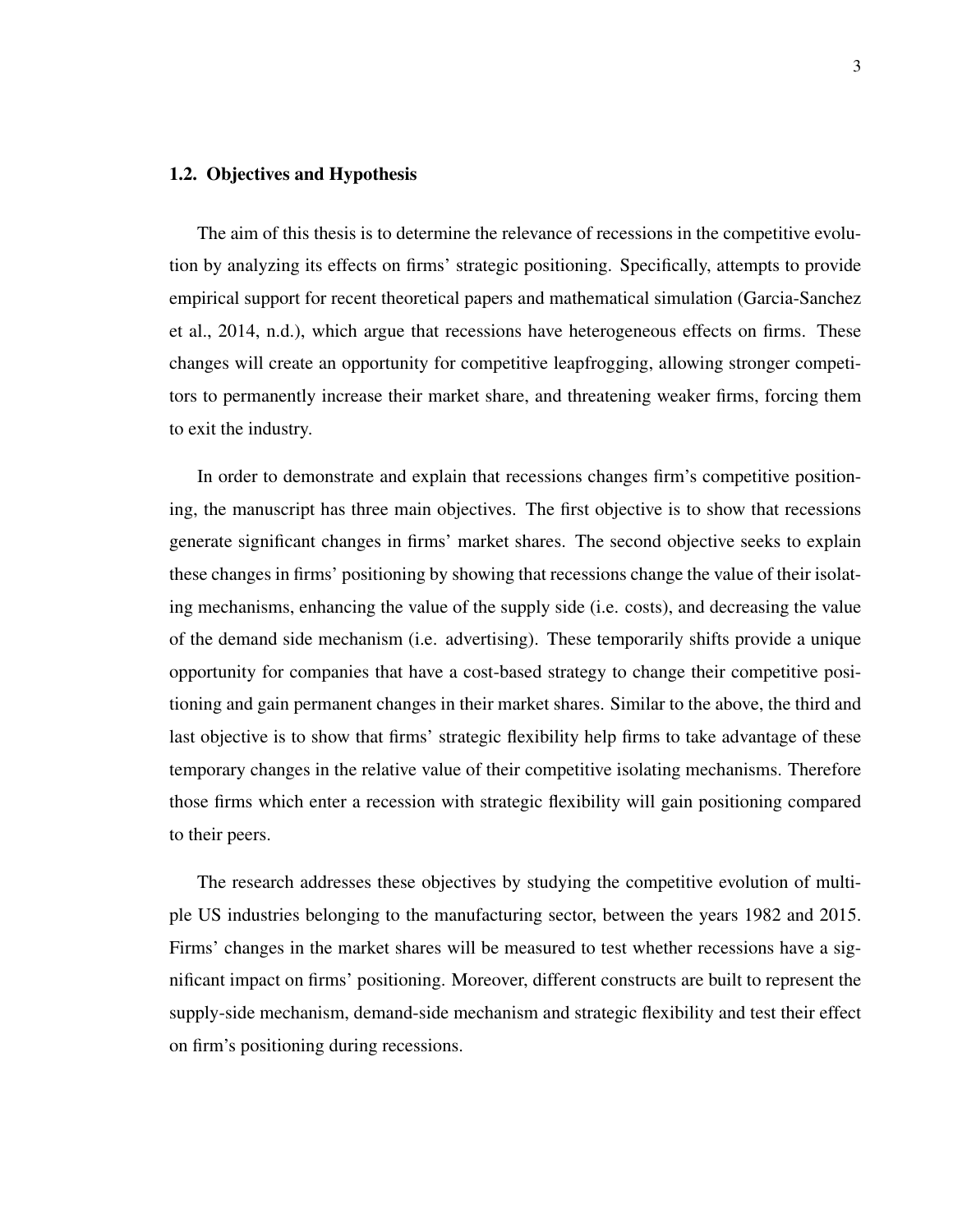#### <span id="page-12-0"></span>1.3. Literature Review

Recessions are temporary deviations from the overall pattern of positive economic growth [\(Kydland & Prescott, 1990;](#page-46-0) [Lucas, 1977\)](#page-46-3). They are transitory contractions of the level of economic activity that vary in intensity and duration, and involve changes in absolute prices, as well as relative prices among inputs and outputs [\(Mascarenhas & Aaker, 1989\)](#page-46-2). Recessions are exogenous to industry selection forces but cause changes in firms' competitive positioning and also bankruptcies. This is a non-trivial phenomenon; in the US alone, over 500,000 companies of different sizes failed in each of the three recessions that have occurred since 1990 [\(Pearce & Michael, 2006\)](#page-46-4)

Studies analyzing the effect of recessions on competitive evolution remain scarce. The topic has been balkanized through its treatment by functional silo, only rarely subjected to in empirical testing and considerably hampered by the lack of any unified general theory that explains observed heterogeneity on the impact of recessions across organizations [\(Bromiley](#page-44-1) [et al., 2008\)](#page-44-1). In order to provide a meaningful review on the state of the art of research on this topic, antecedents are organized in three groups: those that analyze the effect of recessions at the functional level (e.g., at human resource level, consumer level), at the business strategy level, and at the corporate strategy level (i.e., diversification).

Studies at the functional level tend to focus on the advantages and the risks of following a countercyclical behaviour – i.e., pursuing some sort of expansion during contractions in the business cycle and regulating growth during expansions [\(Greer & Ireland, 1992;](#page-45-4) [Knudsen &](#page-46-5) [Lien, 2015;](#page-46-5) [Flammer & Ioannou, 2015\)](#page-45-2). [Bishop et al.](#page-44-5) [\(1984\)](#page-44-5) analyze whether countercyclical hiring is an advisable staffing strategy. Taking a conceptual approach, they recommend reducing the negative effects of a recession using salaries instead of commissions in salespersons, flexible pricing, and direct distribution; having with these strategies greater price control. [Greer & Ireland](#page-45-4) [\(1992\)](#page-45-4) empirically found that companies emphasizing planning tend to be more likely to hire counter cyclically. [Knudsen & Lien](#page-46-5) [\(2015\)](#page-46-5) empirically show that firms with high emphasis on exploration tend to increase investments in training and hiring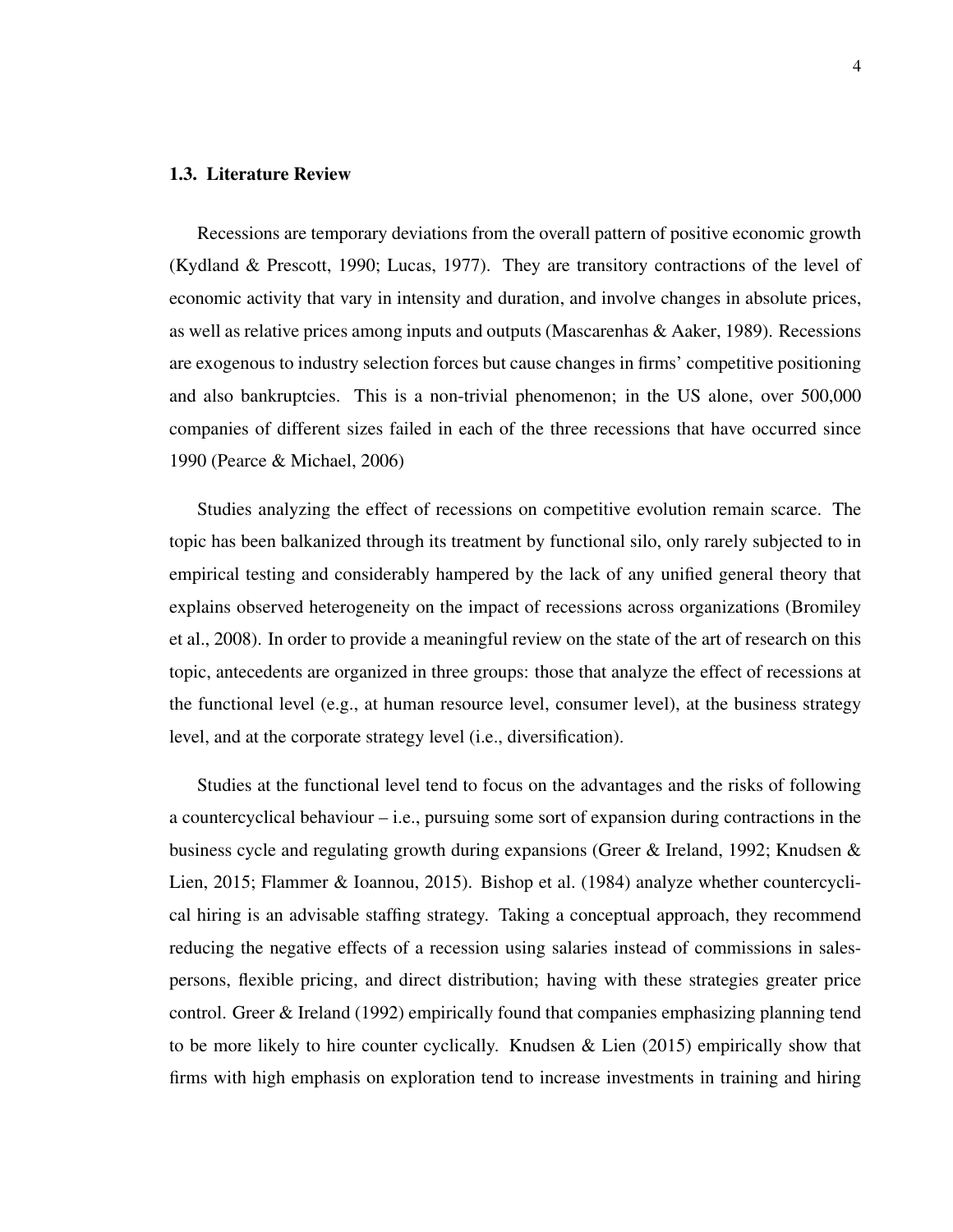talent during recessions, exploiting inefficiencies in the labour market to increase their stock of firm-specific knowledge. [Flammer & Ioannou](#page-45-2) [\(2015\)](#page-45-2) propose, and empirically support, that companies that mainly focus on investing in intangible assets and stakeholder relationships are better, relative to those that focus on investing in human and physical capital, in the aftermath of an economic contraction.

The former array of studies provides a fine-grained analyzis of strategic practices that seem to work best in managing the ups and downs of the business cycle, and suggests when and how it is convenient to follow a countercyclical strategy. The studies also anchor their specific analyzes in more general management theories, indirectly linking these strategies with competition. However, the changes in competitive dynamics that might result from recessions are not the focus of such line of research.

Studies on the effect of recessions on competitive strategy started with [Mascarenhas &](#page-46-2) [Aaker](#page-46-2) [\(1989\)](#page-46-2) seminal work. They examine whether it is preferable for a firm to follow a countercyclical or a procyclical strategy over the business cycle. They argue that the answer depends on the link between contemporaneous strategy and intertemporal relationships, which ultimately determine the optimal strategy. They propose that the best strategies for both, recessions and recovery periods, are not necessarily the best from a long-term intertemporal perspective.

Studies at the firm level expand the countercyclical analysis by focusing on the effect of recessions on industry-specific selection mechanisms [\(Garcia-Sanchez et al., 2014,](#page-45-0) [n.d.;](#page-45-3) [Sevil et al., 2016\)](#page-47-0). [Garcia-Sanchez et al.](#page-45-0) [\(2014\)](#page-45-0) analyze the tension between the need to achieve isolating mechanisms (in their case, supply-side mechanisms) and the financial risk of taking on debt to secure such mechanisms during times of recession. Using a mathematical simulation model, they demonstrate that, compared to their peers in stable environments, firms building isolating mechanisms in a context where recessions might be imminent should do so as long as they do not lose financial flexibility in the process. Additionally, laggards can more effectively catch up to incumbents by working to close gaps in financial flexibility, rather than following the conventional strategy of closing gaps in isolating mechanisms. The main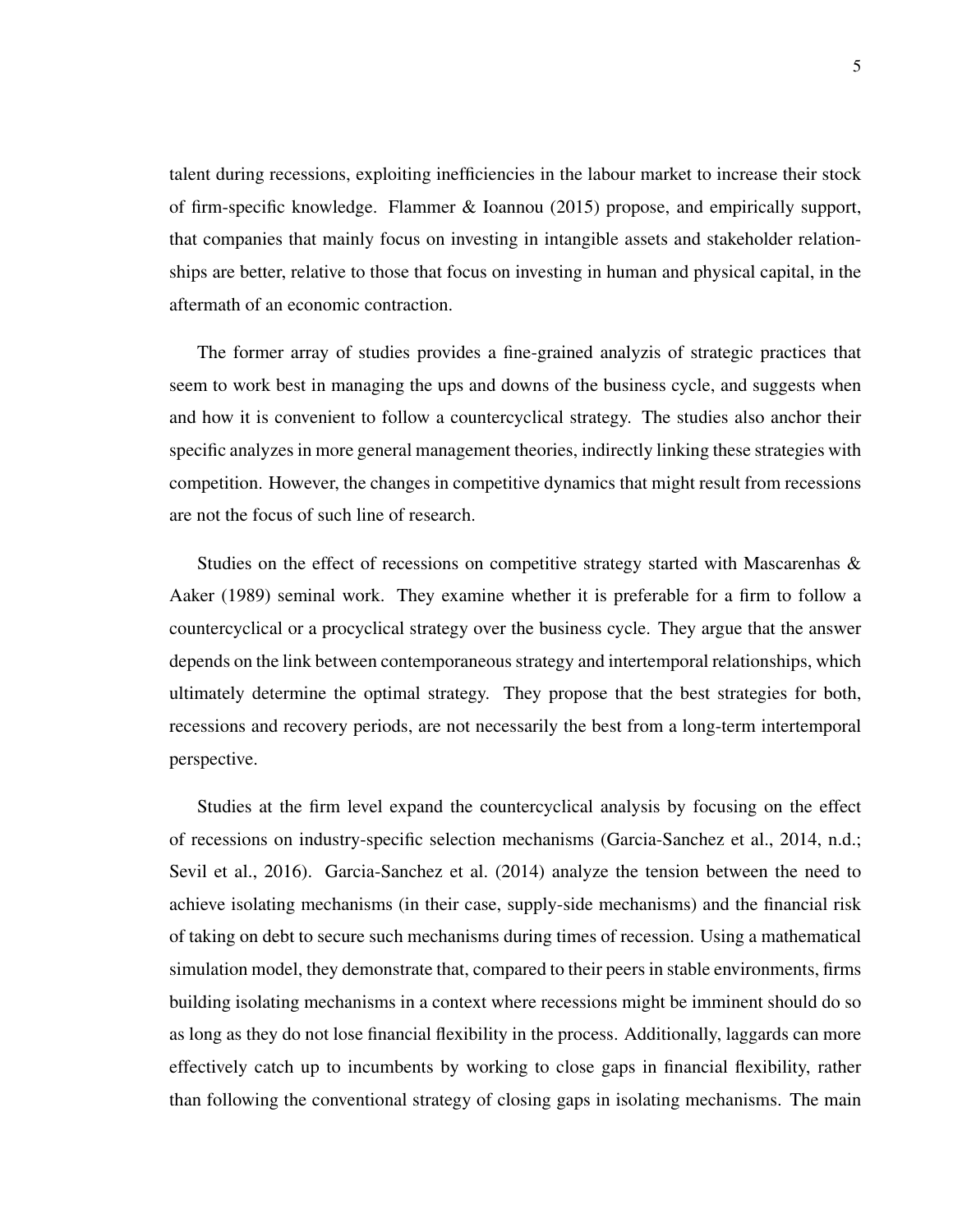limitations of this study are that it fails to provide empirical support for its findings and that it does not consider the effect of the demand-side isolating mechanisms.

[Sevil et al.](#page-47-0) [\(2016\)](#page-47-0) is among the first studies at the business strategy level to test the proposition that recessions create an opportunity for competitive leapfrogging. Focusing on the initial years of the global smartphone industry, they demonstrate that, in those countries experiencing deeper and longer recessions, Android caught up (and ultimately surpassed) iOS faster, and made larger market share gains. Their focus is on the leapfrogging phenomenon, that is, a change in firms' competitive position made possible by a recession.

These studies at the business level are consistent with those that focus on certain functional areas or strategic dimensions. The advantage of this latter line of research is that it allows for better integration of the individual mechanisms under a competitive dynamic umbrella. However, these theoretical developments and their empirical support are still in incipient stages.

The aim of research at the corporate strategy level has been to understand the impact of recessions on vertical integration, diversification and firms' performance [\(Chakrabarti et al.,](#page-44-3) [2007;](#page-44-3) [Wan & Yiu, 2009;](#page-47-1) [Knudsen & Foss, 2014;](#page-45-5) [Chakrabarti et al., 2011\)](#page-44-4). [Chakrabarti et al.](#page-44-3) [\(2007\)](#page-44-3) argue and empirically show that highly diversified companies are more likely to exhibit inferior performance during recessions, since firms with more complex organizational architectures find it harder to adapt during those periods. Wan  $\&$  Yiu [\(2009\)](#page-47-1) show that acquisitions during recessions are positively related to firm performance. Based on an analysis of Asian companies during the 1990s, they observe that firms with higher slack are more active in acquisition activity during recessions, but pay a cost in inferior performance before recessions and also face problems related to integrating acquisitions in the recession's aftermath.

[Knudsen & Foss](#page-45-5) [\(2014\)](#page-45-5) complement this research stream by analyzing decisions on vertical integration during recessions. Using a sample of Norwegian firms during the last Great Recession, along 2008-2009, they observe that both increments and reductions of vertical integration occur as a consequence of this macroeconomic shock. Moreover, they observe a negative effect of the interaction between declines in access to credit and drops in demand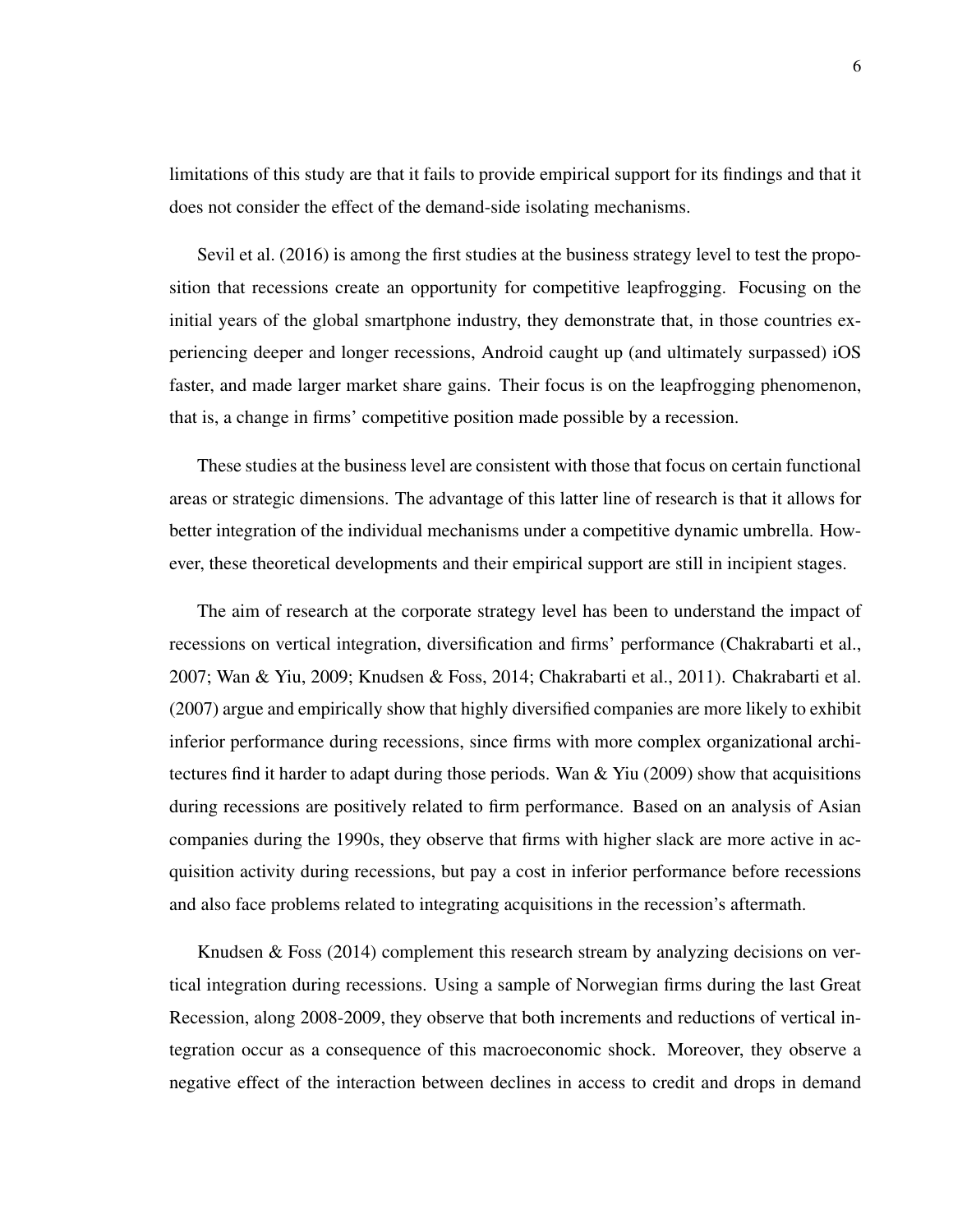on insourcing of core activities, but no such effect on outsourcing of core activities. Overall, the literature on horizontal and vertical diversification provides support for a significant and heterogeneous effect of recessions on diversification activities, which varies based on firms' strategies and conditions at the beginning of the recession.

In spite of these various findings, the analysis of pressures that recessions generate on current competitive positioning and their leapfrogging potential remain mainly unexplored.

#### <span id="page-15-0"></span>1.4. Methodology

Empirical testing is the main methodology used in this thesis. The advantage of this approach is that it allows conducting a long-run multi-industry analysis. Moreover provides large-scale empirical support to the main hypothesis.

In order to fulfil the main objectives, the research analyzes the effect of recessions on companies competing in the manufacturing sector in the United States. The sample is constructed with a list of all the manufacturing industries belonging to the Standard Industrial Classification (SIC), which have less than 20 subindustries within them. The purpose is to exclude all those industries which have companies that do not compete directly. Combining this information, with the data bases used to construct the different variables, leads to a final sample that covers the years between 1982 and 2015. This period covers the 1990-1991 and the 2001 recessions, and the Great Recession of 2008-2009.

Two different models will be used to test the hypotheses. First, to test if recessions alter significantly firms' market share, a panel-data model will be used to compare firms' changes in market shares between recession and non-recession years. For this purpose the dependent variable will be the absolute percentage change in each firm's market share, as it enables to test for any change in firms' positioning, independent of whether they are positive or negative. Moreover, the main independent variable will be a binary variable which takes the value of 1 in recession years and 0 otherwise. This construct will be used to test the impact of recessions on the positioning of the industry.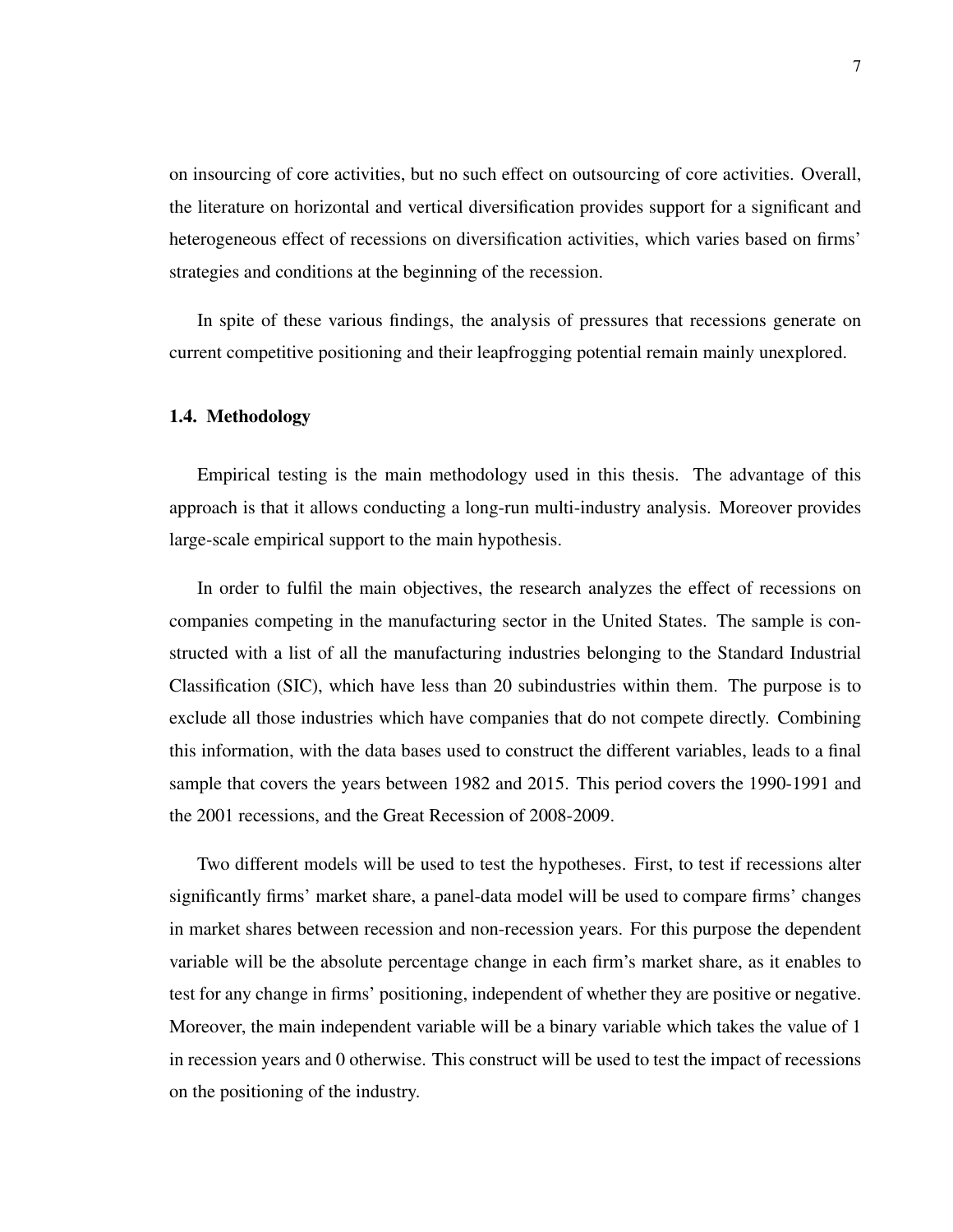The second model focuses only in recession years in order test the effect of the supplyside isolating mechanism, demand-side isolating mechanism and strategic flexibility on firm's market share during recessions. In contrast to the previous model, the dependent variable is the percentage change in firms' market shares, without the absolute value, since the model needs to determine the specific mechanisms affecting the direction of these changes. Furthermore, two main covariates will be added independently as a proxy for each of the mechanisms described above. To test the effect of the supply-side isolating mechanism, firms' nonproduction overhead costs and property plant and equipment will be used. These variables are good proxies for cost efficiency [\(Crossland et al., 2014\)](#page-44-6) and scale economies [\(Garcia-Sanchez et](#page-45-0) [al., 2014\)](#page-45-0), respectively. Demand-side isolating mechanism will be measured using advertising, and research and development expenses, as they represent the allocation of resources in intangible assets [\(Crossland et al., 2014;](#page-44-6) [Flammer & Ioannou, 2015\)](#page-45-2). Finally, the Altman's Zscore and firms' total debt will be used will be used to measure firms' strategic flexibility. The Altman's Z-score directly relates to firm's probability of bankruptcy filing [\(Altman, 1968\)](#page-44-7).

#### <span id="page-16-0"></span>1.5. Main Results and Conclusions

Recessions produce heterogeneous and permanent changes in firms performance. These differing impacts have raised an opportunity for researchers to analyze in detail the relationship between recessions and strategic positioning. Despite the importance of the topic, theoretical studies and empirical evidence on the impact of recessions on firm strategy remain scarce [\(Bromiley et al., 2008;](#page-44-1) [Flammer & Ioannou, 2015\)](#page-45-2). Bearing this in mind, this thesis develops an empirical model to determine the effect of recession in the competitive positioning of firms inside industries.

Results suggest that recessions transitorily increase the relative value of supply-side isolating mechanisms and decrease the value of demand-side mechanisms. These changes temporarily alters firms strategic positioning, creating an opportunity for those firms that have a cost-based competitive advantage. Moreover, in order to take advantage of the opportunities generated by recessions, companies need to have a certain level of strategic flexibility.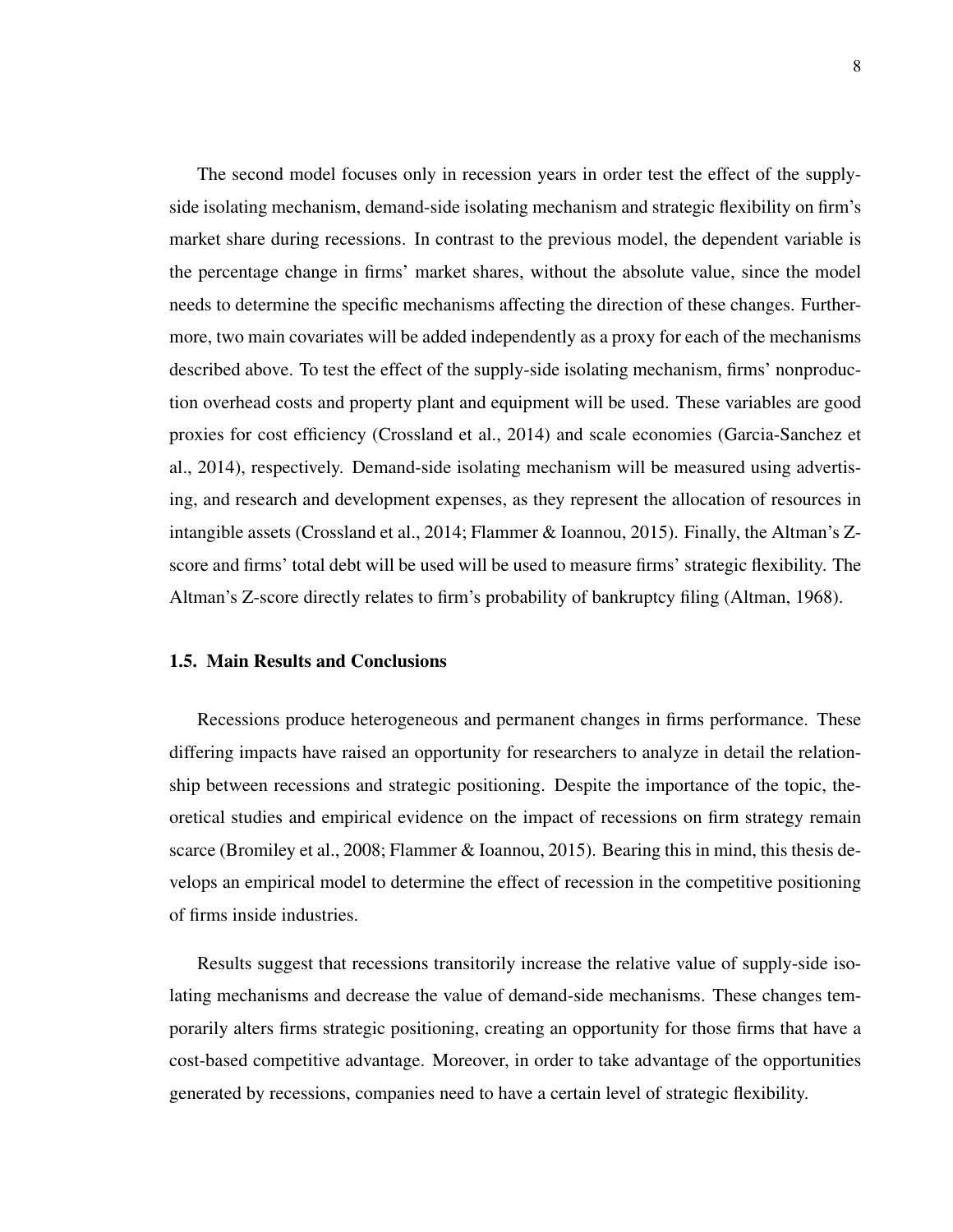Among the implications of these findings, stands out the importance of considering the effect of recessions on firms strategic planning. Recessions generate permanent changes in firms positioning, which can be seen as an opportunity for stronger competitors, but nevertheless as a threat to weaker firms. Determining the effect of recessions on firms positioning helps managers to understand and predict how their firm will react under future recessions. Moreover, results not only focus on what managers should expect during and after a recession, as they also serve as a warning in the way managers should build their firms strategies before a recession: build supply side over demand side isolating mechanism and avoid the risk of excessive leverage in the prelude of a recession.

#### <span id="page-17-0"></span>1.6. Further research

On first instance, it would be worthwhile to explore the factors that determine whether a manager can navigate a recession more effectively. The latter refers to the managers tenure as CEO and the probability that he or she will face a recession while holding the position. The frequency of recessions often exceeds the typical CEO tenure, imposing a non-trivial solution to the creation of incentives aligned with recession periods.

In this research most of the variables were extracted from the 10k. This approach allows conducting a long-run multi-industry analysis. However this procedure might cause potential endogeneity issues. Therefore future studies should incorporate a wider degree of sources in the empirical regressions.

Moreover, future research must look in further depth the relationship between strategic flexibility and isolating mechanisms. Even though our results strongly support that strategic flexibility in the prelude of a recession increases the firms market share during and in the aftermath of a recession, it does not delve in which isolating mechanisms firms allocate their resources when counting with strategic flexibility. Counting with financial flexibility, fortifies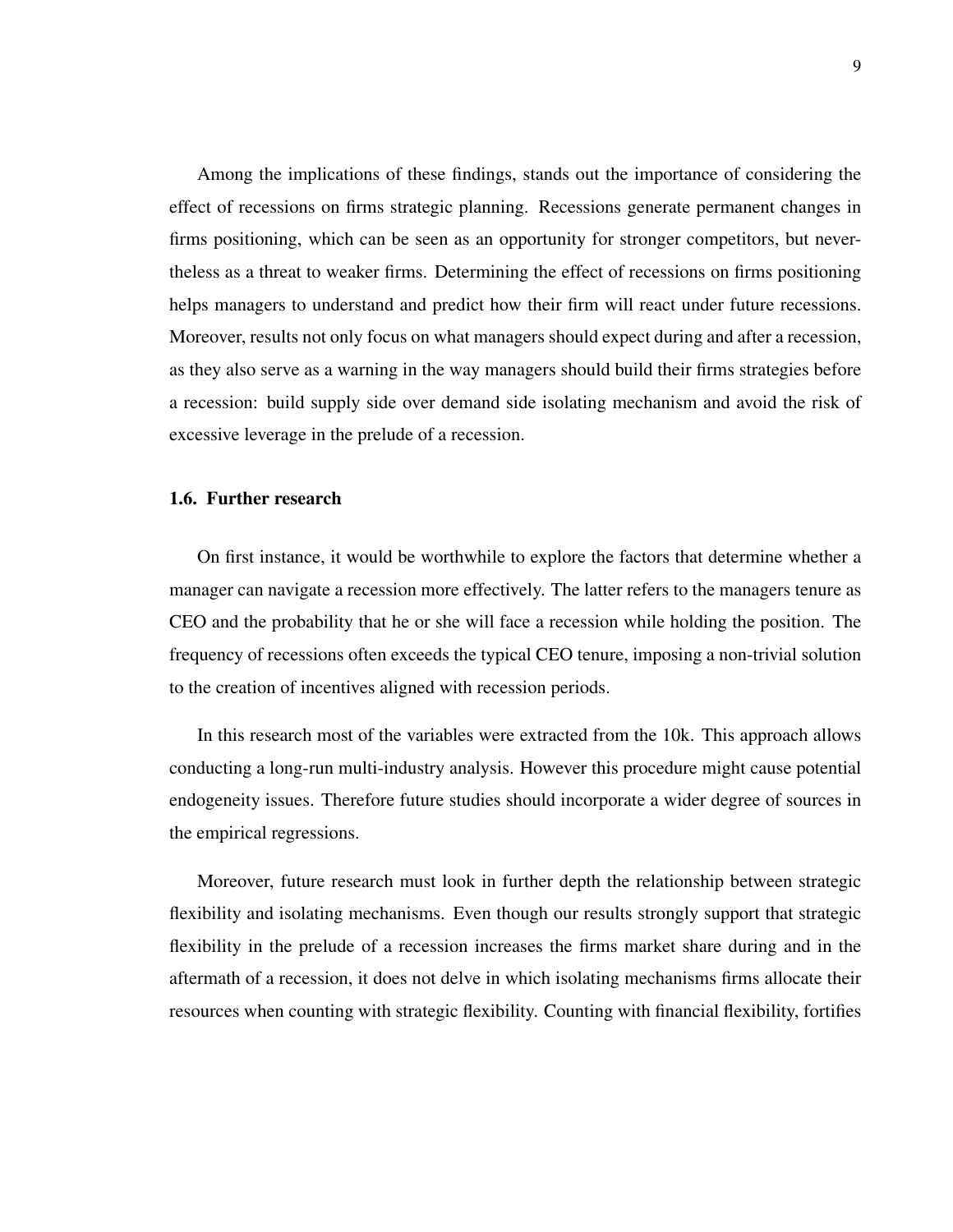firms positioning during a recession. However an inefficient use of it (e.g. commit excessive resources in building demand-side isolating mechanisms before a recession) might cause adverse effects.

Finally, considering that this research focuses only in US firms, would be interesting to analyze to what extent results would change in an emerging market context.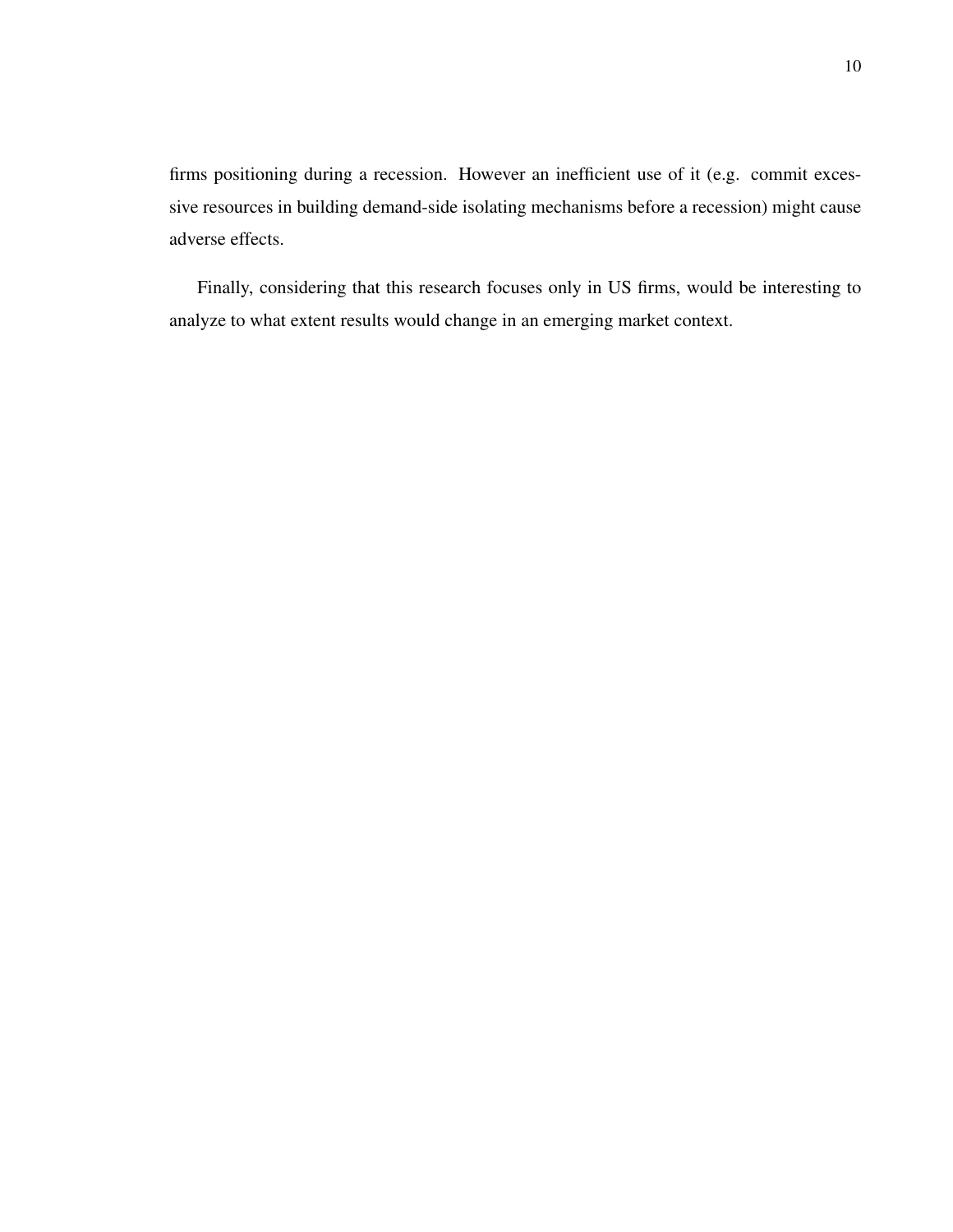#### <span id="page-19-1"></span><span id="page-19-0"></span>2. JUMP! THE EFFECT OF RECESSIONS ON COMPETITIVE POSITIONING

#### 2.1. Introduction

Recessions are punctuated and recurrent phases of the business cycle that negatively affect companies' main performance indicators. Although they are exogenous to the evolution of an industry, the study of recessions is fundamental to strategic management because of their heterogeneous effects on firms' competitive positions, profitability and market share [\(Chakrabarti](#page-44-3) [et al., 2007,](#page-44-3) [2011;](#page-44-4) [Garcia-Sanchez et al., 2014;](#page-45-0) [Ghemawat, 2009;](#page-45-1) [Latham, 2009;](#page-46-1) [Mascaren](#page-46-2)[has & Aaker, 1989\)](#page-46-2). Moreover, although recessions are a transitory phenomenon, their effects on competitive advantages can be permanent [\(Mascarenhas & Aaker, 1989;](#page-46-2) [Garcia-Sanchez](#page-45-0) [et al., 2014\)](#page-45-0). Over recent decades, a growing body of research in strategic management has examined the effect of recessions on competitive evolution and firm performance. However, theoretical studies and empirical evidence on the impact of recessions on firm strategy remain scarce, despite the importance of the topic [\(Bromiley et al., 2008;](#page-44-1) [Flammer & Ioannou, 2015\)](#page-45-2). The goal of this manuscript is to analyze the effect of recessions on firms' strategic positioning. We propose that recessions temporarily alter the relative value of competitive isolating mechanisms, enhancing the value of supply-side isolating mechanisms and decreasing the value of demand-side ones. This shift temporarily alters the optimal fit between firms and the environment, providing a unique opportunity for companies that base their strategy predominantly on supply-side isolating mechanisms to change their competitive position. However, in order to take advantage of this opportunity, companies need to enter the recession with certain levels of strategic flexibility. Such strategic flexibility usually has a cost in terms of market share and profitability, creating a fundamental tension for firms to navigate.

To test our hypotheses, we analyze the market share evolution of firms in 64 US industries during 1982-2015, a period that includes 3 recessions. We observe that, during recessions, those companies that base their strategy on supply-side isolating mechanisms increase their market share. On the other hand, those companies that base their strategy on demand-side isolating mechanisms decrease their market share. Finally, companies entering the recession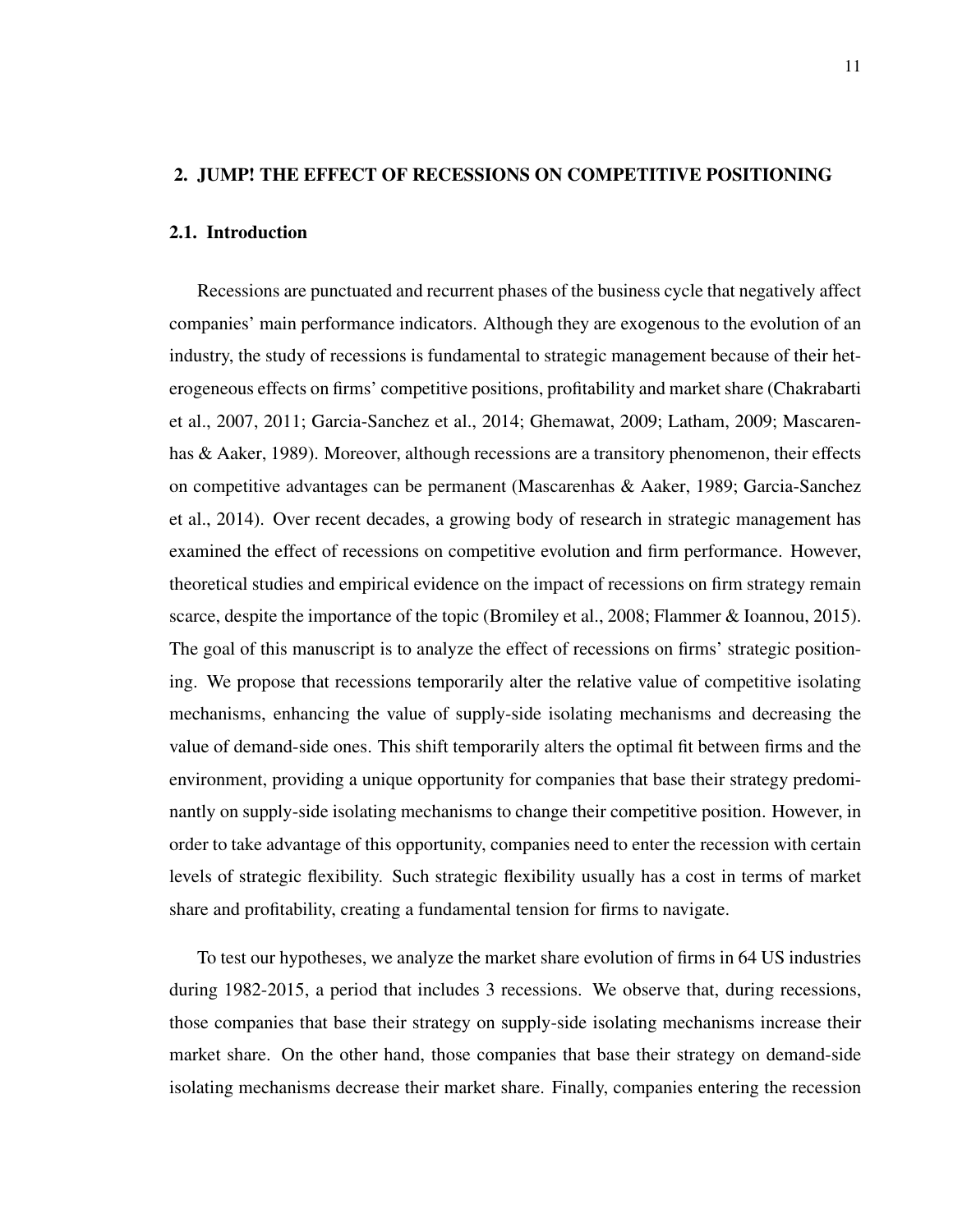with strong financial reserves increase their market share. Our research makes several contributions to the literature. First, it provides large-scale empirical support for recent theoretical papers and mathematical simulation propositions [\(Garcia-Sanchez et al., 2014,](#page-45-0) [n.d.\)](#page-45-3). In doing that, it not only confirms these antecedents' results but also empirically validates the theoretical implications of recessions for competitive evolution. Additionally, the manuscript has important managerial implications. Our results stress that managers must incorporate the likelihood of facing a future recession into their strategic planning processes; to do so, they need to analyze the sources of the isolating mechanisms they rely on.

#### <span id="page-20-0"></span>2.2. Theory on the effect of recessions on competitive Positioning

We take the theoretical approach of considering recessions to be contingencies affecting established theoretical mechanisms. Consequently, in order to understand their effects, we first review the mechanisms that help companies to achieve a sustainable strategic position within an industry and then examine the effect of recessions on these mechanisms. We analyze the establishment of a sustainable strategic position by applying an evolutionary perspective based on competitive isolating mechanisms.

The concept of strategic positioning is among the first to appear in the strategic management literature, and refers to the space occupied by a firm in the competitive landscape [\(Mintzberg, 1987;](#page-46-6) [Porter, 1980\)](#page-46-7). It reflects a firm's current domain, combining the market that the organization serves and the technologies or combination of resources it uses to serve it [\(Deephouse, 1999\)](#page-45-6). In ecological terms, it denotes the niche (either wide or narrow) that firms occupy to survive and grow. We use the term "strategic positioning" to refer to the space adopted by a firm in the competitive landscape that minimizes competitive pressures.

The term "isolating mechanism" refers to a phenomenon that limits the equilibration of rents among individual firms in an industry [\(Rumelt, 1987\)](#page-46-8). Isolating mechanisms are important because they make strategic positions stable and defensible [\(Rumelt & Lamb, 1984\)](#page-46-9). As an industry matures, strategic positions consolidate and mobility becomes more difficult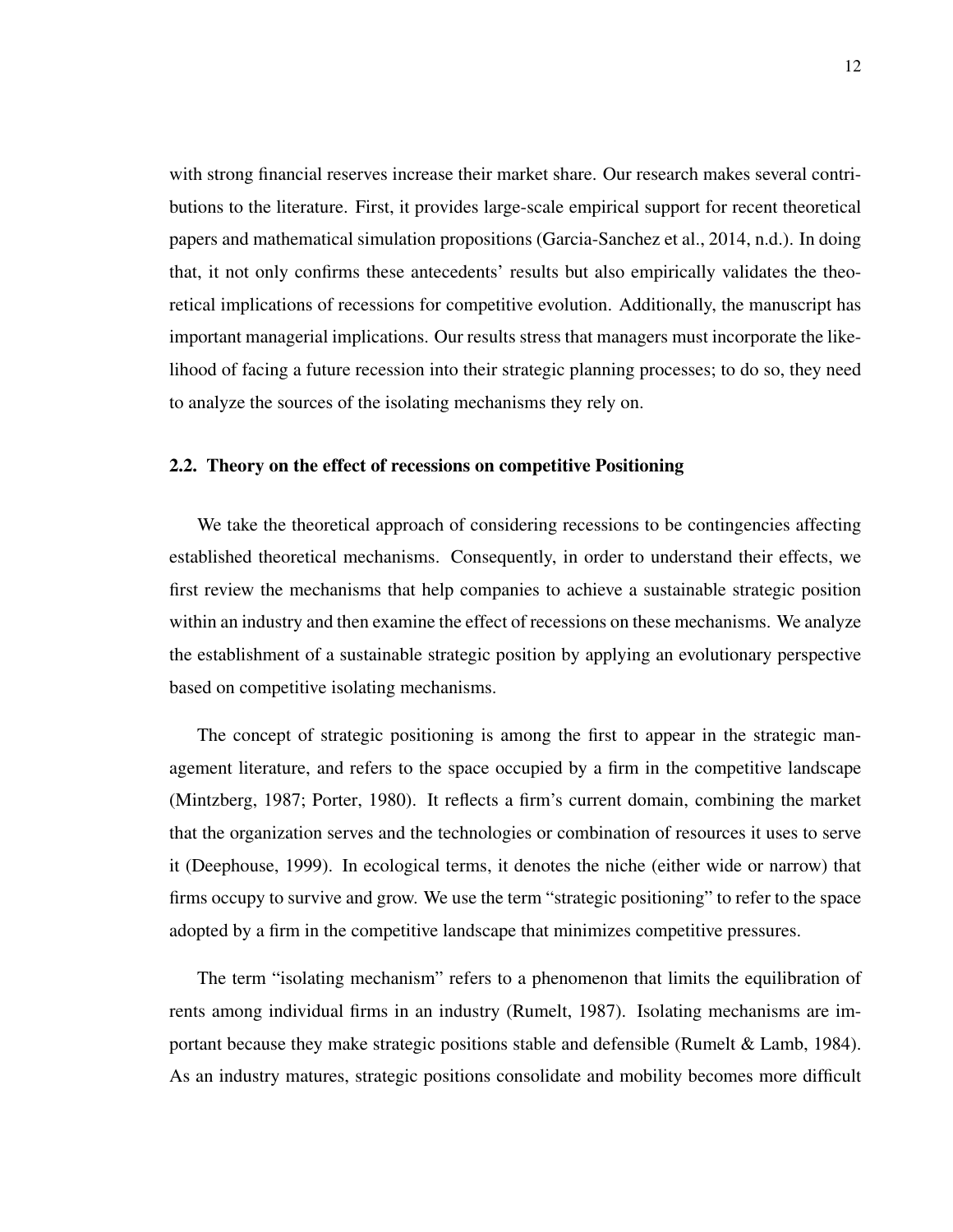to achieve [\(Agarwal et al., 2002\)](#page-44-8). Therefore, firms that occupy an adequate strategic position have a sustainable competitive advantage. Our goal is to explore how recessions affect the stability of a firm's strategic positioning, either positively or negatively.

Recessions are unique events that temporarily and homogeneously affect the entire economy; however, since economic agents are heterogeneous, the competitive consequences of a macroeconomic contraction are diverse and not obvious. That is, recessions transitorily affect the entire value chain. In that sense, they are different from other unexpected changes, such as the entrance of a new competitor, the emergence of a disruptive technology, or the introduction of a new regulation in the market. Recessions affect every aspect of an industry in which a company competes, from suppliers to customers, as well as other unrelated industries. Recessions cause a decline in resources available to the firm, because customers spend less and lenders lend less. Therefore, competitive rivalry increases; however, these changes are not homogenous [\(Tong & Wei, 2009\)](#page-47-2), since: (1) the reduction in consumption depends on the cost and quality of products and services within an industry, which is clearly heterogeneous, and (2) the increment in the cost of capital depends on firm-level leverage. Consequently, recessions' effects on competition are necessarily mediated by the type of isolating mechanism that competitors build. Recessions produce a temporal misfit between competitors' isolating mechanisms and the environment, eventually allowing firms to change their competitive positioning.

The potential irreversibility of these changes has at least two sources: business failures and the path-dependent nature of the competitive isolating mechanisms. On one hand, the rate of business failures increases dramatically during recessions [\(Duncan, 1991;](#page-45-7) [Pearce & Michael,](#page-46-4) [2006\)](#page-46-4). As some competitors exit the industry, survivors' optimal fit conditions necessarily change, permanently altering the relative value of the competitive isolating mechanisms. On the other, recessions affect the path dependence of the competitive isolating mechanisms, providing time to build new ones.

Therefore, our basic hypothesis is: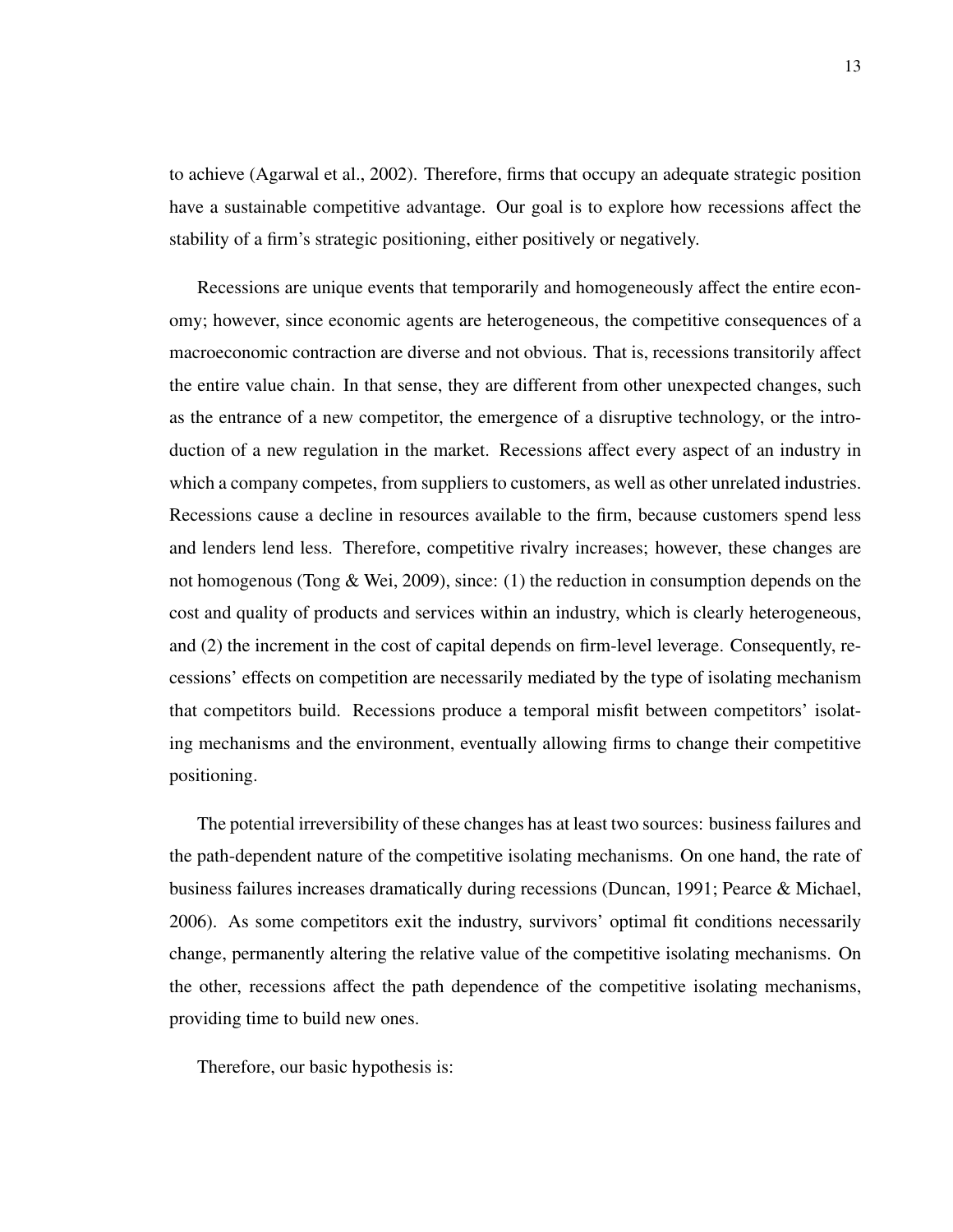*H1: A recession temporarily alters the market shares in an industry; some of these changes persist after the recession ends.*

#### <span id="page-22-0"></span>2.2.1. The Effect of Recessions on Supply-Side and Demand-Side Isolating Mechanisms

Competition is a process that tends to equilibrate rents among firms, but the existence of various isolating mechanisms inhibits this process. Since strategy is the process of positioning in order to protect firms from the process of equilibration of rents [\(Mintzberg, 1987\)](#page-46-6), it is fundamental to understand the mechanisms that inhibit equilibrium. There are two types of isolating mechanisms, supply-side and demand-side [\(Rumelt, 1987;](#page-46-8) [Mueller, 1997\)](#page-46-10). Supply-side isolating mechanisms are efficiency based, allowing firms to build a cost-based competitive advantage [\(Rumelt, 1987;](#page-46-8) [Suarez & Lanzolla, 2007\)](#page-47-3). The most typical supply-side isolating mechanisms are scale or scope economies, learning economies, or access to a critical input. Scale competition, for example, reduces a particular product's cost per unit, and is possible when sales increases are larger than fixed-cost increases. In this case, smaller competitors face a cost disadvantage that reduces their capabilities to outperform larger ones and, as market growth rates decrease, catching up with the market leaders becomes harder and eventually impossible. To overcome this, smaller competitors must make a major investment in fixed assets, but, after a certain point, this is not viable, because it creates conditions of excess capacity in the entire industry. When this is the case, scale economies act as a competitive isolating mechanism for larger competitors.

Demand-side isolating mechanisms are based on inertia [\(Rumelt, 1987;](#page-46-8) [Suarez & Lan](#page-47-3)[zolla, 2007\)](#page-47-3). They include, for example, consumers' switching costs, capability for product differentiation, and network externalities. Firms can differentiate their products from their competitors' and secure customers' loyalty by investing in advertising, research and technologies [\(Dickson & Ginter, 1987\)](#page-45-8). For example, when consumers have setup and switching costs associated with a product, it becomes extremely costly for other competitors to increase their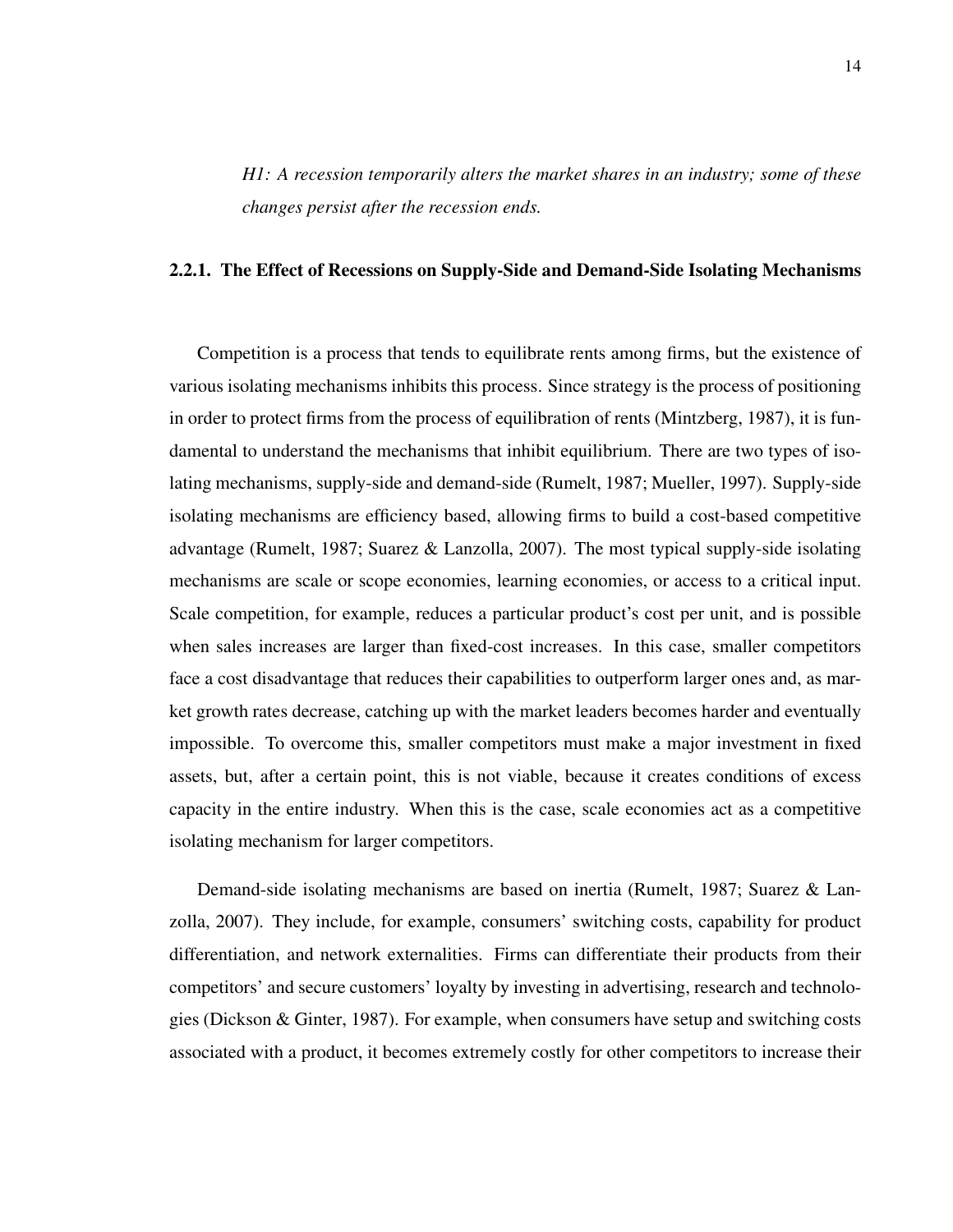market share. This is the case of ERP companies<sup>[1](#page-23-0)</sup>, which form part of an industry dominated by large competitors like SAP or Oracle.

The existence of competitive isolating mechanisms leads to, and determines the sustainability of, a strategic position. Overall, supply-side isolating mechanisms, such as cost, economies of scale, or technological leadership, have less power than demand-side mechanisms. Therefore, supply-side isolating mechanisms are insufficient to explain observed levels of industry concentration [\(Mueller, 1997;](#page-46-10) [Gilbert & Harris, 1984\)](#page-45-9). Nevertheless, these mechanisms build barriers that explain the stability of firms' positioning in an industry.

Recessions alter the relative value of the two types of mechanisms and temporarily open an opportunity for firms to change their competitive situation by jumping from behind and surpassing their competitors [\(Garcia-Sanchez et al., 2014\)](#page-45-0). Exactly how recessions alter these mechanisms, however, remains theoretically and empirically underexplored.

Recessions imply an increase in unemployment rates [\(Calvo et al., 2006\)](#page-44-9). As a result, a large number of consumers suffer from severe budget constraints. They have less money to spend and cut back personal spending in response to the overall decline in economic activity. Typically, they become more deliberate in their purchases and more sensitive to price [\(Pearce](#page-46-4) [& Michael, 2006\)](#page-46-4). Overall, consumers buy less, look for cheaper products such as private labels, spend more time on comparison shopping, buy more through wholesale outlets, and become more likely to undertake DIY projects [\(Shama, 1981\)](#page-47-4).

Consumers' reactions to recessions can be categorized into two typical behaviors [\(Anon,](#page-44-10) [1975;](#page-44-10) [Ang, 2001\)](#page-44-11). First, consumers delay purchasing any goods that they do not immediately need. Since they have less money to spend, consumers cut back personal spending in response to the overall decline in economic activity. This trend can most frequently be observed in capital goods (like cars or appliances), leisure, accessories, fashion clothing, and expensive liquor [\(Ang et al., 2000\)](#page-44-12).

<span id="page-23-0"></span><sup>&</sup>lt;sup>1</sup>ERP stands for Enterprise Resource Planning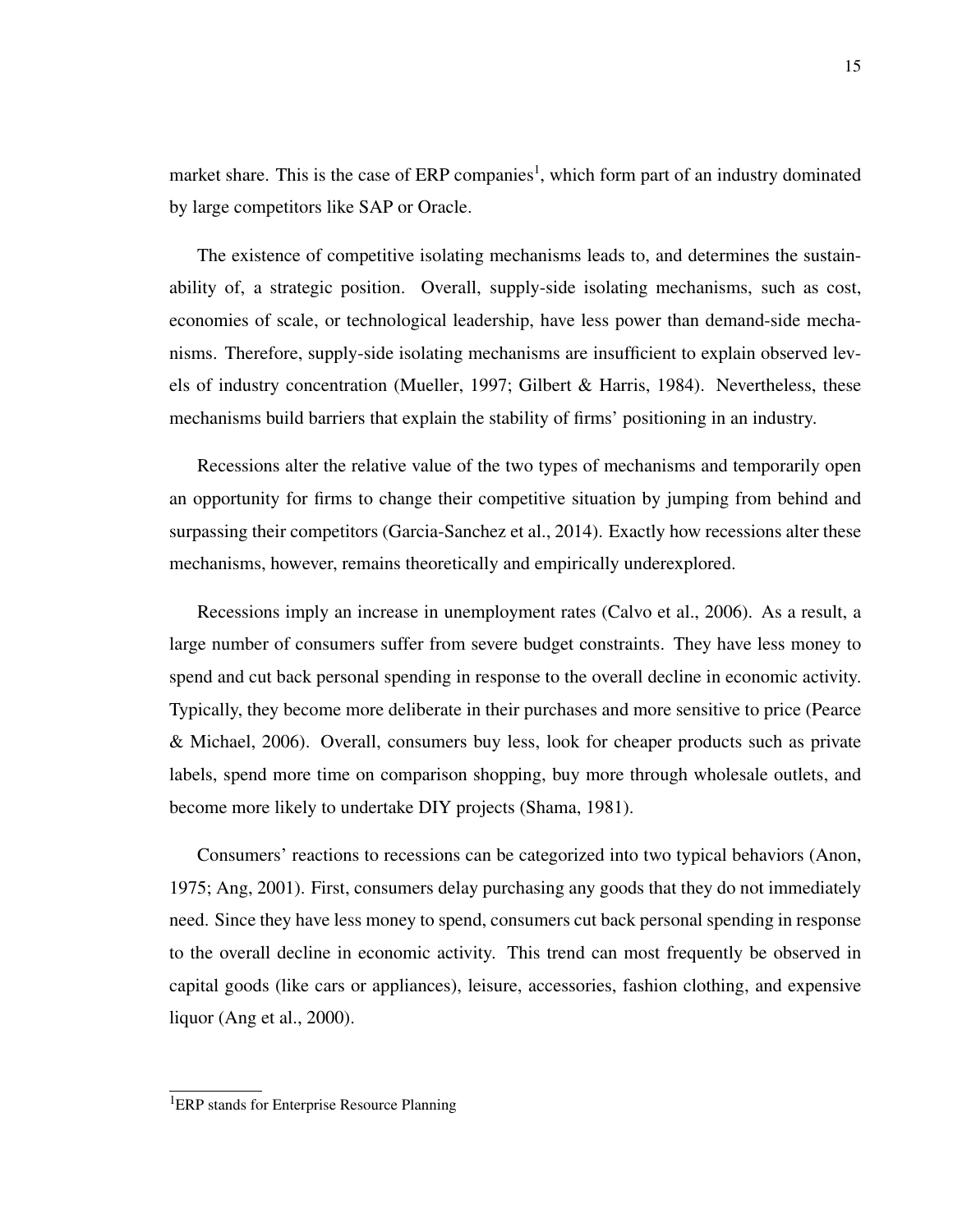Second, for those goods that must be purchased (e.g., food), consumers tend to substitute brands, increasing the acquisition of generic products [\(Ang et al., 2000;](#page-44-12) [Pearce & Michael,](#page-46-4) [2006\)](#page-46-4). In particular, they are more deliberate in their purchases and much more sensitive to prices (Pearce  $\&$  Michael, 2006). This trend is particularly significant in grocery items, where consumers switch from premium brands to challenger brands first, and to generic brands later, as the recession becomes longer and deeper. In the decision process, consumers tend to spend more time searching for information, especially for items with high price tags [\(Ang et al.,](#page-44-12) [2000\)](#page-44-12).

This consumer behavior gives a temporary competitive advantage to those companies that base their positioning on cost advantages and threatens those that base their strategic positioning mainly on product differentiation. It has been shown that recessions accelerate the market share gains of cheaper value propositions relative to more differentiated ones [\(Sevil et](#page-47-0) [al., 2016\)](#page-47-0). Anecdotal evidence tends to support this line of argumentation. During the 2008- 2009 Great Recession in the US, Walmart leveraged its cost advantage to the detriment of its market share. Similarly, during the 2001-2002 US recession, Hyundai increased its market share relative to GM and Ford, although it had a lower quality perception during those years.

Therefore, we hypothesize that:

*H2: Firms with stronger supply-side isolating mechanisms increase their market shares during recessions. H3: Firms with stronger demand-side isolating mechanisms decrease their market shares during recessions.*

#### <span id="page-24-0"></span>2.2.2. The Role of Strategic Flexibility in Recessions

During recessions, firms face a fundamental tension between the competitive risk of not investing and the financial risk of investing [\(Ghemawat, 2009\)](#page-45-1). Given that recessions alter the relative value of competitive isolating mechanisms, firms may find it necessary to compensate for these changes from a defensive or offensive perspective. Firms can invest and develop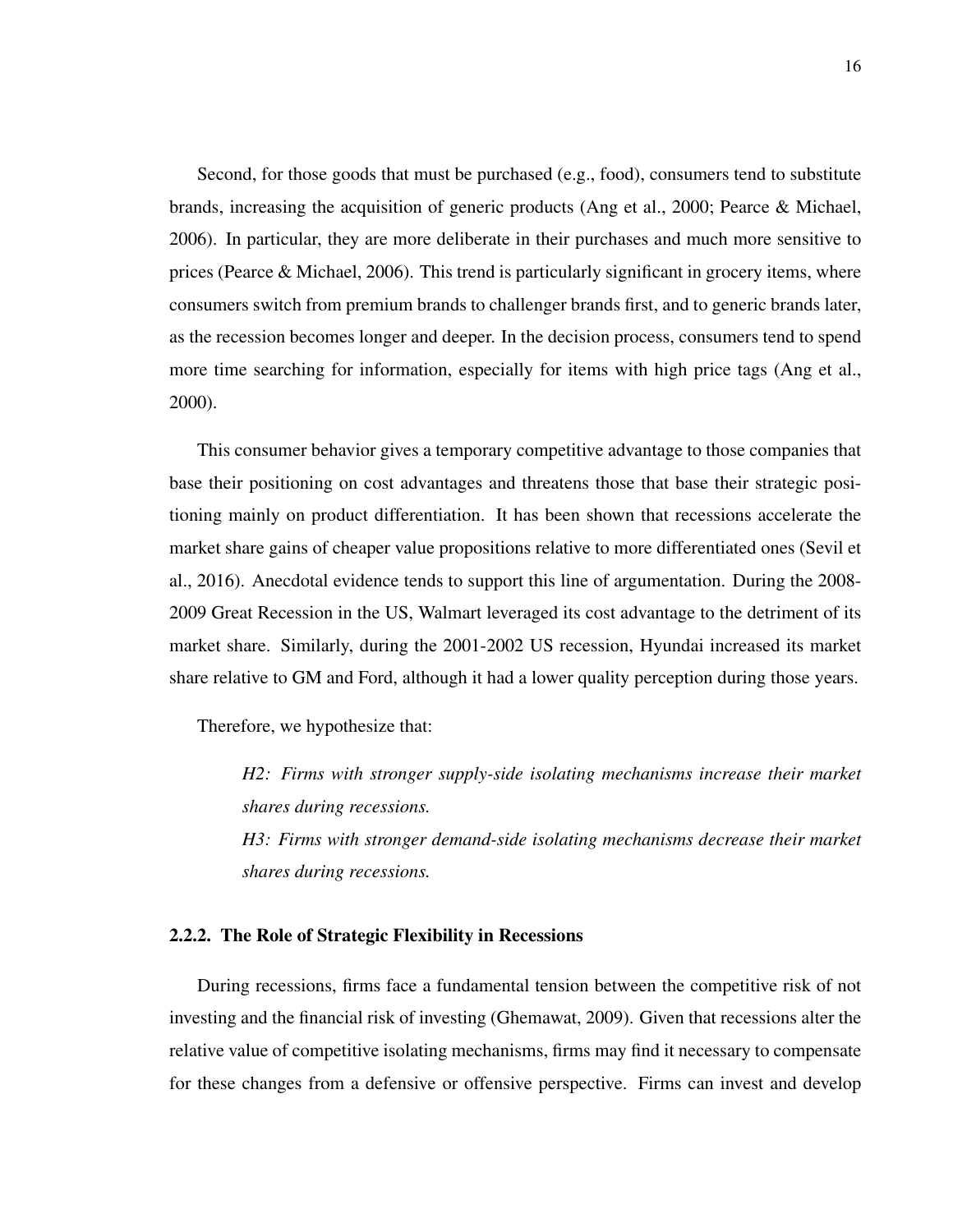assets that will result in future isolating mechanisms like brand investments, or they can keep cash in order to maintain leverage and a low risk rate. However, it is financial markets that suffer most during recessions, increasing the risk of any strategic initiative that implies resource commitments. These competitive strategic decisions are easier when firms have high levels of strategic flexibility [\(Sanchez, 1993\)](#page-47-5).

The term "strategic flexibility" denotes a firm's ability to respond to a changing environment [\(Sanchez, 1993\)](#page-47-5). In essence, the concept relates to the management of uncertainty and assesses a firm's capability to adapt quickly to different scenarios [\(Sanchez, 1996\)](#page-47-6). The closest construct to strategic flexibility is financial flexibility: a firm that has higher financial flexibility has greater slack to react to adverse environmental conditions. However, in our line of reasoning, strategic flexibility includes financial flexibility but also goes beyond this concept. A firm's strategic flexibility depends on the degree of strategic options it keeps open [\(Sanchez, 1996\)](#page-47-6). The value of strategic flexibility is the possibility it provides of investing and growing during recessions [\(Ghemawat, 2009\)](#page-45-1). But increasing strategic flexibility has a cost and, therefore, imposes a trade-off.

[Garcia-Sanchez et al.](#page-45-0) [\(2014\)](#page-45-0), applying a mathematical simulation, point toward the fact that financial flexibility introduces a trade-off when firms are building isolating mechanisms and a recession is imminent. They argue that if the task of building isolating mechanisms implies an increment of the debt to equity ratio, growing too fast (i.e., building order of entry isolating mechanisms) might generate significant weakness that eventually reverses the achieved positioning and may even cause the firm to exit the industry. This happens because, during recessions, financial markets reduce the availability of credit, leaving companies with a higher debt exposure that might force them to exit. Therefore, strategic flexibility might benefit financially sound companies due to the exit of inflexible competitors.

[Pearce & Michael](#page-46-4) [\(2006\)](#page-46-4) argue that after recessions, consumers tend to return to the purchasing habits they held before the economic contraction. If this is true, it challenges the idea that firms can create a sustainable competitive advantage from a transitory event. However, evidence shows that this premise is not necessarily true and that recessions may give firms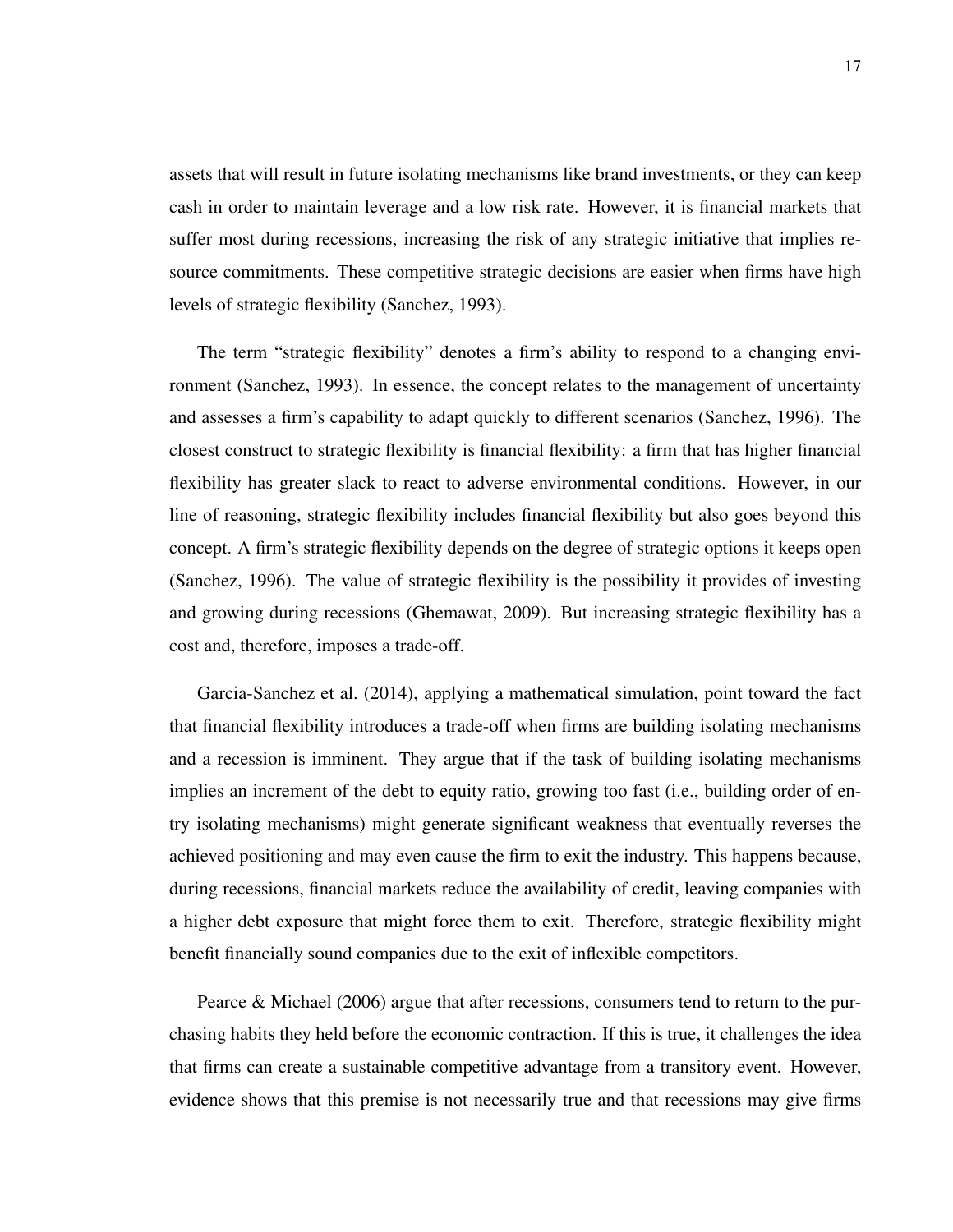the opportunity to permanently improve their positioning and thus increase their brand equity [\(Ang et al., 2000\)](#page-44-12). In the same vein, competitors that invest in pushing sales might generate scale and learning economies that might eventually build isolating mechanisms in the aftermath of the macroeconomic contraction [\(Garcia-Sanchez et al., 2014\)](#page-45-0). Strategic flexibility, therefore, helps firms take advantage of temporary changes in the relative value of competitive isolating mechanisms. Therefore, we hypothesize:

> *H4: Firms with higher strategic flexibility experience greater market share gains during recessions.*

#### <span id="page-26-1"></span><span id="page-26-0"></span>2.3. Data and Methods

#### 2.3.1. The Industries

We focus our analysis on the effect of recessions on companies competing in the manufacturing sector in the United States. To construct our sample, we begin with a list of all manufacturing industries from the Standard Industrial Classification (SIC) System (codes starting with the digits 2 or 3. Subsequently, in order to eliminate those industries comprised of multiple non-competing firms, we analyze each industry at the four-digit level and exclude those with more than [2](#page-26-3)0 subindustries within them.<sup>2</sup> For example, we exclude the Paper Mills industry (SIC code 2621), which encompasses a range of noncompeting products such as toilet paper and writing paper. Because we want to test the impact of recessions on firms' strategic positioning vis-a-vis their competitors, we must focus on industries in which companies directly ` compete with each other. $3$ 

#### <span id="page-26-2"></span>2.3.2. Sample and Sources

We gather data from four different databases: S&P Compustat, Thomson One, National Bureau of Economic Research, and the Federal Reserve. We take accounting and financial

<span id="page-26-3"></span> $2$ In the robustness section, we ease this restriction, including industries with more than 20 subindustries.

<span id="page-26-4"></span><sup>&</sup>lt;sup>3</sup>The final industries which comprise the sample can be seen in Table [A.1](#page-49-1)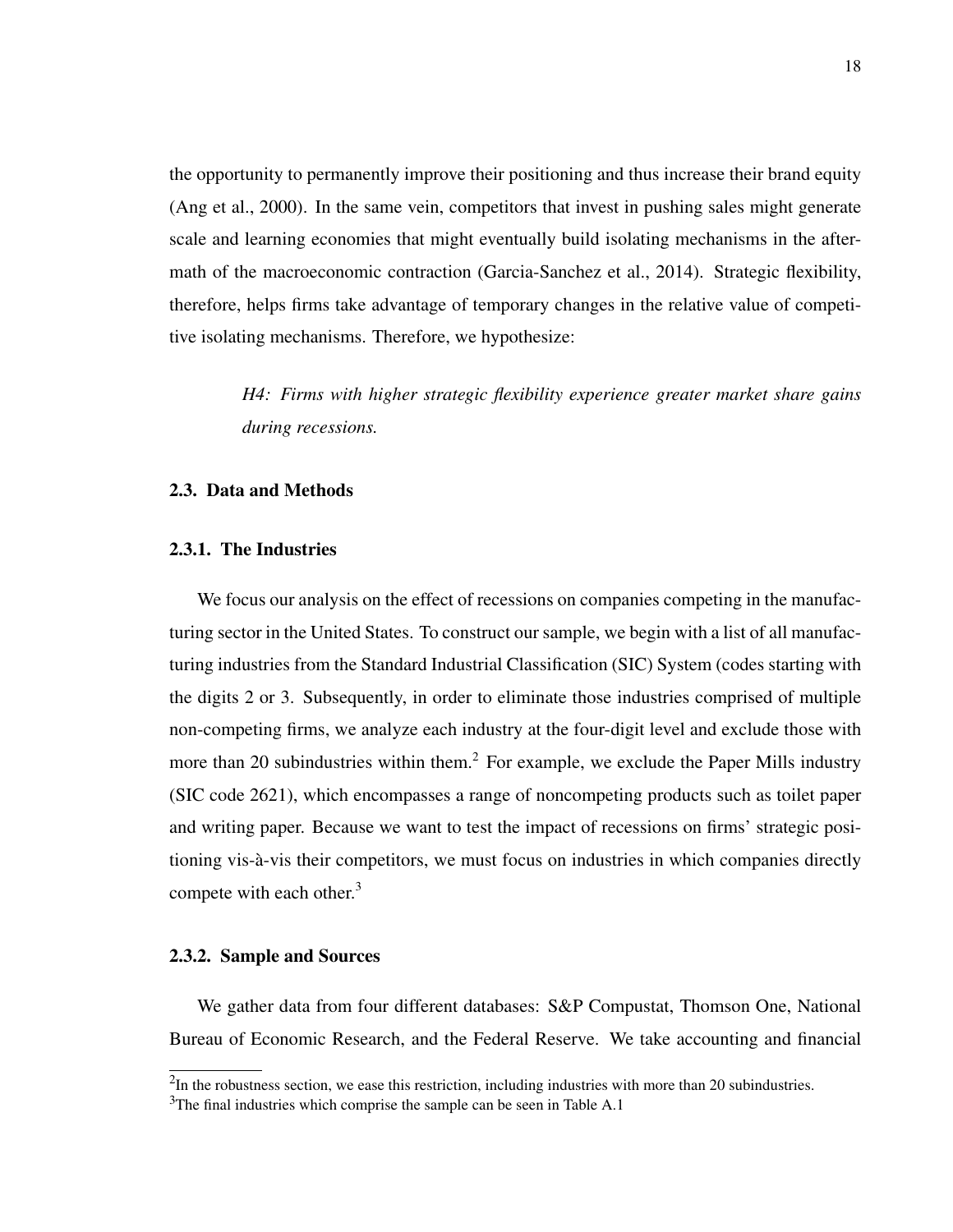data from the S&P Compustat Database, which reports key company, index and industry indicators for North American and international companies. This database contains over 19,000 North American companies (excluding Canadian firms) and annual data is available from 1950.

The Thomson One SDC Platinum Database contains reliable information about mergers and acquisitions (M&A) transactions since  $1982<sup>4</sup>$  $1982<sup>4</sup>$  $1982<sup>4</sup>$  From this database, we obtain all of the M&A transactions completed by publicly traded US companies that involve a change of control (i.e., acquirer ends up with a 50% or higher stake in the target).

Data on recessions comes from the National Bureau of Economic Research, which lists all of the expansions and contractions in the US economy since the year 1857, including the start and end dates of each recession. Our final source of information is the Federal Reserve, which provides data about monetary policies in the United States. We use this database to obtain the historical interest rates for primary credit in the US.

For the industries described above, we combine the information gathered from all four data sources and end up with a sample that covers the years between 1982 and 2015. This period covers the 1990-1991 and the 2001 recessions, as well as the Great Recession of 2008- 2009. The sample includes 1,504 different companies and 16,306 firm-year observations, reported in US dollars. During the sample period, we observe that 74 companies enter chapter 11 and six companies enter chapter 7. Additionally, there are  $1,835$  $1,835$  M&A transactions.<sup>5</sup> This first sample is used to test H1.

In order to test the remaining hypotheses, we create a subsample that only considers the five recession years. This sub-sample contains 599 firms and 1,177 firm-year observations.

<span id="page-27-0"></span><sup>&</sup>lt;sup>4</sup>Technically, this database contains information from 1979; however, according to its description the data is more reliable starting in 1982.

<span id="page-27-1"></span><sup>5</sup>We hand-collected bankruptcy data for all companies in the sample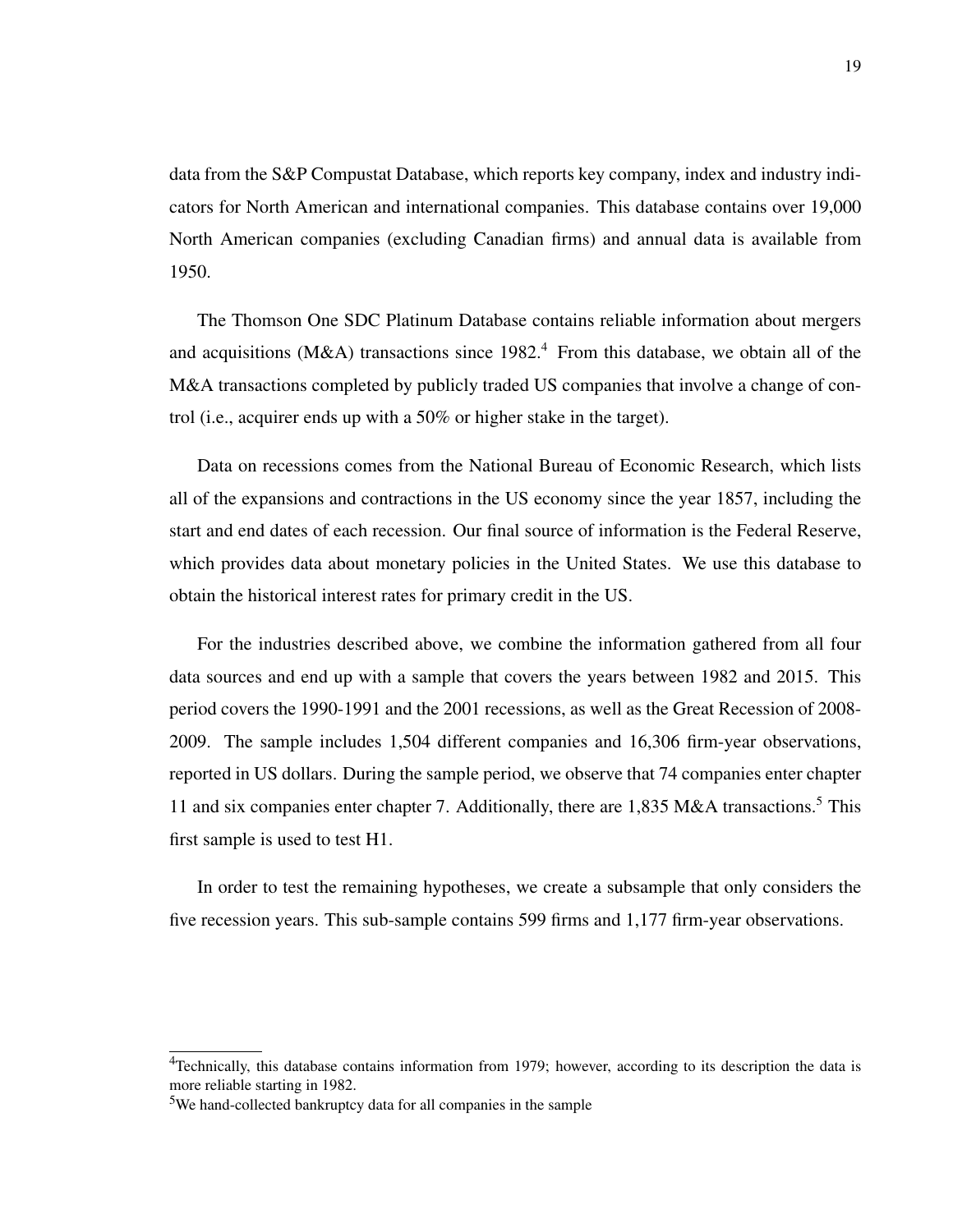#### <span id="page-28-0"></span>2.3.3. Dependent Variables

This study includes two dependent variables. The first is *Absolute change in market share*. We compute market share by dividing a firm's annual sales by the sum of the sales of all the firms belonging to the same industry:

*Absolute change in market share*<sub>ijt</sub> = 
$$
\begin{vmatrix} \frac{Annual sales_{ijt}}{\sum_{j} Annual sales_{ijt}} - \frac{Annual sales_{ijt-1}}{\sum_{j} Annual sales_{ijt-1}}\\ \frac{Annual sales_{ijt-1}}{\sum_{j} Annual sales_{ijt-1}} \end{vmatrix}
$$
 (2.1)

In the equation, the sub-index i represents the industry, j the firm, and t the year.

We use this variable, computed at different periods during and after each recession  $(t \text{ can})$ take the values of *t*, *t+1* and *t+2*), to test whether recessions alter market shares and determine whether these effects last beyond the economic crisis. We use the absolute value, since H1 refers to any changes in market share during a recession, independent of whether they are positive or negative. Additionally, the sum of market shares within any industry is always 100%; therefore, when a company sees a drop in its market share due to an economic crisis, other firms in the same industry must see an increase. Using signed (not absolute) values will produce no overall effect since positive and negative changes will cancel each other out, making it impossible to test whether a recession alters the market shares of the companies within the industry.

The second dependent variable is the *Change in market share*. It is calculated simply as the change in the market share between the year of the economic crisis (*t*) and the preceding year  $(t+1)$ . Here, we do not use the absolute value because this variable is used to test hypotheses related to isolating mechanisms (H2 and H3) and strategic flexibility (H4), for which it is important and necessary to differentiate between positive and negative effects.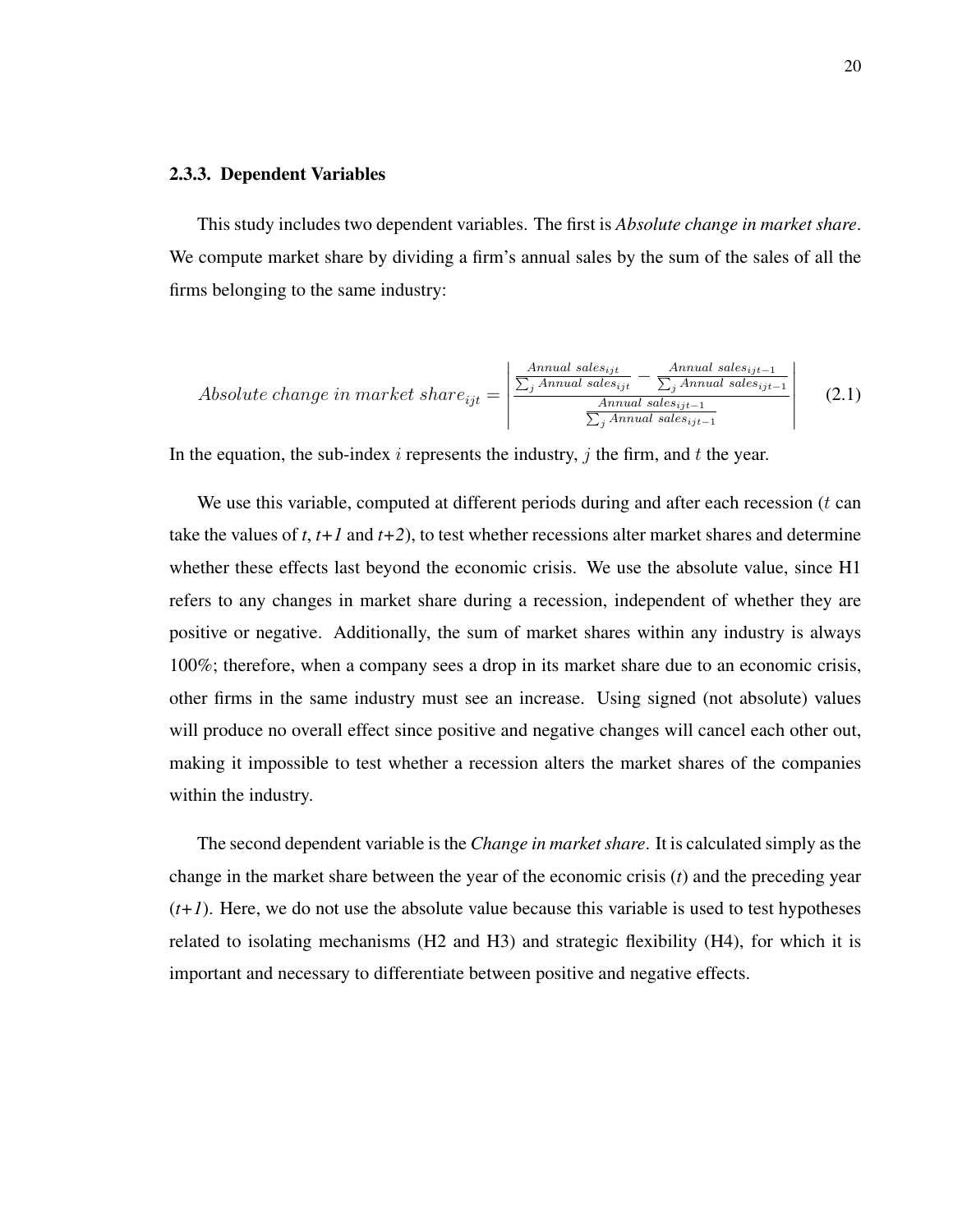#### <span id="page-29-0"></span>2.3.4. Main Covariates

In the case of H1, the main independent variable is *Crisis*, which is used to test the impact of recessions on the structure of the industry. We measure it as a binary variable, which takes the value of 1 in recession years and 0 otherwise.

We measure supply-side isolating mechanisms using *Nonproduction overhead intensity* and *Tangible resources*. The first variable is calculated as one minus the ratio between the firm's nonproduction overhead and its annual assets. We use *Nonproduction overhead intensity* as a supply-side variable because it measures firms' overhead efficiency. This is a good proxy for capital investment and cost efficiency in the strategic dynamism field [\(Crossland et](#page-44-6) [al., 2014\)](#page-44-6).

We define *Tangible resources* as net property, plant and equipment normalized by sales. This variable is a proxy for investment in physical capital. Anticipated investments in property, plant and equipment allow firms to develop scale economies [\(Garcia-Sanchez et al.,](#page-45-0) [2014\)](#page-45-0), and therefore increase productivity and reduce average costs. This, in turn, allows firms to build barriers against new competitors, consolidating their position.

We measure demand-side isolating mechanisms using *Advertising intensity* and *Research and development intensity*. The former is calculated as the ratio of advertising expenses to assets and the latter as the ratio of research and development expenses to assets. Both measures relate to product differentiation, although in different ways. The variable *Advertising intensity* has been used to measure allocation of resources to intangible assets [\(Crossland et al.,](#page-44-6) [2014\)](#page-44-6) and to measure communication expenditures in marketing [\(Graham & Frankenberger,](#page-45-10) [2011\)](#page-45-10). *Research and development intensity* has been used to measure allocation of resources to intangible assets [\(Crossland et al., 2014;](#page-44-6) [Flammer & Ioannou, 2015\)](#page-45-2). [6](#page-29-1)

To measure strategic flexibility, we also use two different variables. The first is the Altman's *Z-score*, which is computed as a weighted sum of EBIT, sales, retained earnings and

<span id="page-29-1"></span><sup>&</sup>lt;sup>6</sup>For many firms, advertising and R&D data is missing from Compustat. Therefore, following past work [\(Hirsh](#page-45-11)[leifer et al., 2012\)](#page-45-11), firm-years with missing advertising and R&D information are assigned a 0 value.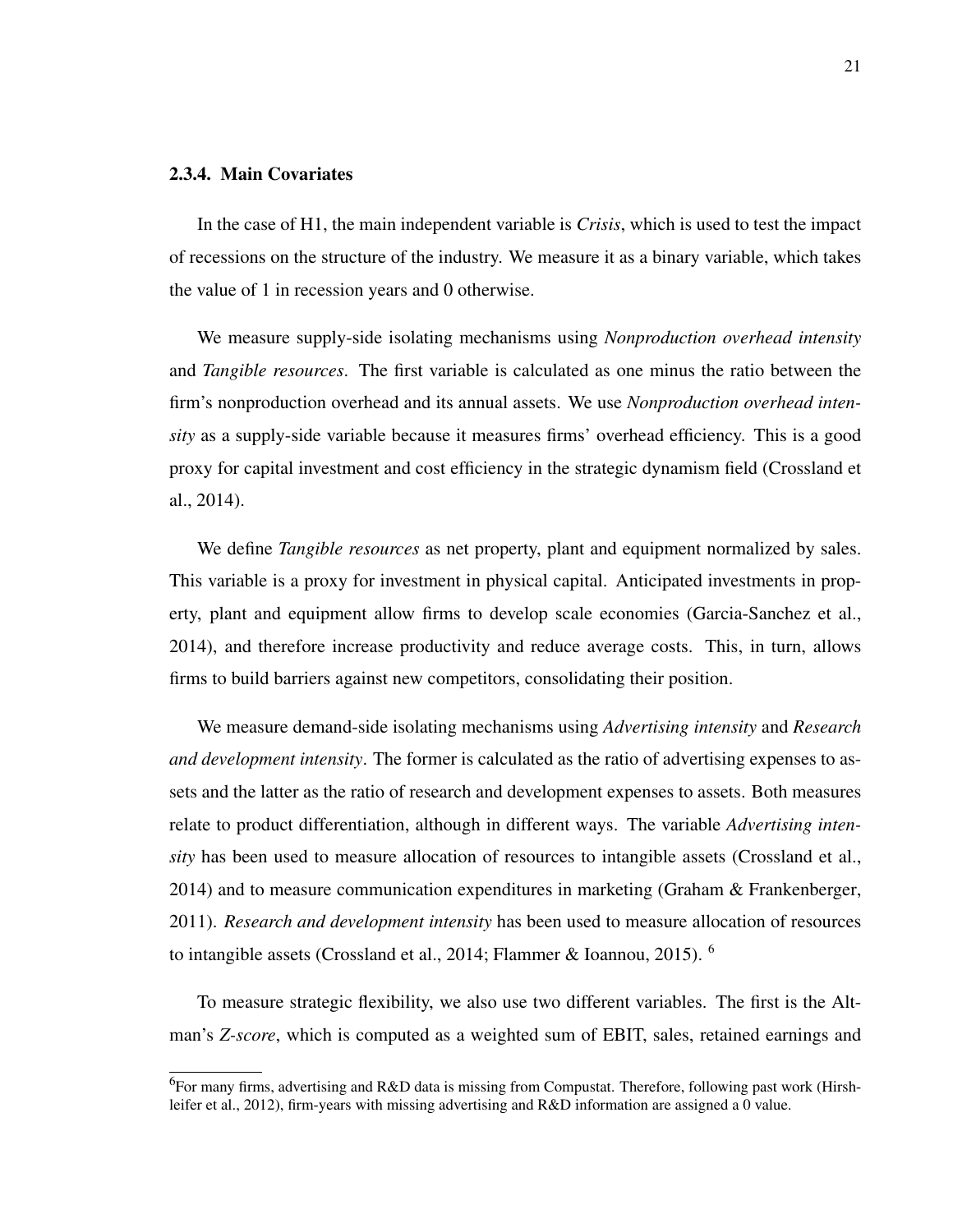working capital divided by assets and market value of equity divided by total liabilities. A higher *Z-score* implies a lower possibility of bankruptcy filing [\(Altman, 1968\)](#page-44-7). Second, we use *Financial health*, which is computed as one minus the ratio of total debt to total assets. This is a proxy for the company's financial health, as lower values would indicate that assets were mainly financed by long-term and short-term debt, lowering the degree of strategic flexibility.

#### <span id="page-30-0"></span>2.3.5. Control Variables

We use several control variables at the firm, industry and macroeconomic levels. At the firm level, we include *Firm size* and *Employees*, measured as the log of the firm's total assets and the number of employees divided by sales, respectively. Large firms offer more extensive product lines, have more potential synergies to exploit, and suffer more from managerial diseconomies [\(Lee et al., 2010\)](#page-46-11). In addition, more complex organizations tend to have inferior performance during recessions [\(Chakrabarti et al., 2007\)](#page-44-3), so we expect that bigger firms will reduce their market share during these periods.

We also include *Days sales outstanding*, which represents the number of days a company takes to collect revenues after a sale has been made. This variable is calculated as the ratio between the average of accounts receivable and total sales, which is then multiplied by 365 [\(Filbeck & Krueger, 2005\)](#page-45-12). *Days sales outstanding* is a crisis management control, as firms with higher costs might loosen up customers' payment deadlines in periods of recession to avoid the loss of customers in the long term. A longer delay in the receipt of income from sales during recessions reduces strategic flexibility; therefore, we expect that firms with higher *Days sales outstanding* will decrease their market shares during recessions.

Additionally, we include *Return on equity* to control for firm performance. This allows us to disentangle whether a firm's gain in market share is accompanied by an increase in performance, or whether it sacrifices performance in order to maintain market share. We expect that firms with higher returns will have more slack and therefore more investment opportunities to improve their positioning during recessions.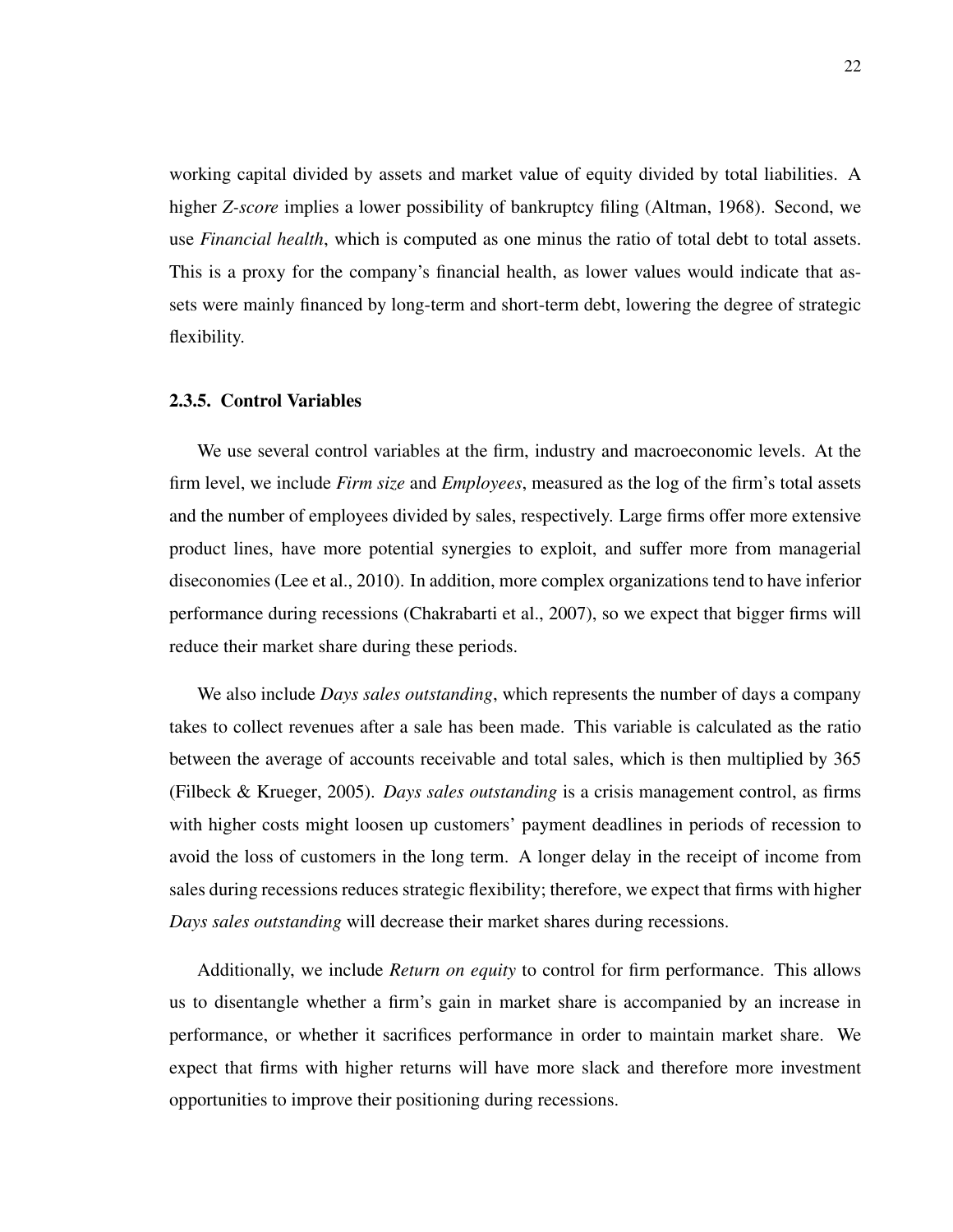We also include relevant M&A transactions in which the acquirer gains control of the target (i.e., comes to own more than 50% of the target's shares); these are the only transactions after which the acquirer's and target's accounting statements are consolidated. For each company and year, we compute the *Mergers and acquisitions* variable as the natural logarithm of the sum of the market capitalization (in millions of dollars) of all of the companies acquired: $\frac{7}{10}$  $\frac{7}{10}$  $\frac{7}{10}$ 

$$
Mergers and \ a equisitions_{jt} = \ln\left(\sum_{z}^{N} \frac{transaction \ value_{jtz}}{precentage \ of \ the \ company \ acquired_{jtz}}\right) \tag{2.2}
$$

Where the sub-index j represents the firm, t the year and z the transactions. [Wan & Yiu](#page-47-1) [\(2009\)](#page-47-1) argue that acquisitions during recessions are positively related to firm performance, as firms can eliminate competitive threats, gain scale economies, and adapt to a changing environment. This, coupled with the fact that firms consolidate their sales, leads us to conjecture that M&A transactions during recessions will help improve firms' positioning.

We also control for bankruptcy filings, since firms close to exiting the industry leave market share on the table to be redistributed between the remaining competitors. Controlling for bankruptcy filings allows the model to isolate the positive jumps in market share due to firms' own isolating mechanisms and strategic flexibility rather than a reduction in the number of competitors. For each company and year, the indicator variable *Bankruptcies* takes the value of one if the company files for bankruptcy that year and zero otherwise.[8](#page-31-1)

At the industry level, we introduce *Industry dummies* to control for industry-specific effects that do not change over time, as rivalry levels also affect firms' performance. We also control for Industry growth, which is computed as the average of the industry's sales growth during the last three years (i.e., from *t-4* to *t-1*). Industries that grow faster partially mitigate the resource restrictions that emerge from recessions [\(Garcia-Sanchez et al., 2014\)](#page-45-0). Hence, we expect that firms in those industries undergo larger changes in market share during recession periods.

<span id="page-31-0"></span> $^{7}$ To obtain the market capitalization for each target company, we divide the value of the transaction by the percentage of the company acquired. Both data items were obtained from Thomson One.

<span id="page-31-1"></span><sup>&</sup>lt;sup>8</sup>Since there are only six companies which filed for chapter 7, we created a unique bankruptcy filing variable including those companies who filed for chapter 7 and chapter 11.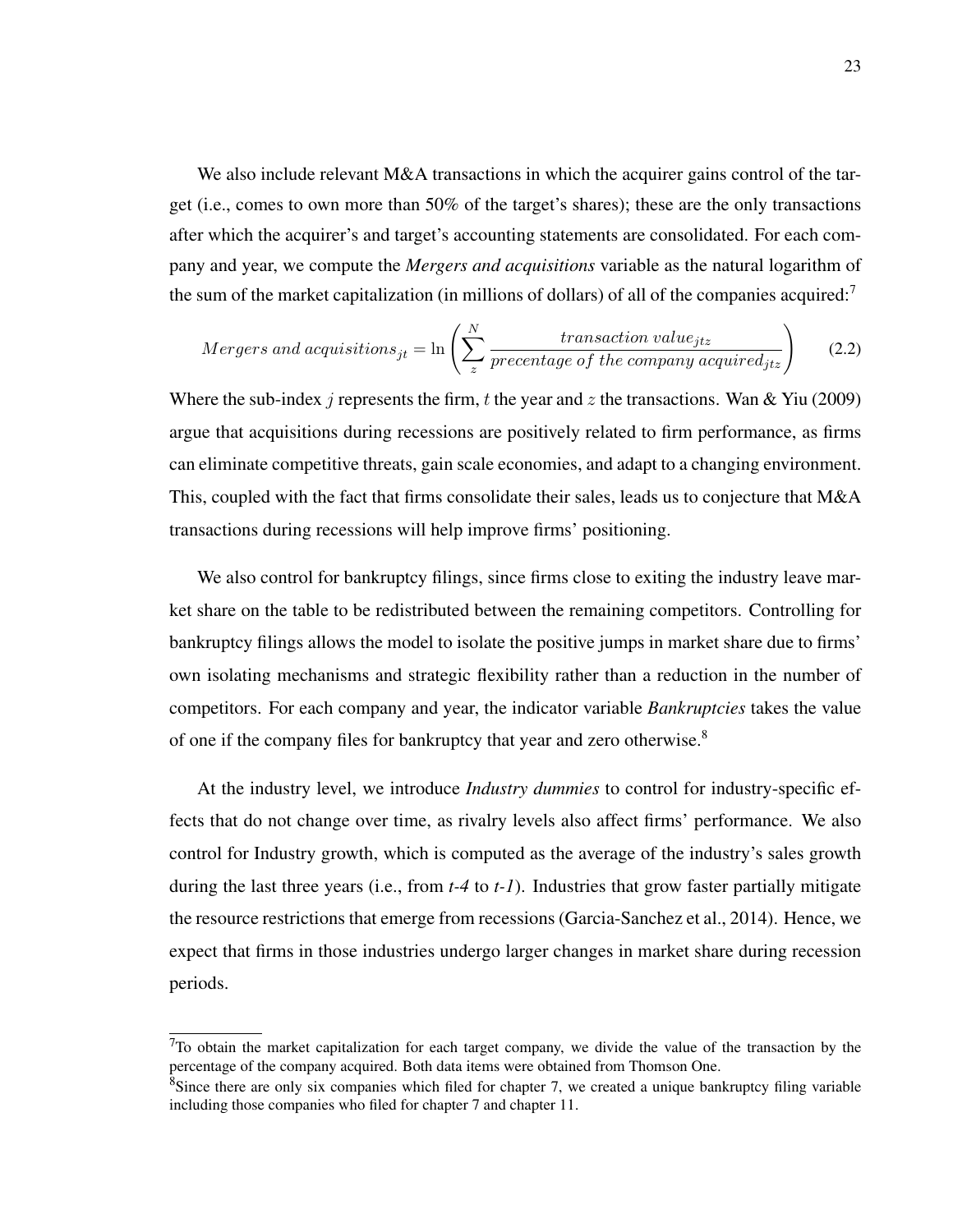At a macroeconomic level, we include *Recession dummies*. The purpose of this variable is to control for recession-specific effects, as each crisis has different peculiarities that may affect market structure differently. Finally, we also include *Change in interest rate*, which is computed as the change in the interest rate between year *t* and *t-1*. The Federal Reserve adjusts its monetary policy based on economic conditions, with the goal of improving overall economic health. We expect that variations in the interest rate will proxy for changes in economic conditions (e.g., changes in consumers' saving trends), and therefore impact the market shares of firms in an industry.

All of the main covariates and control variables are measured one year before the crisis, except for *Days sales outstanding*, *Bankruptcies*, *Mergers and acquisitions* and *Change in interest rate*. Since, the former variables cause immediate changes in market shares.

#### <span id="page-32-0"></span>2.3.6. Estimation Technique

For testing H1, we fit a panel-data model that includes all years between 1982 and 2015. The dependent variable is *Absolute change in market share* and the main covariate is the recession dummy *Crisis*. We run three different specifications of the model. The difference among them is the timing of the dependent variable *Absolute change in market share*. The first model uses the absolute change in market share between years *t-1* and *t*, to test whether recessions contemporaneously alter the strategic positioning in an industry. The second and third models use the absolute change in market share between years *t* and *t+1*, and *t+1* and  $t+2$  to test the duration of the effect.<sup>[9](#page-32-1)</sup>

The econometric model is specified as follows:

$$
|\Delta Market\ share|_{it} = \beta_o + \beta_1Crisis_t + \beta'CV1_{i,t-1} + \beta''CV2_{i,t} + \gamma_i + \tau_t + \epsilon_{it}
$$
(2.3)

Where  $CV1_{i,t-1}$  and  $CV2_{i,t}$  are sets of control variables with and without a lag, respectively, and  $\gamma_i$  and  $\tau_t$  capture fixed effects at the company and time (year) level, respectively.

<span id="page-32-1"></span> $9$ This is equivalent to keep the left-hand side variable at time t and lag all right-hand side variables one and two years, respectively.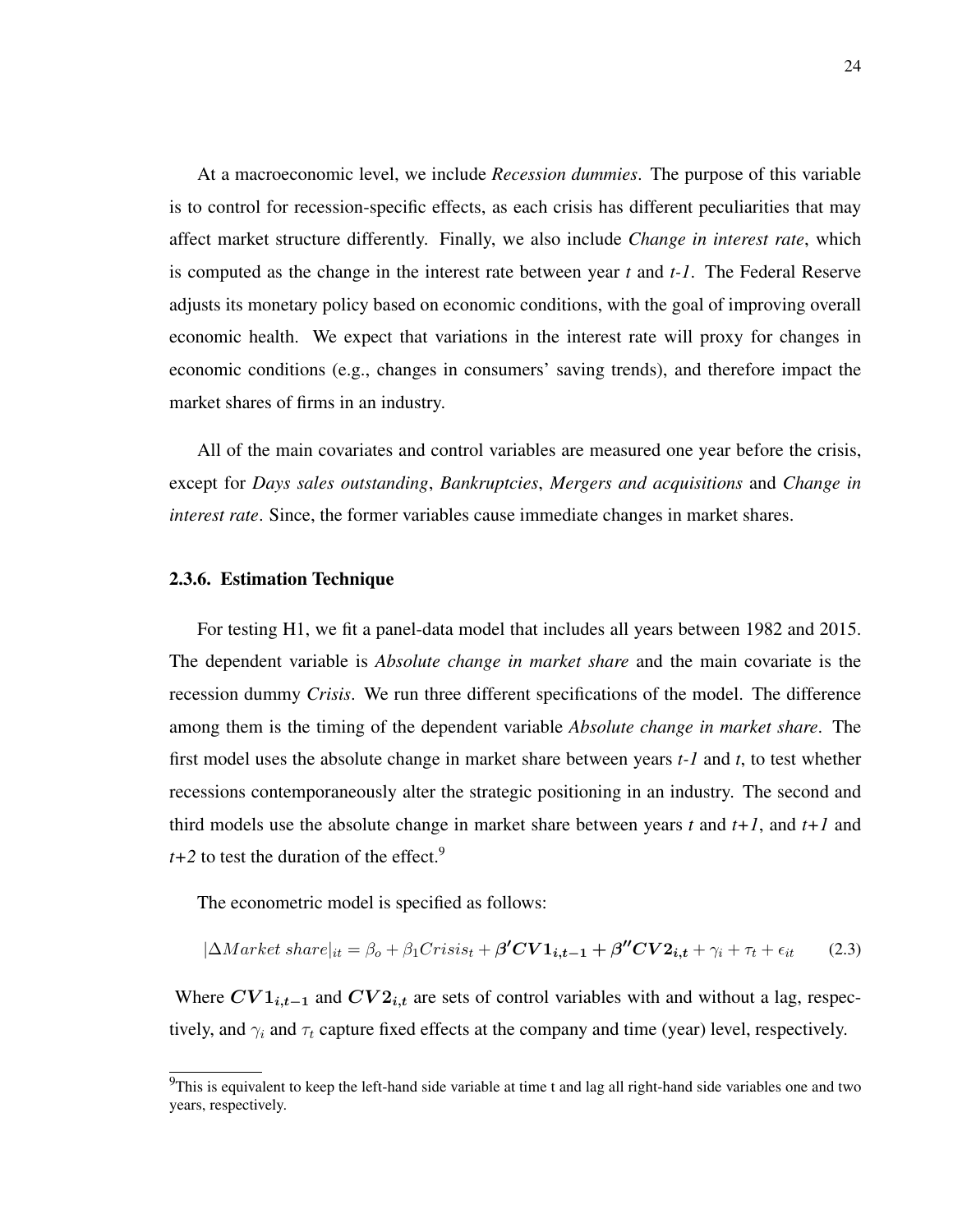One of the challenges of studying firm performance dynamics is the potential presence of two econometric problems that can bias the results: heteroscedasticity and serial correlation. In our context, heteroscedasticity might arise, for example, from an omitted variable, and serial correlation might appear since we are working with panel data, in which observations are collected repeatedly across time. We test for the presence of these potential problems with a likelihood-ratio test for heteroscedasticity and a Wooldridge test for autocorrelation [\(Wooldridge, 2003\)](#page-47-7). Since we observe evidence of both heteroscedasticity and first order autocorrelation, we fit a panel-data model accounting for the presence of AR(1) within time observations and heteroscedasticity across firms.

As previously mentioned, we test H2, H3 and H4 using a panel-data model that includes only recession years. In contrast to the previous model, the dependent variable in this case is *Change in market share*, without the absolute value, since now we are exploring the specific mechanisms affecting these changes.

The econometric model is specified as follows:

$$
\Delta Market\ share_{it} = \beta_o + \beta_1 MC_{i,t-1} + \beta' CV1_{i,t-1} + \beta'' CV2_{i,t} + \gamma_i + \tau_t + \epsilon_{it}
$$
(2.4)

Where  $CV1_{i,t-1}$  and  $CV2_{i,t}$  are sets of control variables with and without a lag, respectively.  $MC_{i,t-1}$  is a stand-in for each main covariate, added independently to the model. Finally,  $\gamma_i$  and  $\tau_t$  capture fixed effects at the company and time (year) level, respectively.

In this second model, we also control for the presence of heteroscedasticity. However, we do not control for autocorrelation, since we have a reduced panel with gaps that covers only recession years.

To exclude the possibility that outliers are driving our results, we winsorize the data below the 1st percentile and above the 99<sup>th</sup> percentile of *Change in market share* and all other variables, except for *Absolute change in market share*, for which the winsorization was above the 98<sup>th</sup> percentile.<sup>[10](#page-33-0)</sup>

<span id="page-33-0"></span><sup>&</sup>lt;sup>10</sup>The values below the 1st percentile and above the 99<sup>th</sup> percentile for *Change in market share* should be roughly the same as those above the 98th percentile for *Absolute change in market share*.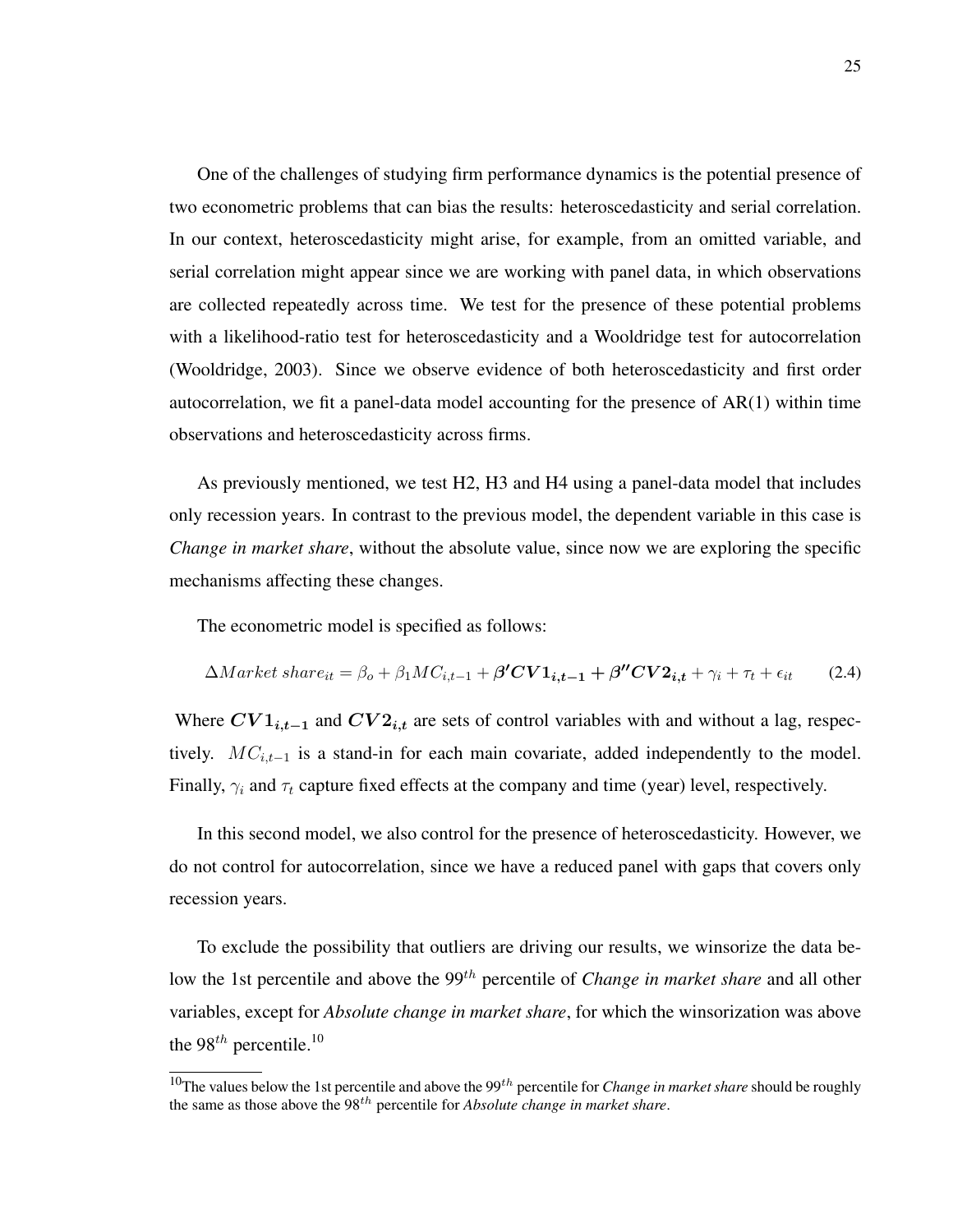## <span id="page-34-0"></span>2.4. Empirical Findings

## <span id="page-34-1"></span>2.4.1. Summary Statistics

<span id="page-34-2"></span>Table [2.1](#page-34-2) shows descriptive statistics for our main variables and Table [2.2](#page-35-0) shows pairwise correlations for our primary variables during recession years.<sup>[11](#page-34-3)</sup>

| <b>VARIABLES</b>                   | N     | Mean       | <b>SD</b>  | Min          | <b>Max</b> |
|------------------------------------|-------|------------|------------|--------------|------------|
| Change in market share             | 1.177 | 0.114      | 1,818      | $-0.925$     | 36.75      |
| Nonproduction overheads intensity  | 1.177 | 0.638      | 0.803      | $-24.28$     | 0.979      |
| Tangible resources                 | 1.177 | 0.233      | 0.274      | $\mathbf{0}$ | 2,938      |
| Advertising intensity              | 1.177 | 0.0147     | 0.0401     | $\Omega$     | 0.428      |
| Research and development intensity | 1.177 | 0.0452     | 0.157      | $\theta$     | 4,543      |
| Financial health                   | 1.177 | $-0.00733$ | 13.68      | $-463.7$     | 0.962      |
| Z-score                            | 1.177 | 2,059      | 40.53      | $-1.352$     | 91.03      |
| Bankruptcies                       | 1.177 | 0.0102     | 0.100      | $\Omega$     | 1          |
| Days sales outstanding             | 1.177 | 61.80      | 39.52      | $\Omega$     | 634.8      |
| Employees                          | 1.177 | $6.25e-06$ | $4.68e-06$ | $\Omega$     | 6.38e-05   |
| Firm size                          | 1.177 | 5,479      | 2,360      | $-1,332$     | 11.28      |
| Mergers and acquisitions           | 1.177 | 0.348      | 1,273      | $\Omega$     | 8,924      |
| Return on equity                   | 1.177 | 0.0518     | 1,462      | $-9,266$     | 20.99      |
| Industry growth                    | 1.177 | 0.124      | 0.385      | $-0.466$     | 6,657      |
| Change in interest rate            | 1.177 | $-0.426$   | 0.290      | $-0.791$     | 0.00722    |

Table 2.1. Descriptive Statistics

<span id="page-34-3"></span> $\frac{11}{11}$ Correlations and summary statistics for the complete panel data are similar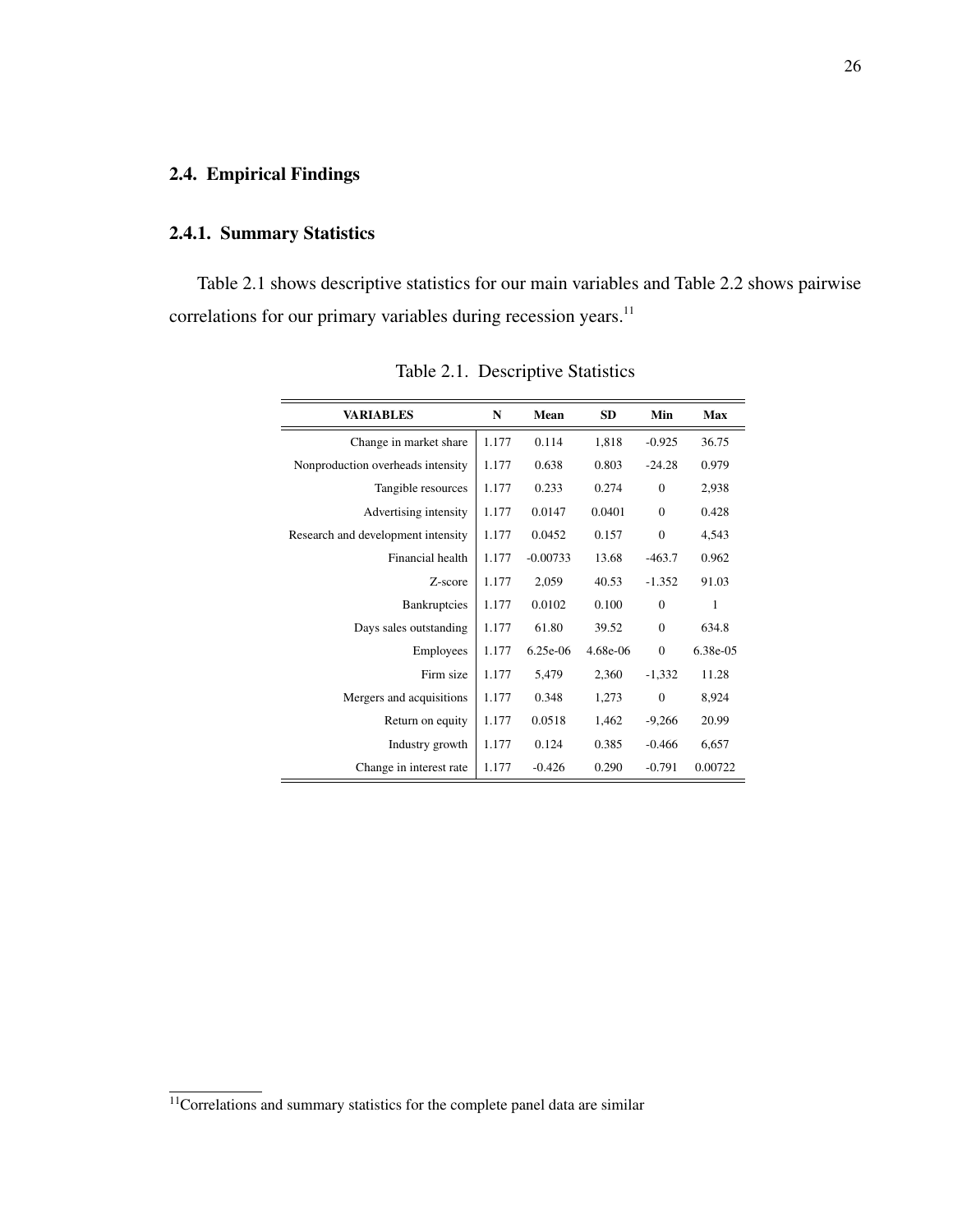|     |                                    | (a)                 | (b)          | (c)         | (d)                | (e)         | (f)        | (g)        | (h)         | (i)                | (j)          | (k)         | (1)        | (m)    | (n)        | $\left( 0 \right)$ |
|-----|------------------------------------|---------------------|--------------|-------------|--------------------|-------------|------------|------------|-------------|--------------------|--------------|-------------|------------|--------|------------|--------------------|
| (a) | Change in market share             |                     |              |             |                    |             |            |            |             |                    |              |             |            |        |            |                    |
| (b) | Nonproduction overheads intensity  | 0.0118              |              |             |                    |             |            |            |             |                    |              |             |            |        |            |                    |
| (c) | Tangible resources                 | 0.0177              | $0.116***$   |             |                    |             |            |            |             |                    |              |             |            |        |            |                    |
| (d) | Advertising intensity              | $-0.0232$           | $-0.0976***$ | $-0.0733*$  |                    |             |            |            |             |                    |              |             |            |        |            |                    |
| (e) | Research and development intensity | $-0.0296$           | $-0.881***$  | $-0.106***$ | $-0.0443$          |             |            |            |             |                    |              |             |            |        |            |                    |
| (f) | Financial health                   | 0.0143              | $0.915***$   | 0.0219      | 0.0126             | $-0.862***$ |            |            |             |                    |              |             |            |        |            |                    |
| (g) | Z-score                            | 0.0162              | $0.919***$   | 0.0133      | 0.0206             | $-0.868***$ | $0.990***$ |            |             |                    |              |             |            |        |            |                    |
| (h) | Bankruptcies                       | $-0.0104$           | 0.0200       | $0.0595*$   | $-0.0226$          | $-0.0138$   | 0.00129    | $-0.00371$ |             |                    |              |             |            |        |            |                    |
| (i) | Employees                          | $-0.00934$          | $-0.0297$    | $0.106***$  | $-0.113***$        | 0.0233      | 0.0107     | $-0.00976$ | 0.0138      |                    |              |             |            |        |            |                    |
| (j) | Days sales outstanding             | $-0.0560^{\dagger}$ | 0.00790      | $-0.0222$   | $-0.102***$        | 0.0143      | 0.0349     | 0.0289     | $-0.00330$  | $0.0929**$         |              |             |            |        |            |                    |
| (k) | Firm size                          | $-0.0221$           | $0.278***$   | $0.152***$  | 0.0208             | $-0.195***$ | $0.0940**$ | $0.111***$ | $-0.00232$  | $-0.334***$        | $-0.0977***$ |             |            |        |            |                    |
| (1) | Mergers and acquisitions           | 0.00661             | 0.0437       | $-0.0380$   | $-0.0420$          | $-0.0183$   | 0.0101     | 0.0251     | $-0.0278$   | $-0.0712*$         | $-0.00631$   | $0.223***$  |            |        |            |                    |
| (m) | Return on equity                   | $-0.00659$          | 0.0151       | $0.0734*$   | 0.0358             | $-0.0120$   | $-0.00489$ | $-0.00139$ | $0.101***$  | $-0.0158$          | $-0.0697*$   | 0.0247      | 0.0130     |        |            |                    |
| (n) | Industry growth                    | $-0.0172$           | $-0.0210$    | 0.0197      | 0.0185             | $-0.0217$   | 0.00287    | 0.0109     | $-0.00956$  | $0.0542^{\dagger}$ | $-0.00941$   | $-0.0323$   | 0.0117     | 0.0196 |            |                    |
| (o) | Change in interest rate            | $-0.0252$           | 0.00148      | 0.0350      | $0.0518^{\dagger}$ | $-0.0342$   | 0.0393     | 0.0449     | $-0.000407$ | $0.423***$         | 0.0464       | $-0.296***$ | $-0.0602*$ | 0.0304 | $0.0901**$ |                    |

Table 2.2. Pairwise Correlations

<span id="page-35-0"></span> $\phi^{\dagger}$ :  $p<0.10$ , $\phi^*$ :  $p<0.05$ , $\phi^*$ :  $p<0.01$ , $\phi^*$ :  $p<0.001$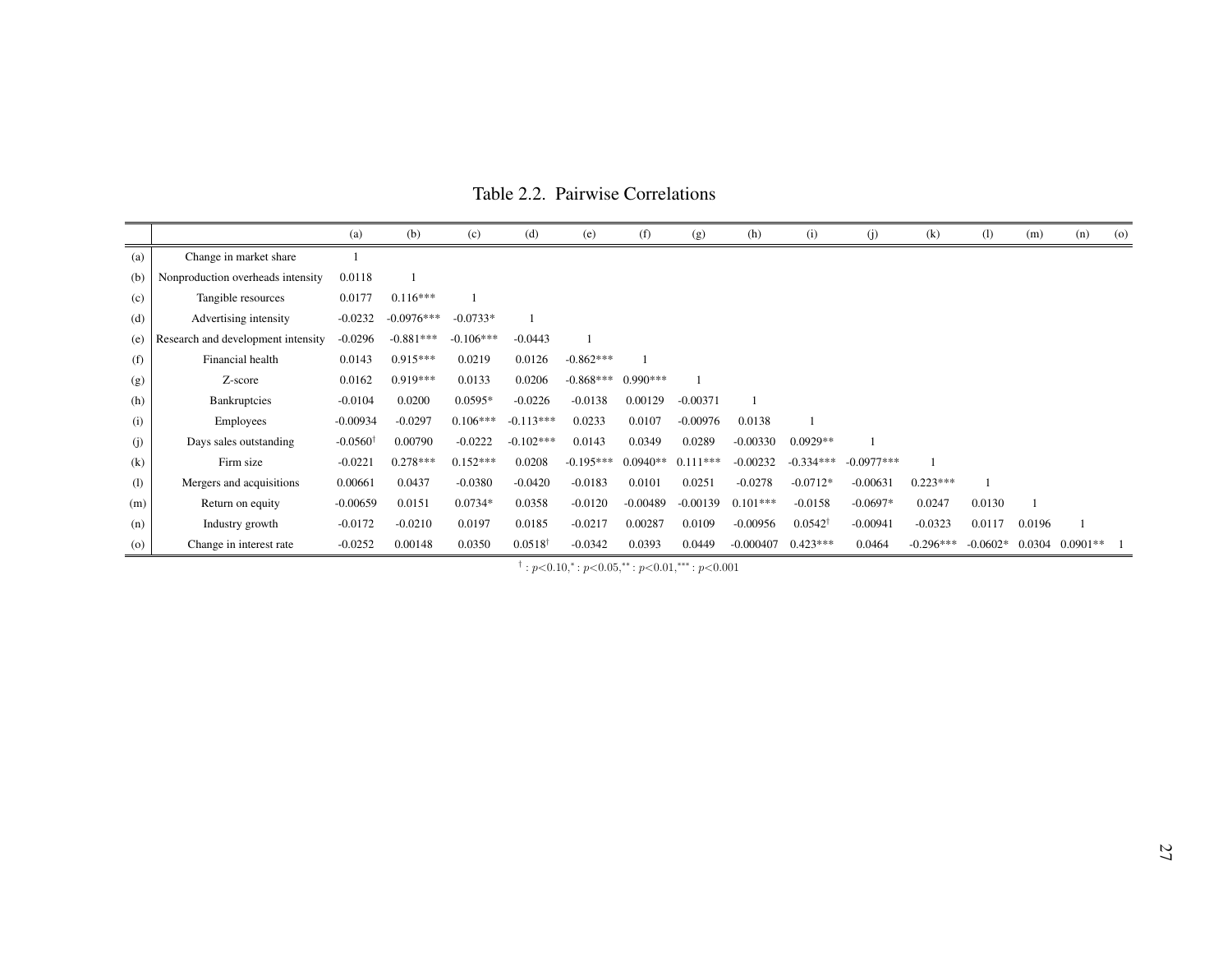#### <span id="page-36-0"></span>2.4.2. Regression Results

Table [2.3](#page-37-0) reports the results for the panel-data model used to analyze the effect of recessions on market share. Results show that economic recessions have a positive and significant effect on the absolute change in contemporaneous market share (model 2), in contrast with the subsequent two years, in which the effect loses significance (models 4 and 6). The estimated coefficient for *Crisis* in model 2 is 0.0660 ( $p < 5\%$ ).

The Wald test shows that this model fits the data significantly better than the respective base model that includes only control variables (model 1). Overall results show that recessions alter market shares in an industry, and that these changes are not reversed over the subsequent years, generating long-term effects on firms. These findings provide robust evidence to *strongly support H1*.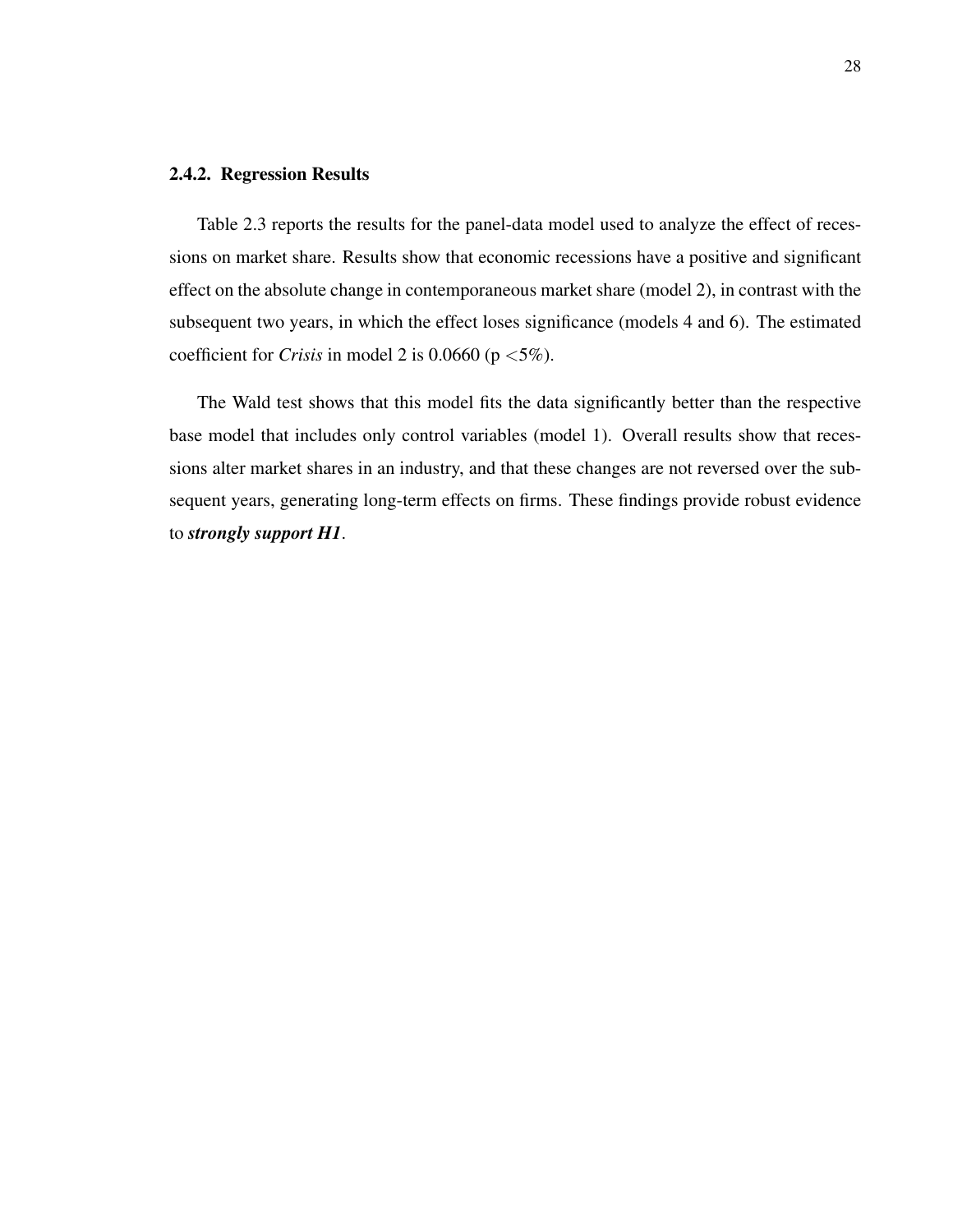| <b>VARIABLES</b>         | (1)          | (2)               | (2)          | (4)          | (5)          | (6)          |
|--------------------------|--------------|-------------------|--------------|--------------|--------------|--------------|
| Bankruptcies             | $-0.101$     | $-0.101$          | 0.0286       | 0.0286       | $-0.345$     | $-0.345$     |
|                          | (0.176)      | (0.176)           | (0.119)      | (0.119)      | (0.235)      | (0.235)      |
| Days sales outstanding   | $-0.000305$  | $-0.000287$       | 0.000819*    | $0.000819*$  | 0.00139***   | $0.00138***$ |
|                          | (0.000271)   | (0.000264)        | (0.000340)   | (0.000339)   | (0.000401)   | (0.000400)   |
| Employees                | $3.513***$   | 3.529***          | 2,702**      | $2,703**$    | 566.5        | 555.2        |
|                          | (842.5)      | (843.5)           | $-1,028$     | $-1,028$     | $-1,005$     | $-1,007$     |
| Firm size                | $-0.0380***$ | $-0.0385***$      | $-0.0346***$ | $-0.0346***$ | $-0.0321***$ | $-0.0317***$ |
|                          | (0.00393)    | (0.00391)         | (0.00423)    | (0.00426)    | (0.00436)    | (0.00435)    |
| Mergers and acquisitions | $0.0107***$  | $0.0112***$       | 0.00223      | 0.00225      | $-0.00979**$ | $-0.00997**$ |
|                          | (0.00304)    | (0.00305)         | (0.00295)    | (0.00295)    | (0.00323)    | (0.00323)    |
| Return on equity         | $-0.0176$    | $-0.0181$         | 0.000663     | 0.000646     | $-0.0171$    | $-0.0169$    |
|                          | (0.0162)     | (0.0163)          | (0.00500)    | (0.00500)    | (0.0105)     | (0.0105)     |
| Industry growth          | $-0.0434$    | $-0.0420$         | $-0.00802$   | $-0.00797$   | $-0.0123$    | $-0.0131$    |
|                          | (0.0289)     | (0.0289)          | (0.0220)     | (0.0219)     | (0.0138)     | (0.0137)     |
| Change in interest rate  | 0.00741      | 0.0345            | 0.0127       | 0.0137       | 0.0210       | 0.0107       |
|                          | (0.0219)     | (0.0258)          | (0.0208)     | (0.0241)     | (0.0213)     | (0.0245)     |
| Crisis                   |              | $0.0660*$         |              | 0.00244      |              | $-0.0245$    |
|                          |              | (0.0287)          |              | (0.0282)     |              | (0.0273)     |
| Constant                 | $0.516***$   | $4.969^{\dagger}$ | $0.414***$   | 3.793        | $0.574***$   | 2.754        |
|                          | (0.105)      | $-2.666$          | (0.0547)     | $-2.694$     | (0.0617)     | $-1.752$     |
| Industry dummy           | yes          | yes               | yes          | yes          | yes          | yes          |
| Observations             | 10,277       | 10,277            | 9,267        | 9,267        | 8,364        | 8,364        |
| R-squared                | 0.153        | 0.153             | 0.155        | 0.155        | 0.159        | 0.159        |
| Number of firms          | 1,026        | 1,026             | 918          | 918          | 825          | 825          |
| Wald test                |              | 5.287*            |              | 0.008        |              | 0.804        |

<span id="page-37-0"></span>Table 2.3. Effect of Recession on Industries' Market Share Contemporaneously and Over Time

Standard error in parenthesis

 $\dagger: p<0.1, ^{*}: p<0.05, ^{**}: p<0.01, ^{***}: p<0.001$ 

Linear regressions with Panel-specific AR(1) correlation heteroskedastic.

Table [2.4](#page-38-0) shows results for the models used to test H2, H3, and H4. We test H2 by introducing the main covariates *Nonproduction overhead intensity* and *Tangible resources* (models 2 and 3, respectively). The regression coefficients for *Nonproduction overhead intensity* and *Tangible resources* are 0.0642 and 0.374, ( $p$  <1% and  $p$  <5%, respectively). These results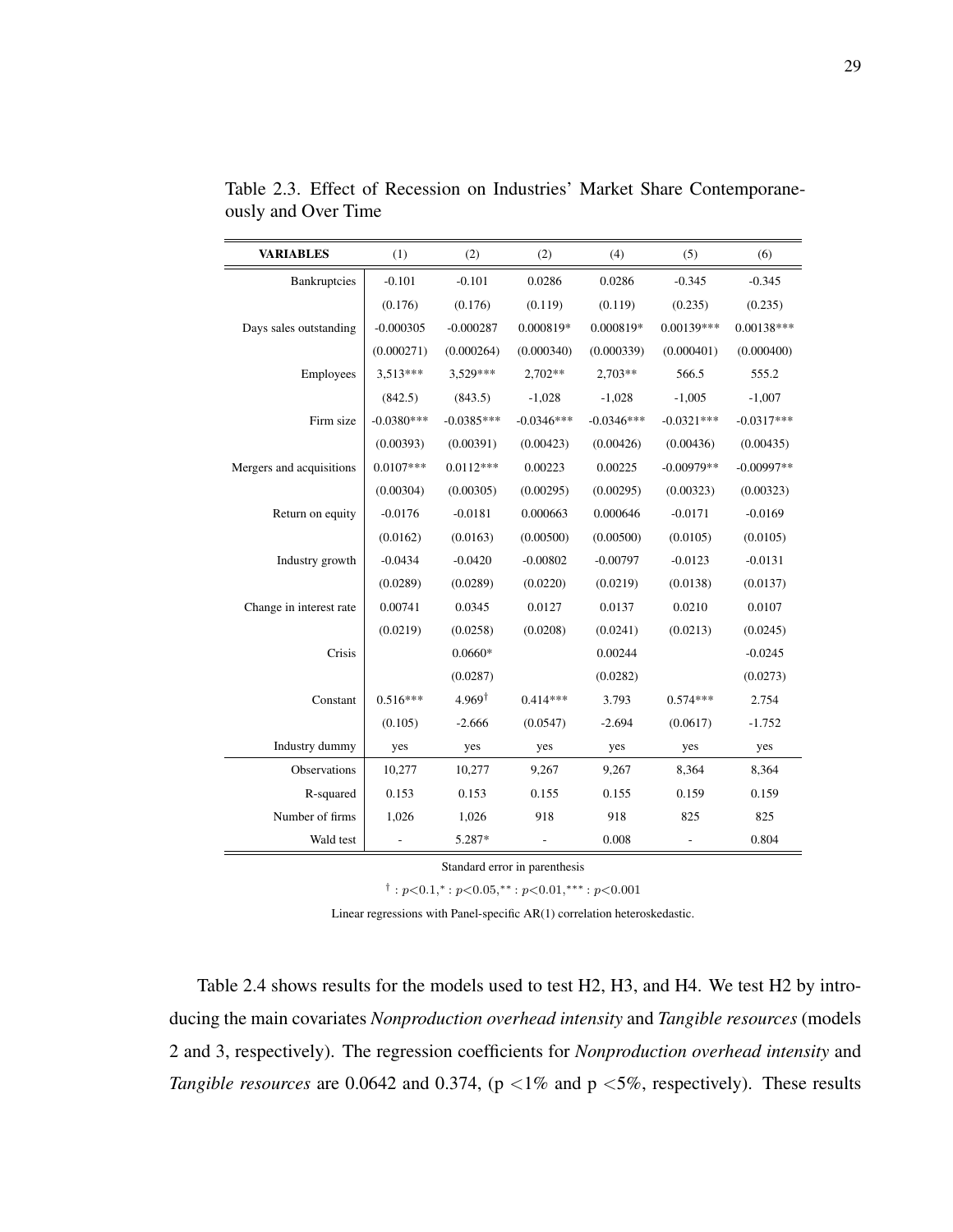confirm that efficiency via supply-side isolating mechanisms increases market share during recessions. The Wald test shows that both models fit the data significantly better than a base model that includes only control variables (model 1), providing further support for the relationships. These findings provide robust evidence to *strongly support H2*.

| <b>VARIABLES</b>                   | (1)                      | (2)           | (3)           | (4)           | (5)           | (6)           | (7)           | (8)                 |
|------------------------------------|--------------------------|---------------|---------------|---------------|---------------|---------------|---------------|---------------------|
| <b>Bankruptcies</b>                | $-1.239$                 | $-1.257$      | $-1.295$      | $-1.251$      | $-1.253$      | $-1.248$      | $-1.248$      | $-1.297$            |
|                                    | $-1.023$                 | $-1.024$      | $-1.029$      | $-1.023$      | $-1.024$      | $-1.023$      | $-1.023$      | $-1.031$            |
| Days sales outstanding             | $-0.00336***$            | $-0.00341***$ | $-0.00333***$ | $-0.00349***$ | $-0.00345***$ | $-0.00340***$ | $-0.00341***$ | $-0.00358***$       |
|                                    | (0.000867)               | (0.000867)    | (0.000849)    | (0.000908)    | (0.000885)    | (0.000874)    | (0.000875)    | (0.000957)          |
| Employees                          | 3,779                    | 3,094         | $-1,41$       | 2,015         | 3,789         | 3,325         | 3,562         | $-270.6$            |
|                                    | $-9,103$                 | $-8,963$      | $-9,239$      | $-9,192$      | $-9,033$      | $-9,07$       | $-9,049$      | $-9,096$            |
| Firm size                          | $-0.0492*$               | $-0.0573*$    | $-0.0541*$    | $-0.0505*$    | $-0.0541*$    | $-0.0524*$    | $-0.0531*$    | $-0.0554*$          |
|                                    | (0.0249)                 | (0.0259)      | (0.0257)      | (0.0254)      | (0.0262)      | (0.0255)      | (0.0256)      | (0.0239)            |
| Mergers and acquisitions           | $0.0387***$              | $0.0393***$   | $0.0433***$   | $0.0384***$   | $0.0387***$   | $0.0389***$   | $0.0385***$   | $0.0384***$         |
|                                    | (0.0117)                 | (0.0117)      | (0.0119)      | (0.0117)      | (0.0117)      | (0.0117)      | (0.0116)      | (0.0111)            |
| Return on equity                   | 0.0217                   | 0.0218        | 0.0187        | 0.0231        | 0.0221        | 0.0219        | 0.0218        | 0.0199              |
|                                    | (0.0278)                 | (0.0277)      | (0.0277)      | (0.0278)      | (0.0277)      | (0.0278)      | (0.0278)      | (0.0279)            |
| Industry growth                    | 0.0186                   | 0.0202        | 0.0130        | 0.0208        | 0.0146        | 0.0184        | 0.0174        | 0.000810            |
|                                    | (0.0305)                 | (0.0305)      | (0.0313)      | (0.0302)      | (0.0306)      | (0.0306)      | (0.0306)      | (0.0361)            |
| Change in interest rate            | 0.175                    | 0.137         | 0.197         | 0.179         | 0.136         | 0.149         | 0.137         | 0.108               |
|                                    | (0.463)                  | (0.463)       | (0.463)       | (0.462)       | (0.464)       | (0.463)       | (0.463)       | (0.467)             |
| Nonproduction overheads intensity  |                          | $0.0642**$    |               |               |               |               |               | $-0.103$            |
|                                    |                          | (0.0201)      |               |               |               |               |               | (0.206)             |
| Tangible resources                 |                          |               | $0.374*$      |               |               |               |               | $0.361*$            |
|                                    |                          |               | (0.146)       |               |               |               |               | (0.153)             |
| Advertising intensity              |                          |               |               | $-1.834*$     |               |               |               | $-1.844^{\dagger}$  |
|                                    |                          |               |               | (0.886)       |               |               |               | $-1.072$            |
| Research and development intensity |                          |               |               |               | $-0.332**$    |               |               | $-0.336$            |
|                                    |                          |               |               |               | (0.119)       |               |               | (0.497)             |
| Financial health                   |                          |               |               |               |               | $0.00313***$  |               | $-0.0232^{\dagger}$ |
|                                    |                          |               |               |               |               | (0.000881)    |               | (0.0126)            |
| Z-score                            |                          |               |               |               |               |               | $0.00122***$  | 0.00977*            |
|                                    |                          |               |               |               |               |               | (0.000347)    | (0.00459)           |
| Constant                           | $0.731*$                 | $0.719*$      | $0.703*$      | 0.797*        | $0.737*$      | $0.736*$      | $0.729*$      | $0.743*$            |
|                                    | (0.310)                  | (0.310)       | (0.306)       | (0.327)       | (0.311)       | (0.311)       | (0.310)       | (0.353)             |
| Industry dummy                     | yes                      | yes           | yes           | yes           | yes           | yes           | yes           | yes                 |
| Recession dummy                    | yes                      | yes           | yes           | yes           | yes           | yes           | yes           | yes                 |
| Observations                       | 1,177                    | 1,177         | 1,177         | 1,177         | 1,177         | 1,177         | 1,177         | 1,177               |
| R-squared                          | 0.328                    | 0.328         | 0.329         | 0.329         | 0.328         | 0.328         | 0.328         | 0.331               |
| Number of firms                    | 599                      | 599           | 599           | 599           | 599           | 599           | 599           | 599                 |
| Wald test                          | $\overline{\phantom{a}}$ | 10.252**      | 6.577*        | 4.290*        | 7.779**       | 12.602***     | 12.260***     | 13.451***           |

<span id="page-38-0"></span>Table 2.4. Relative Value of Supply-Side and Demand-Side Mechanisms and Strategic Flexibility

Robust standard error in parenthesis. Panel linear regression accounting for the presence of heterodastik

 $\dagger$ :  $p<0.1$ , $\ast$ :  $p<0.05$ , $\ast$  $\ast$ :  $p<0.01$ , $\ast$  $\ast$ :  $p<0.001$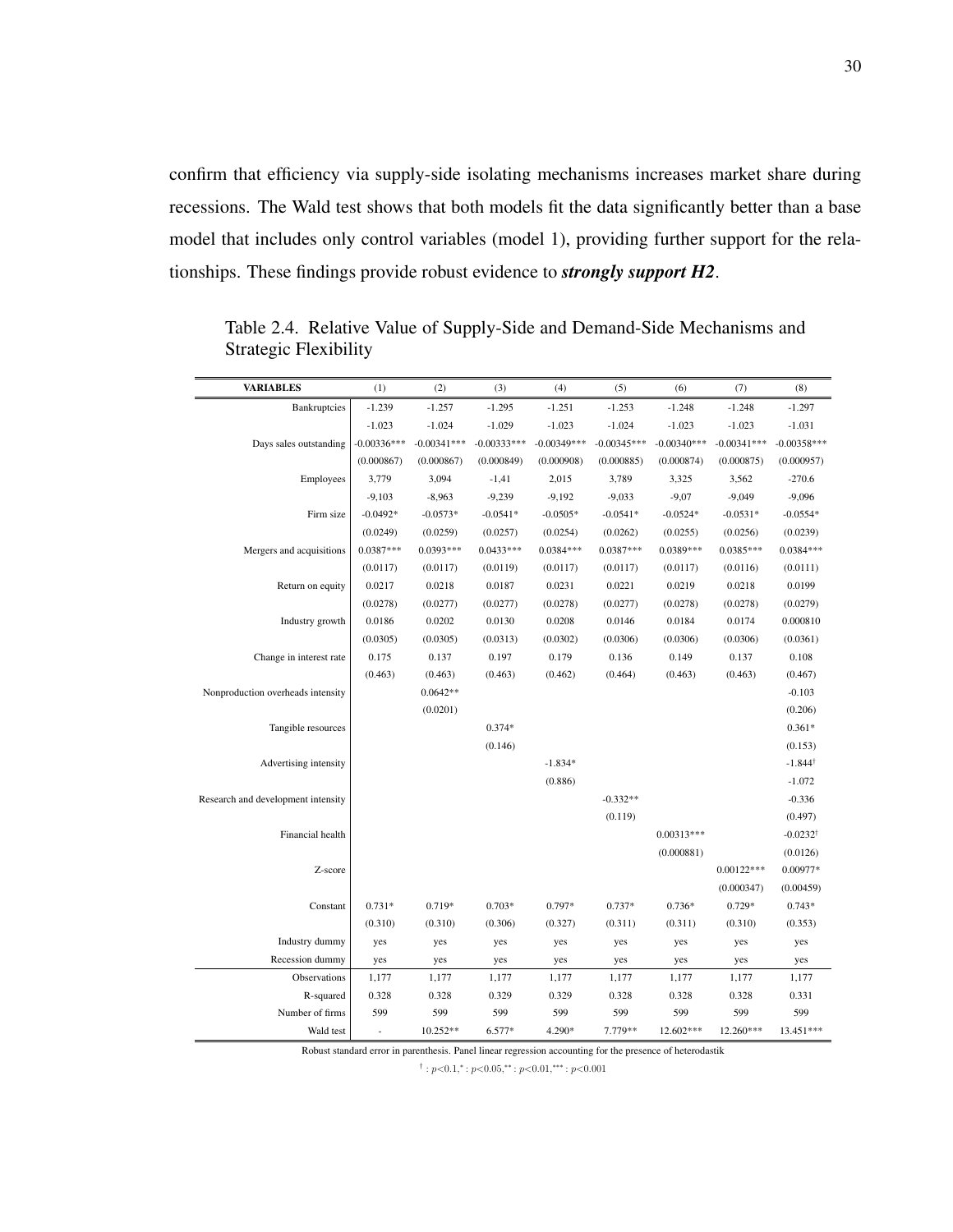We test H3 by introducing the main covariates of *Advertising intensity* and *Research and development intensity* (models 4 and 5, respectively). Results show that the regression coefficients for *Advertising intensity* and *Research and development intensity* are -1.834 and -0.332 ( $p \le 5\%$  and  $p \le 1\%$ , respectively). Additionally, the Wald test shows that both models fit the data significantly better than model 1. These results support the idea that demand-side isolating mechanisms lose value during an economic crisis and provide evidence to *support H3*.

We test H4 by introducing *Financial Health* and *Z-score* in models 6 and 7 respectively; these variables serve as proxies for a firm's strategic flexibility. The regression coefficients for *Financial health* and *Z-score* are 0.00313 and 0.00122 (both with  $p \le 0.1\%$ ). On that basis, we conclude that firms with higher strategic flexibility increase their market share during recessions. The Wald test shows that both models fit the data significantly better than model 1, providing further evidence to *strongly support H4*.

Additionally, results evidence the significance of some of the control variables. As expected, Table [2.4](#page-38-0) shows that bigger firms reduce their market share during periods of recession (p <5%). Also, it can be seen that the crisis management control, *Days sales outstanding*, is significant and negatively affects market share  $(p < 0.1\%)$ . As we predicted, relaxing customers' payment deadlines to avoid losing customers during recessions has a negative impact on market share. Finally, the *Mergers and acquisitions* control has a positive and significant relation with market share ( $p < 0.1\%$ ). As we argued, firms that conduct M&A transactions during recessions improve their performance, gain scale economies, and adapt to a changing environment. In addition to this, firms consolidate their sales, helping them increase their market share.

#### <span id="page-39-0"></span>2.4.3. Robustness Checks

There are at least two potential sources of bias in this study. First, both, M&A transactions and bankruptcy filings generate abnormal changes in market shares. We measure market share as the ratio between a firm's sales and its industry's total sales; therefore, when one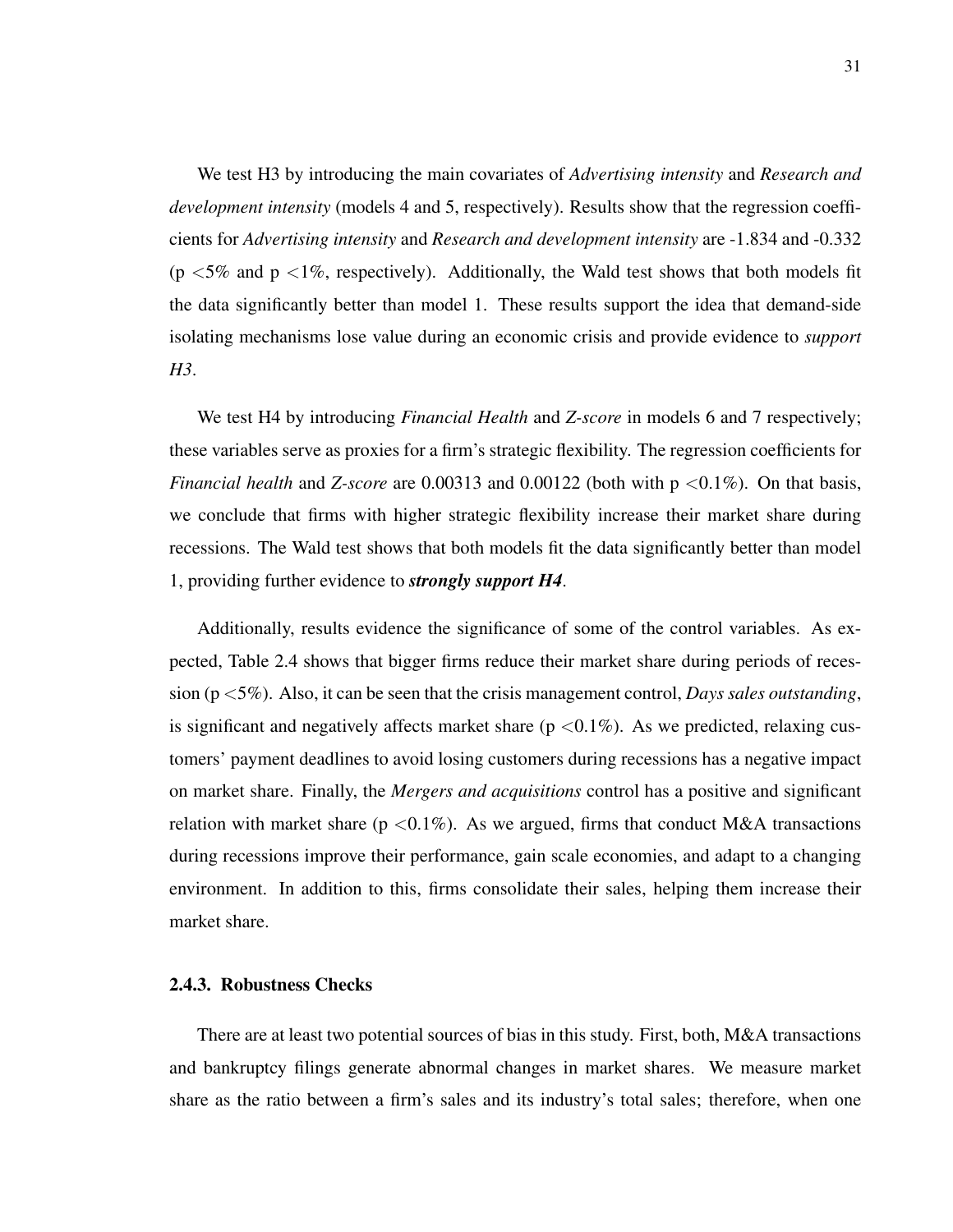company buys another, there is a significant increase in its market share. Similarly, when one firm goes bankrupt, it leaves market share on the table to be redistributed between the remaining competitors, improving their positioning. The challenge is to avoid having the model erroneously assign these shifts in market share to the isolating mechanism and strategic flexibility variables rather than the M&A transactions and bankruptcy filings.

In the models presented previously, we control for M&A and bankruptcy filings to avoid this issue; in this section, we check for bias using further analyses. Specifically, we test the robustness of the models with respect to each concern using two different samples. The first excludes all firm-year observations with M&A transactions, while the second excludes all observations with bankruptcy filings.

Tables [A.2](#page-52-0) and [A.4](#page-54-0) present our results after excluding observations with M&A transactions and bankruptcy filings, respectively. In both tables, the variable *Crisis* remains positive and significant in model 2 and loses significance in the subsequent years (models 4 and 6), as expected. We can conclude that, even if we exclude M&A transactions and bankruptcies, recessions still have a significant effect on industries' market shares, which does not reverse in subsequent years. Similarly, Tables [A.3](#page-53-0) and [A.5](#page-55-0) show that the coefficients for the supplyside isolating mechanisms and strategic flexibility remain positive and significant. On the other hand, coefficients for the demand-side isolating mechanisms are negative and significant. These results confirm the robustness of our findings and show that evidence to support all hypotheses remains even after dropping M&A and bankruptcy filing years.

Another potential source of bias is the sample used to test our hypotheses. For this reason, we remove the restriction of a maximum of 20 sub-industries per industry and present results in Tables [A.6](#page-56-0) and [A.7.](#page-57-0) Easing this restriction gives a final sample that contains nearly four times more industries and firms than our initial sample. Despite this clear increase in the number of industries and firms, due to the inclusion of industries with non-competing firms, Tables [A.6](#page-56-0) and [A.7](#page-57-0) confirm that recessions do modify firms' positioning within their industries by increasing the value of supply-side isolating mechanisms and decreasing the value of demandside ones. Moreover, the models reinforce the importance of strategic flexibility for gaining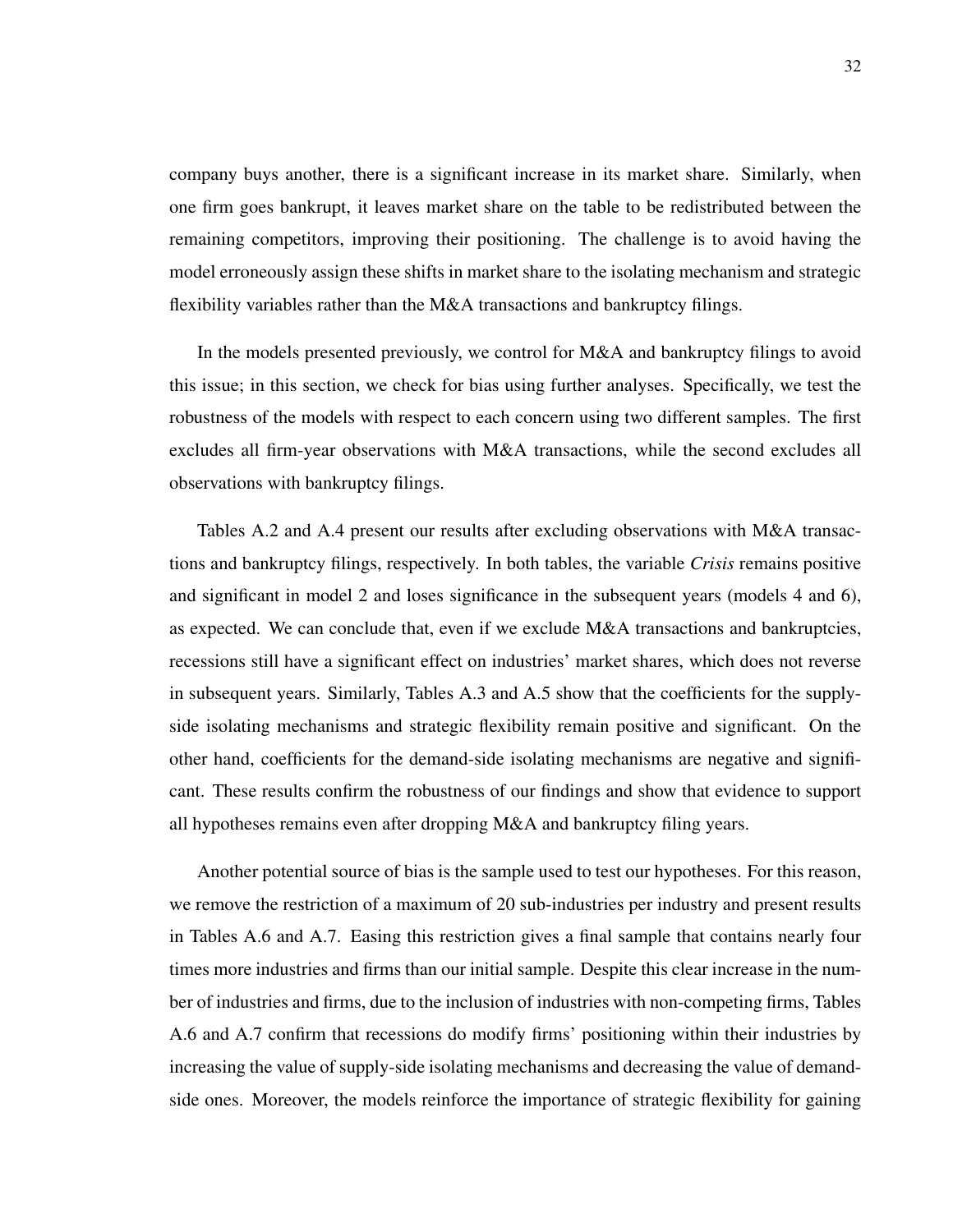market share during recessions. Notwithstanding, the variables *Tangible resources* and *Research and development intensity* lose significance. This is to be expected, given that easing the restriction introduces industries which contain multiple non-competing firms. Therefore, it is much more difficult to obtain a reliable measure of a firm's market share, reducing the precision of our models.

#### <span id="page-41-0"></span>2.5. Discussion and Conclusion

Recessions affect firms' strategic positioning in a heterogeneous way. We propose and empirically show that recessions transitorily increase the relative value of supply-side isolating mechanisms and decrease the value of demand-side mechanisms. These changes alter firms' strategic positioning. Moreover, firms' strategic positioning depends directly on the degree of strategic flexibility with which they enter the recession. In order to support our empirical findings, we analyze changes in market share that result from the onset of a recession and explore the causes of these changes under different constructs for supply-side isolating mechanisms (i.e., *Nonproduction overhead intensity* and *Tangible resources*), demand-side isolating mechanisms (i.e., *Advertising intensity* and *Research and development intensity*) and strategic flexibility (i.e., *Z-score* and *Financial health*).

Our results have some limitations. First, the fact that we base our analysis solely on US data imposes potential problems of generalizability to other countries. Macroeconomic actions undertaken to face recessions will depend directly on the government in office, which is one of the reasons why the effects of recessions may differ among countries. Bearing this in mind, our results might look different in countries with dissimilar political contexts. Furthermore, our focus on isolating mechanisms does not take into account firms' idiosyncratic capabilities, which could be an alternative source of sustainable competitive advantages [\(Pe](#page-46-12)[teraf, 1993;](#page-46-12) [Lavie, 2006\)](#page-46-13).

Additionally, several of the main covariates and dependent variables rely on accounting information from the companies' 10-Ks. However, we have incorporated other sources to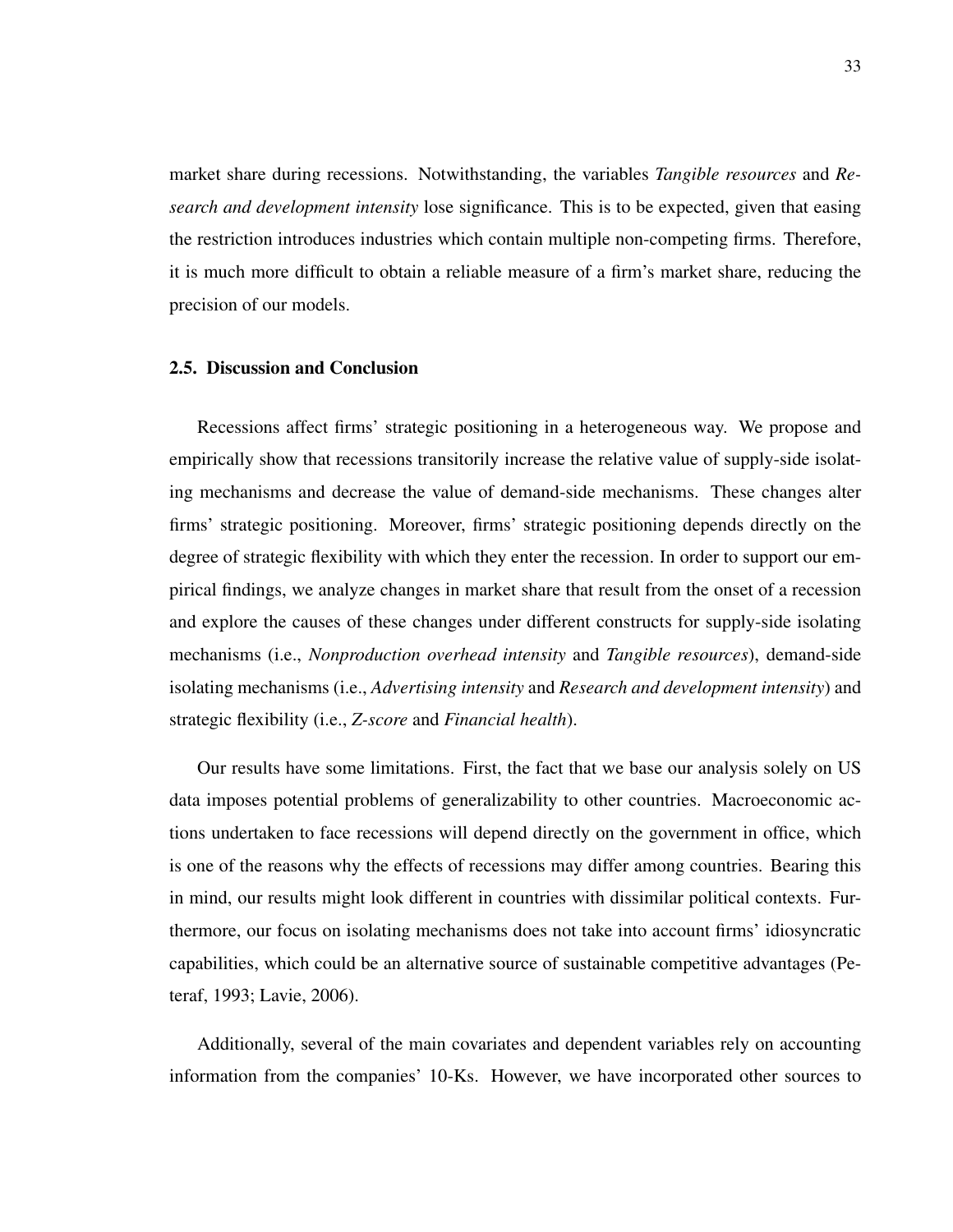improve the identification strategy and avoid potential endogeneity issues. Related to the main covariates, our measures of supply- and demand-side isolating mechanisms are indirect; we are not capturing direct measures of firms' capabilities. However, since we analyze multiple industries, we are confident that these indirect measures provide valuable information that can help create more highly refined proxies in the future.

Finally, we focus on the years during and immediately after recessions to test the effects of isolating mechanisms and strategic flexibility on firms' positioning. However, decisions on the degree of strategic flexibility relate to the entire industry life cycle. As antecedents suggest (e.g., [Bishop et al.](#page-44-5) [\(1984\)](#page-44-5); [Garcia-Sanchez et al.](#page-45-0) [\(2014\)](#page-45-0)), the decision to grow strategic flexibility has a competitive cost in term of market share. This forces a complex decision in a context of uncertainty, since managers have shown severe cognitive impairments in predicting the timing and the magnitude of recessions. We can evaluate ex-post the effect of their decisions, but it is invalid to make ex-ante recommendations (although we can clearly illuminate strategic decisions in non-recession periods). The previous point also relates to the cognitive power it is reasonable to expect from managers and the incentive alignments they receive.

Our findings have several managerial implications. First, they explain what managers should expect during periods of recession. It is straightforward to expand our findings to the particular competitive situation a firm faces during recessions and extrapolate them to preview the evolution of competitive pressures and opportunities it might have in the future. In this vein, our findings are consistent with [Ghemawat](#page-45-1) [\(2009\)](#page-45-1) recommendations for making decisions during recessions: focus on long-term competitive position and avoid the risk of failing to invest during recessions.

Our results also serve as a recommendation to the way managers establish their firms' strategies before recessions. Firms' outcomes during a recession will be highly influenced by their managers' conduct and decisions before the recession begins. Not taking into account that a recession is coming might lead managers to take suboptimal intertemporal strategies.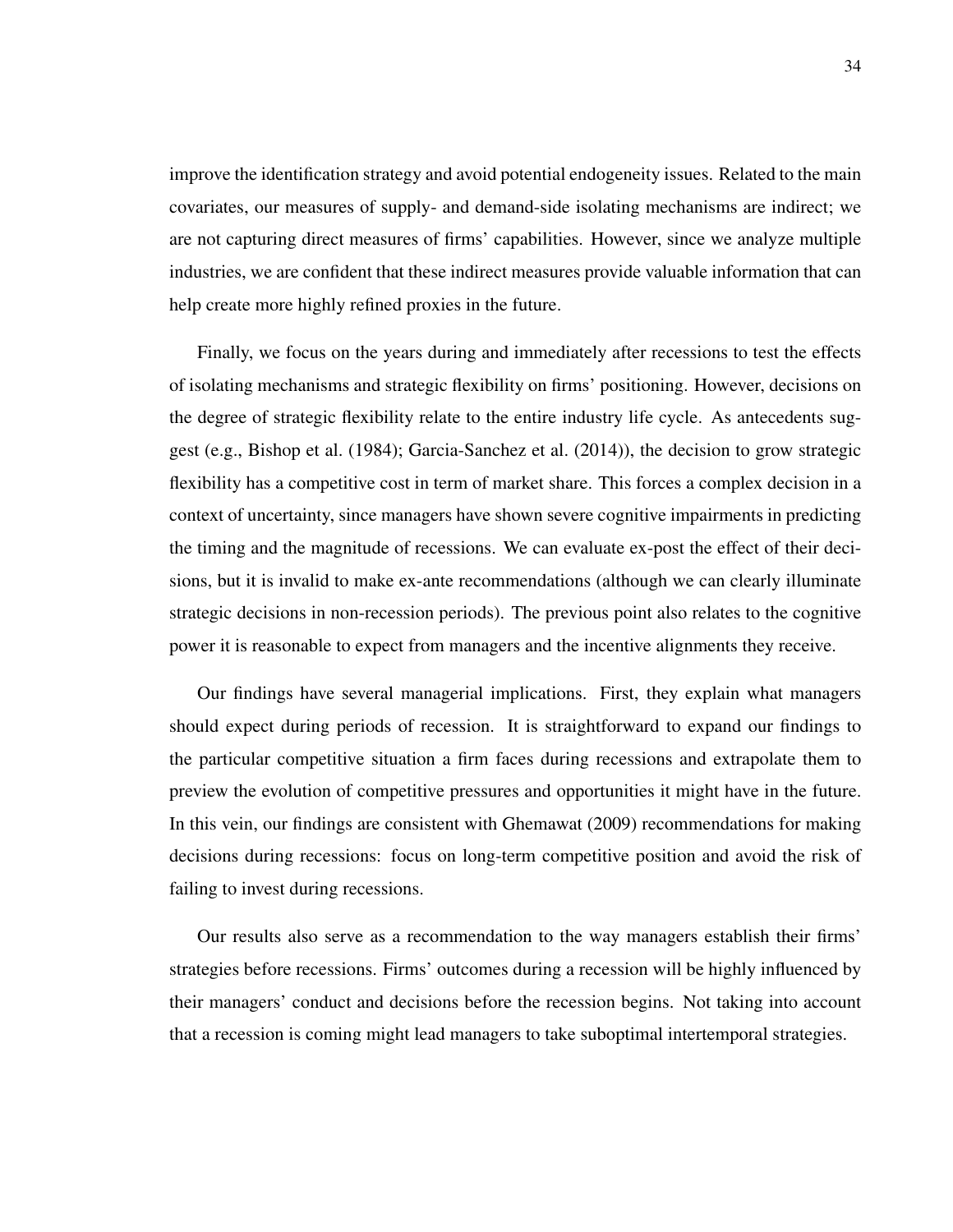Our study provides some broad opportunities for future research. First, it would be worthwhile to explore the factors that determine whether a manager can navigate a recession effectively, such as educational level, gender, and other personal characteristics. Moreover, the frequency of recessions often exceeds the typical CEO tenure, imposing a non-trivial solution to the creation of incentives aligned with recession periods, which could also be the focus of future studies.

Moreover, future research must explore the relationship between strategic flexibility and isolating mechanisms in more depth. Even though we show that strategic flexibility ahead of a recession increases the firm's market share during and in the aftermath of that recession, we have not delved into the question of which isolating mechanisms firms allocate their resources to, given that they do have strategic flexibility. Despite the fact that strategic flexibility, in general, fortifies a firm's positioning during a recession, an inefficient use of it (e.g. investing in demand-side isolating mechanisms before a recession) might cause adverse effects. Furthermore, it would be interesting to determine whether the effects of isolating mechanisms or strategic flexibility on firms' market share last longer, and to analyze to what extent our conclusions would change in an emerging market context.<sup>[12](#page-43-0)</sup>

In spite of the above, our study is among the first to provide a comprehensive theoretical approach to, and empirical tests of, the effects of recessions on firms at the business strategy level. We complement [Mascarenhas & Aaker](#page-46-2) [\(1989\)](#page-46-2) seminal work, as well as other more recent studies, to obtain a deeper understanding of the relationship between strategy and the business cycle.

<span id="page-43-0"></span> $12$ We developed a general test to determine whether the effect of strategic flexibility lasts longer than that of isolating mechanisms. We reran the same models presented in Table [2.4](#page-38-0) with a one-year lead in the *Change in market share* as the dependent variable. Broadly, results in Table [A.8](#page-58-0) show that the isolating mechanisms lose their significance, in contrast with *Financial health* and *Z-score*. In other words, the coefficients on strategic flexibility proxies are larger and more significant than before, showing that their effects last longer.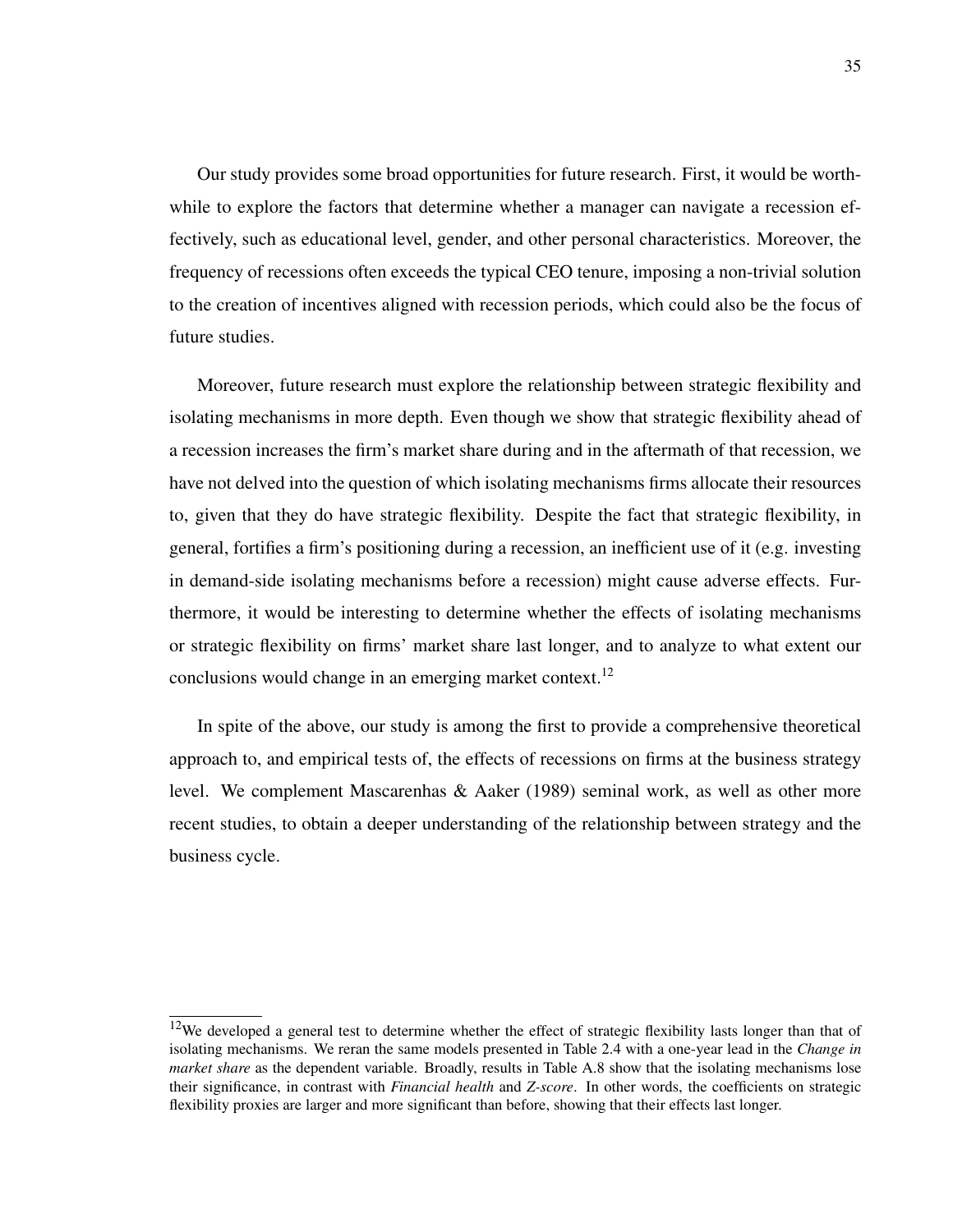#### **REFERENCES**

- <span id="page-44-8"></span><span id="page-44-0"></span>Agarwal, R., Sarkar, M., et al. (2002). The conditioning effect of time on firm survival: An industry life cycle approach. *Academy of Management Journal*, *45*(5), 971–994.
- <span id="page-44-7"></span>Altman, E. I. (1968). Financial ratios, discriminant analysis and the prediction of corporate bankruptcy. *The journal of finance*, *23*(4), 589–609.
- <span id="page-44-11"></span>Ang, S. H. (2001). Crisis marketing: a comparison across economic scenarios. *International Business Review*, *10*(3), 263–284.
- <span id="page-44-12"></span>Ang, S. H., Leong, S. M., & Kotler, P. (2000). The asian apocalypse: crisis marketing for consumers and businesses. *Long Range Planning*, *33*(1), 97–119.
- <span id="page-44-10"></span>Anon. (1975). Marketing in a recession: comments from our readers. *Journal of Marketing*, 78–79.
- <span id="page-44-2"></span>Ayyagari, M., Demirguc-Kunt, A., & Maksimovic, V. (2011). Small vs. young firms across the world: contribution to employment, job creation, and growth.
- <span id="page-44-5"></span>Bishop, W. S., Graham, J. L., & Jones, M. H. (1984). Volatility of derived demand in industrial markets and its management implications. *The Journal of Marketing*, 95–103.
- <span id="page-44-1"></span>Bromiley, P., Navarro, P., & Sottile, P. (2008). *Strategic business cycle management and organizational performance: a great unexplored research stream.* Sage Publications Sage UK: London, England.
- <span id="page-44-9"></span>Calvo, G. A., Izquierdo, A., & Talvi, E. (2006). Sudden stops and phoenix miracles in emerging markets. *The American economic review*, *96*(2), 405–410.
- <span id="page-44-3"></span>Chakrabarti, A., Singh, K., & Mahmood, I. (2007). Diversification and performance: evidence from east asian firms. *Strategic Management Journal*, *28*(2), 101–120.
- <span id="page-44-4"></span>Chakrabarti, A., Vidal, E., & Mitchell, W. (2011). Business transformation in heterogeneous environments: The impact of market development and firm strength on retrenchment and growth reconfiguration. *Global Strategy Journal*, *1*(1-2), 6–26.
- <span id="page-44-6"></span>Crossland, C., Zyung, J., Hiller, N. J., & Hambrick, D. C. (2014). Ceo career variety: Effects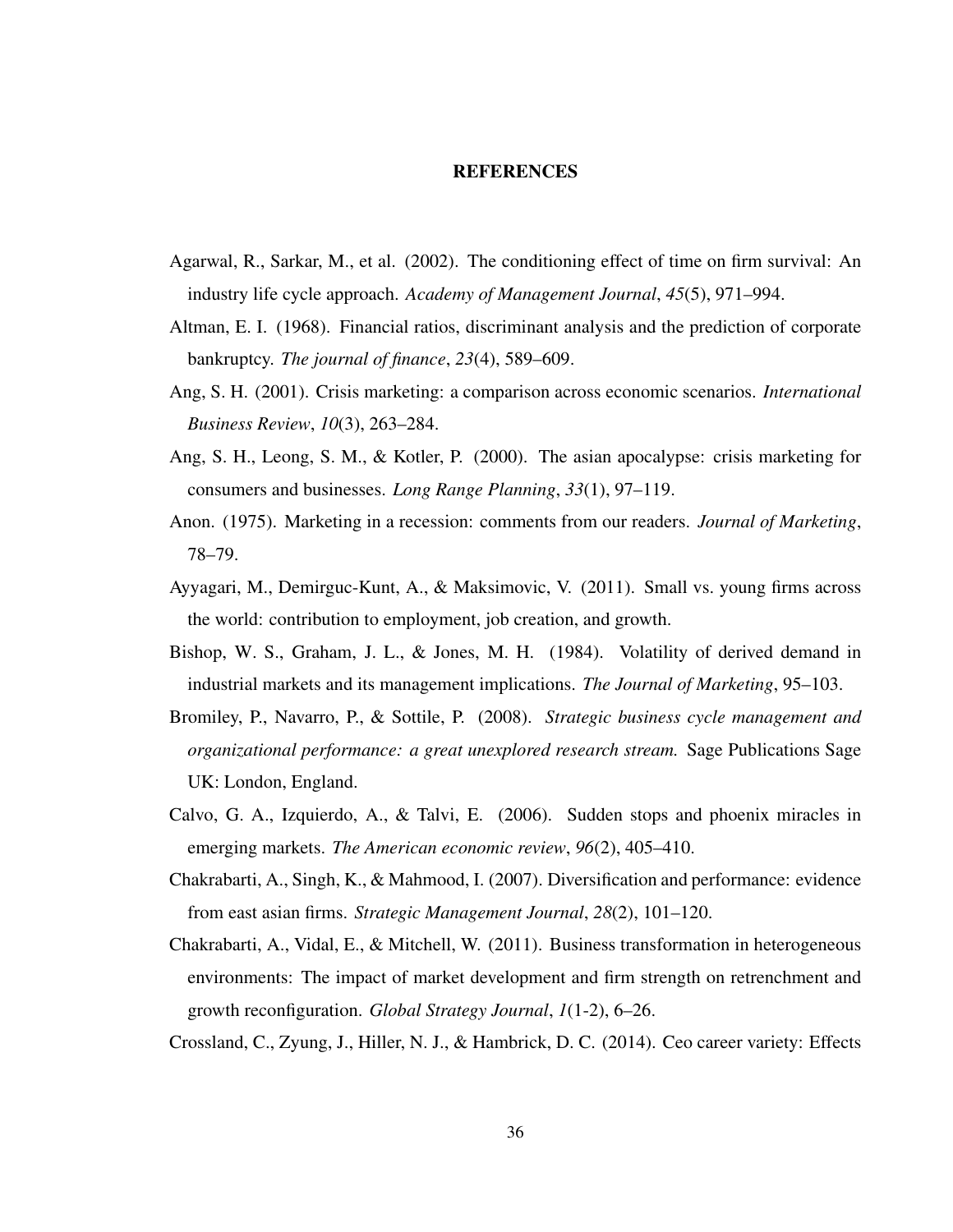on firm-level strategic and social novelty. *Academy of Management Journal*, *57*(3), 652– 674.

- <span id="page-45-6"></span>Deephouse, D. L. (1999). To be different, or to be the same? itsa question (and theory) of strategic balance. *Strategic management journal*, *20*(2), 147–166.
- <span id="page-45-8"></span>Dickson, P. R., & Ginter, J. L. (1987). Market segmentation, product differentiation, and marketing strategy. *The Journal of Marketing*, 1–10.
- <span id="page-45-12"></span><span id="page-45-7"></span>Duncan, J. (1991). Business failures soar. *Dun and Bradstreet Reports*, *39*(5), 8.
- Filbeck, G., & Krueger, T. M. (2005). An analysis of working capital management results across industries. *American Journal of Business*, *20*(2), 11–20.
- <span id="page-45-2"></span>Flammer, C., & Ioannou, I. (2015). The dog that didnt bark: long-term strategies in times of recession.
- <span id="page-45-3"></span>Garcia-Sanchez, J., Mesquita, L. F., & Vassolo, R. S. (n.d.). Competitive leapfrog and macroeconomic volatility in industries with demand-side isolating mechanism. *For submission to the Academy of Management Journal*.
- <span id="page-45-0"></span>Garcia-Sanchez, J., Mesquita, L. F., & Vassolo, R. S. (2014). What doesn't kill you makes you stronger: The evolution of competition and entry-order advantages in economically turbulent contexts. *Strategic Management Journal*, *35*(13), 1972–1992.
- <span id="page-45-1"></span>Ghemawat, P. (2009). The risk of not investing in a recession. *MIT Sloan Management Review*, *50*(3), 31.
- <span id="page-45-9"></span>Gilbert, R. J., & Harris, R. G. (1984). Competition with lumpy investment. *The RAND Journal of Economics*, *15*(2), 197–212.
- <span id="page-45-10"></span>Graham, R. C., & Frankenberger, K. D. (2011). The earnings effects of marketing communication expenditures during recessions. *Journal of Advertising*, *40*(2), 5–24.
- <span id="page-45-4"></span>Greer, C. R., & Ireland, T. C. (1992). Organizational and financial correlates of a contrarian human resource investment strategy. *Academy of Management Journal*, *35*(5), 956–984.
- <span id="page-45-11"></span>Hirshleifer, D., Low, A., & Teoh, S. H. (2012). Are overconfident ceos better innovators? *The Journal of Finance*, *67*(4), 1457–1498.
- <span id="page-45-5"></span>Knudsen, E. S., & Foss, K. (2014). The effect of recessions on firms boundaries. *Industrial and Corporate Change*, *24*(5), 1081–1108.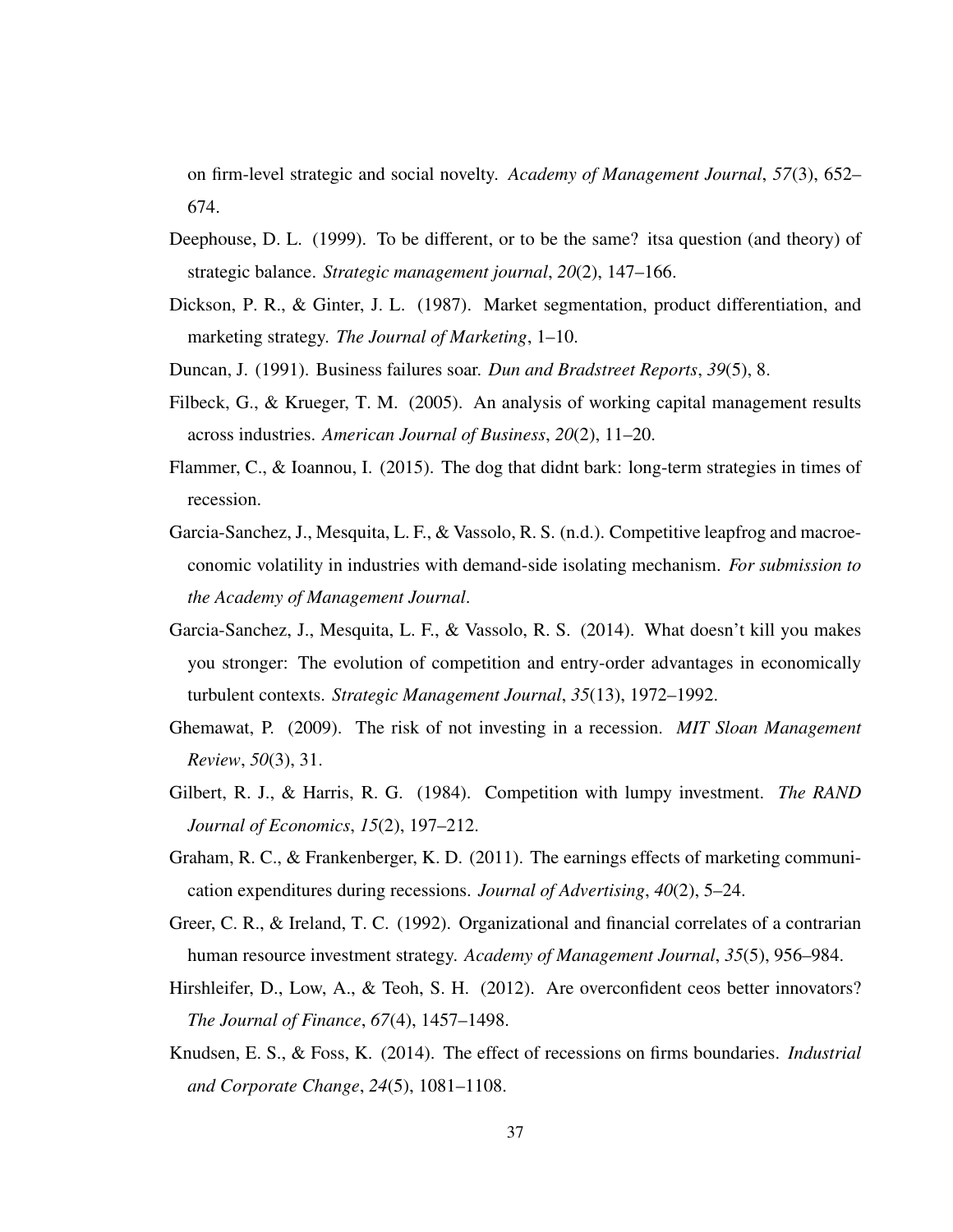- <span id="page-46-5"></span>Knudsen, E. S., & Lien, L. B. (2015). Hire, fire, or train: innovation and human capital responses to recessions. *Strategic Entrepreneurship Journal*, *9*(4), 313–330.
- <span id="page-46-0"></span>Kydland, F. E., & Prescott, E. C. (1990). Business cycles: Real facts and a monetary myth. *Real business cycles: a reader*, *383*.
- <span id="page-46-1"></span>Latham, S. (2009). Contrasting strategic response to economic recession in start-up versus established software firms. *Journal of Small Business Management*, *47*(2), 180–201.
- <span id="page-46-13"></span>Lavie, D. (2006). The competitive advantage of interconnected firms: An extension of the resource-based view. *Academy of management review*, *31*(3), 638–658.
- <span id="page-46-11"></span>Lee, C.-H., Venkatraman, N., Tanriverdi, H., & Iyer, B. (2010). Complementarity-based hypercompetition in the software industry: Theory and empirical test, 1990–2002. *Strategic Management Journal*, *31*(13), 1431–1456.
- <span id="page-46-3"></span>Lucas, R. E. (1977). Understanding business cycles. In *Carnegie-rochester conference series on public policy* (Vol. 5, pp. 7–29).
- <span id="page-46-2"></span>Mascarenhas, B., & Aaker, D. A. (1989). Strategy over the business cycle. *Strategic Management Journal*, *10*(3), 199–210.
- <span id="page-46-6"></span>Mintzberg, H. (1987). The strategy concept i: Five ps for strategy. *California management review*, *30*(1), 11–24.
- <span id="page-46-10"></span>Mueller, D. C. (1997). First-mover advantages and path dependence. *International Journal of Industrial Organization*, *15*(6), 827–850.
- <span id="page-46-4"></span>Pearce, J. A., & Michael, S. C. (2006). Strategies to prevent economic recessions from causing business failure. *Business Horizons*, *49*(3), 201–209.
- <span id="page-46-12"></span>Peteraf, M. A. (1993). The cornerstones of competitive advantage: A resource-based view. *Strategic management journal*, *14*(3), 179–191.
- <span id="page-46-7"></span>Porter, M. E. (1980). Competitive strategy: Techniques for analyzing industries and competition. *New York*, *300*.
- <span id="page-46-8"></span>Rumelt, R. P. (1987). Theory, strategy, and entrepreneurship. *The competitive challenge*, *137*, 158.
- <span id="page-46-9"></span>Rumelt, R. P., & Lamb, R. (1984). Competitive strategic management. *Toward a Strategic Theory of the Firm*, 556–570.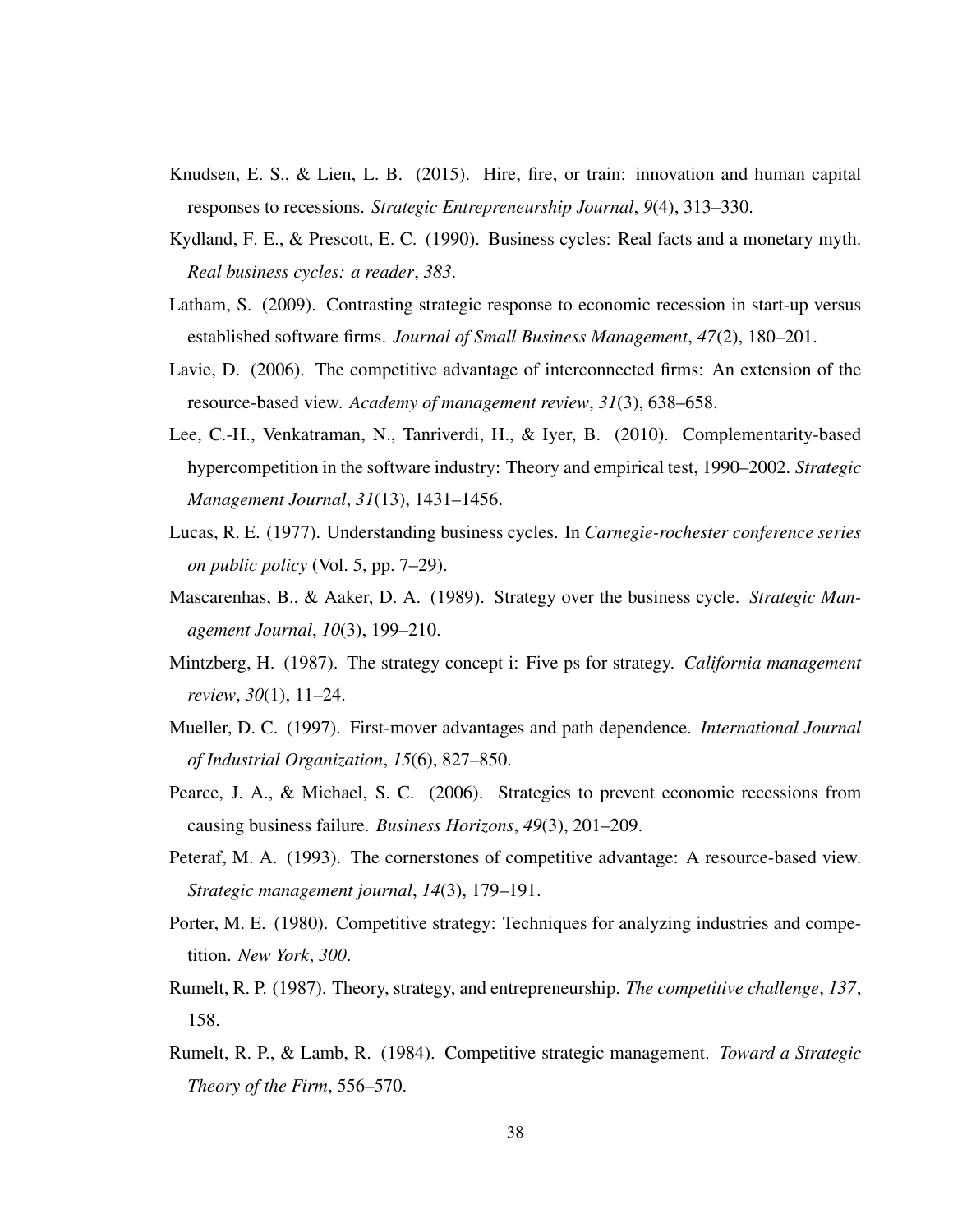- <span id="page-47-5"></span>Sanchez, R. (1993). Strategic flexibility, firm organization, and managerial work in dynamic markets: A strategic options perspective. *Advances in strategic management*, *9*(1), 251– 291.
- <span id="page-47-6"></span>Sanchez, R. (1996). Strategic product creation: Managing new interactions of technology, markets, and organizations. *European management journal*, *14*(2), 121–138.
- <span id="page-47-0"></span>Sevil, A., Murcia, M. J., & Vassolo, R. (2016). Platform competition in unstable contexts. In *Academy of management proceedings* (Vol. 2016, p. 12329).
- <span id="page-47-4"></span>Shama, A. (1981). Coping with staglation: voluntary simplicity. *The Journal of Marketing*, 120–134.
- <span id="page-47-3"></span>Suarez, F. F., & Lanzolla, G. (2007). The role of environmental dynamics in building a first mover advantage theory. *Academy of Management Review*, *32*(2), 377–392.
- <span id="page-47-2"></span><span id="page-47-1"></span>Tong, H., & Wei, S.-J. (2009). Real effects of the 2007-08 financial crisis around the world.
- Wan, W. P., & Yiu, D. W. (2009). From crisis to opportunity: Environmental jolt, corporate acquisitions, and firm performance. *Strategic Management Journal*, *30*(7), 791–801.
- <span id="page-47-7"></span>Wooldridge, J. M. (2003). Cluster-sample methods in applied econometrics. *The American Economic Review*, *93*(2), 133–138.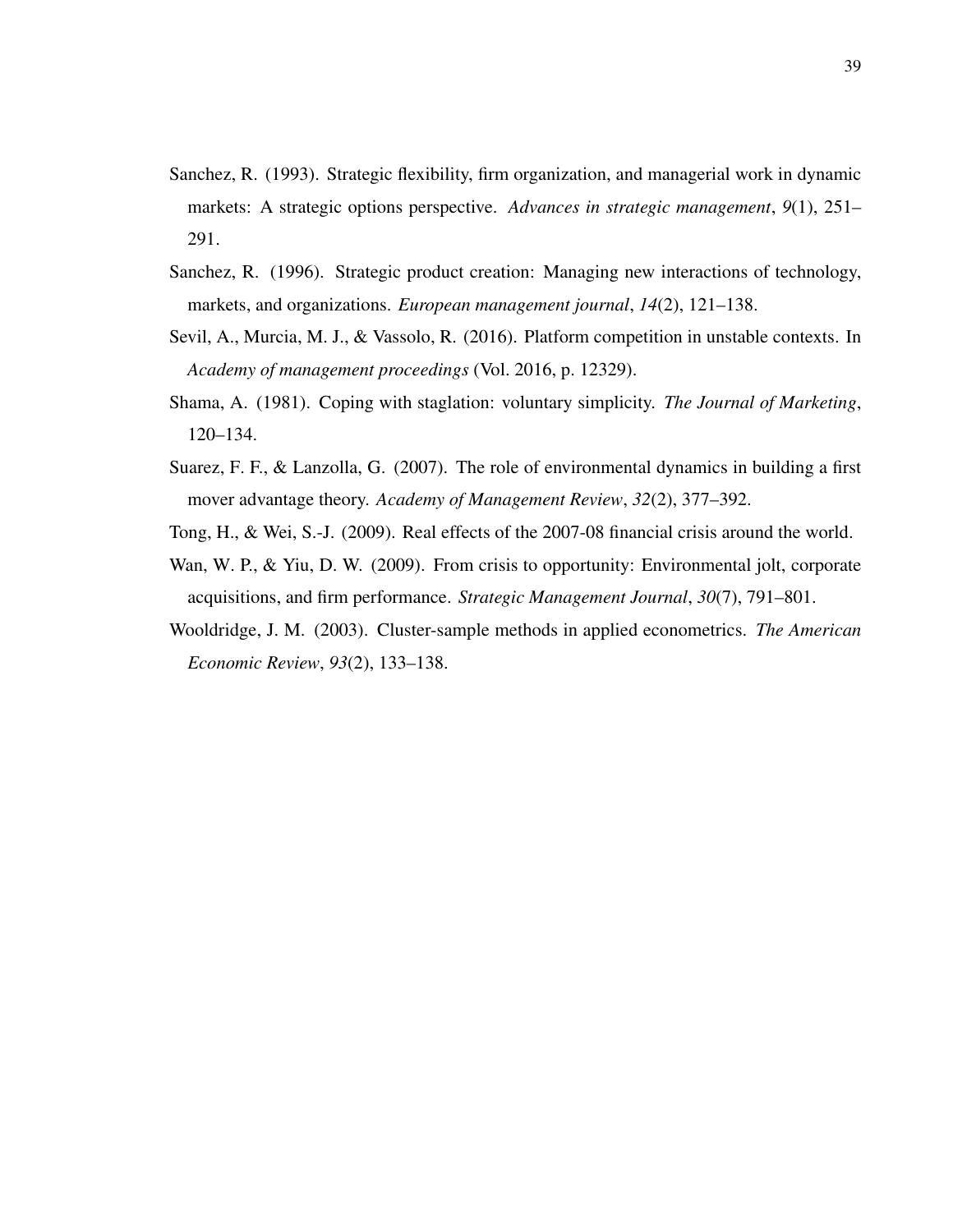<span id="page-48-0"></span>APPENDIX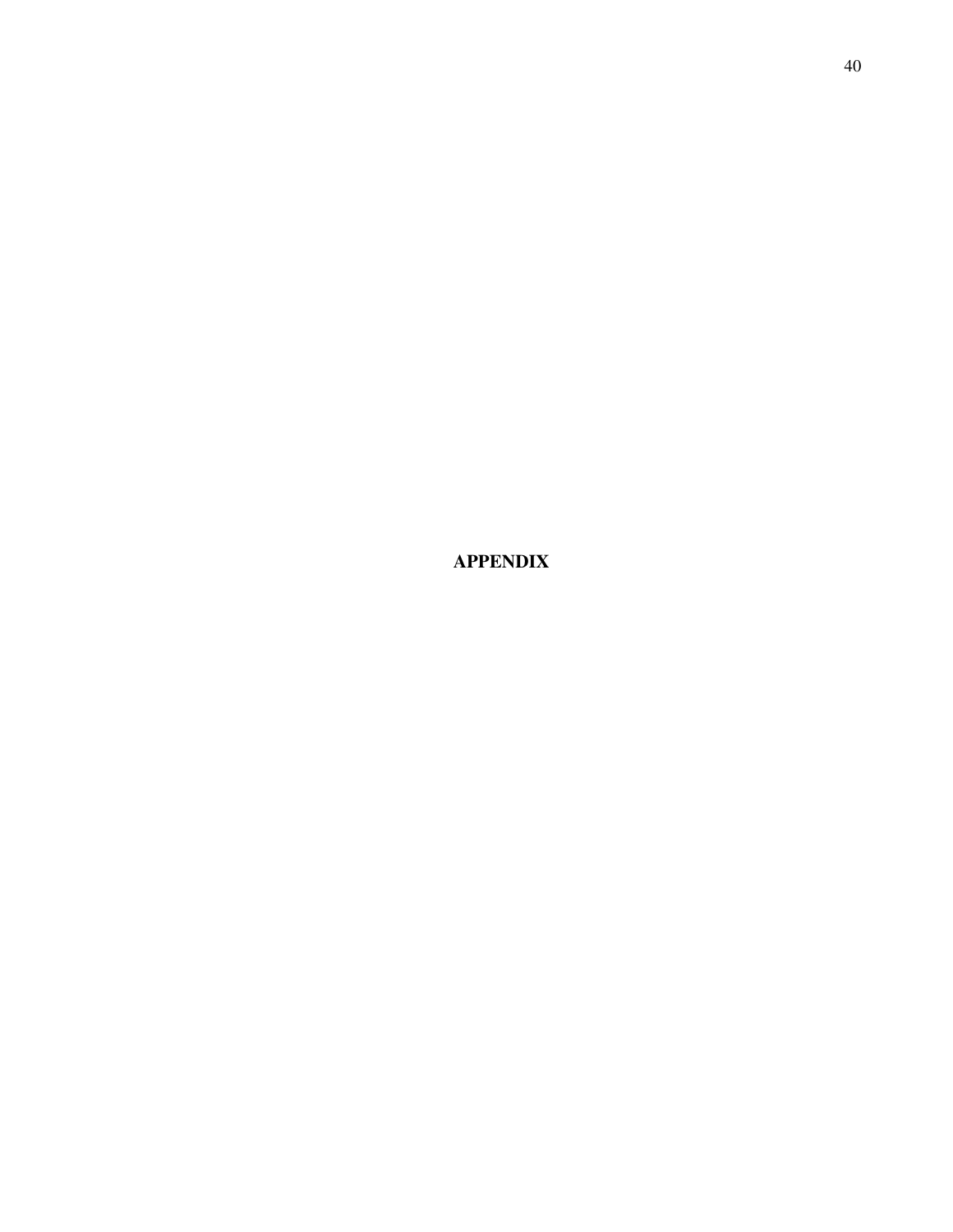# <span id="page-49-1"></span><span id="page-49-0"></span>A. APPENDIX A

| <b>Industry Name</b>                                | <b>SIC</b> | <b>Sub-industries</b> |
|-----------------------------------------------------|------------|-----------------------|
| <b>Ice Cream and Frozen Desserts</b>                | 2024       | 15                    |
| <b>Cookies and Crackers</b>                         | 2052       | 12                    |
| <b>Malt Beverages</b>                               | 2082       | 9                     |
| Wines, Brandy, and Brandy Spirits                   | 2084       | 5                     |
| Distilled and Blended Liquors                       | 2085       | 13                    |
| Bottled and Canned Soft Drinks and Carbonated Wa-   | 2086       | 10                    |
| ters                                                |            |                       |
| Prepared Fresh or Frozen Fish and Seafoods          | 2092       | 15                    |
| Cigarettes                                          | 2111       | $\mathbf{1}$          |
| Carpets and Rugs                                    | 2273       | 19                    |
| Mobile Homes                                        | 2451       | 5                     |
| Prefabricated Wood Buildings and Components         | 2452       | 12                    |
| Office Furniture, Except Wood                       | 2522       | 14                    |
| Public Building and Related Furniture               | 2531       | 10                    |
| Pulp Mills                                          | 2611       | 6                     |
| Plastics, Foil, and Coated Paper Bags               | 2673       | 7                     |
| Newspapers: Publishing, or Publishing and Printing  | 2711       | 4                     |
| Periodicals: Publishing, or Publishing and Printing | 2721       | 6                     |
| Books: Publishing, or Publishing and Printing       | 2731       | 5                     |
| <b>Book Printing</b>                                | 2732       | $\overline{4}$        |
| Miscellaneous Publishing                            | 2741       | 18                    |
| <b>Manifold Business Forms</b>                      | 2761       | 9                     |
| <b>Greeting Cards</b>                               | 2771       | 5                     |
| <b>Adhesives and Sealants</b>                       | 2891       | 18                    |

# Table A.1. Industries Included in the Sample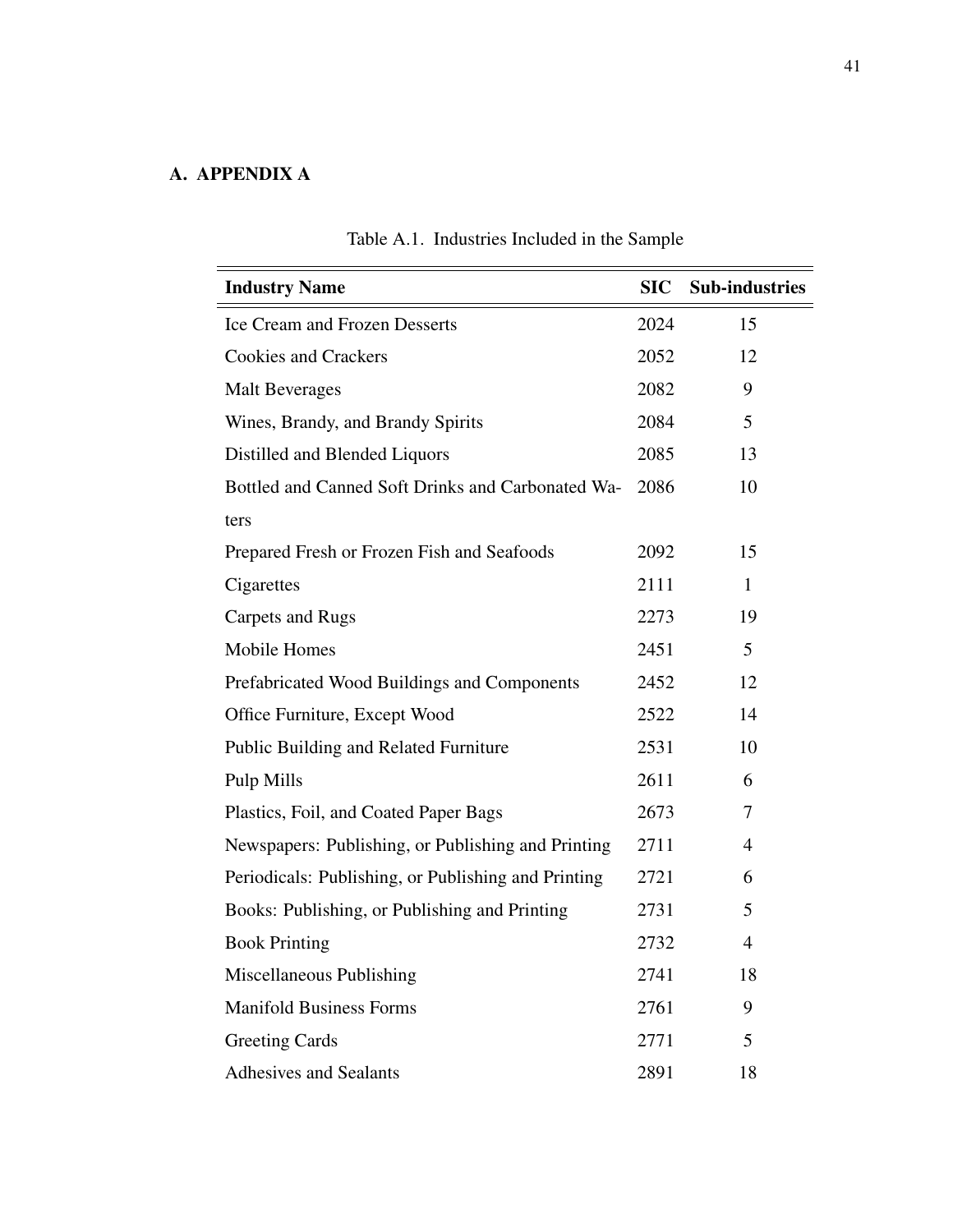| <b>Industry Name</b>                               | <b>SIC</b> | <b>Sub-industries</b> |
|----------------------------------------------------|------------|-----------------------|
| Tires and Inner Tubes                              | 3011       | 6                     |
| <b>Rubber and Plastics Footwear</b>                | 3021       | 16                    |
| <b>Unsupported Plastics Film and Sheet</b>         | 3081       | 9                     |
| <b>Plastics Foam Products</b>                      | 3086       | 8                     |
| <b>Glass Containers</b>                            | 3221       | 13                    |
| Cement, Hydraulic                                  | 3241       | 1                     |
| Steel Pipe and Tubes                               | 3317       | 8                     |
| Primary Production of Aluminum                     | 3334       | $\overline{4}$        |
| Drawing and Insulating of Nonferrous Wire          | 3357       | 14                    |
| <b>Metal Cans</b>                                  | 3411       | 13                    |
| Metal Shipping Barrels, Drums, Kegs, and Pails     | 3412       | 4                     |
| Prefabricated Metal Buildings and Components       | 3448       | 15                    |
| <b>Screw Machine Products</b>                      | 3451       | $\mathbf{1}$          |
| Bolts, Nuts, Screws, Rivets, and Washers           | 3452       | 16                    |
| Lawn and Garden Tractors and Home Lawn and Gar-    | 3524       | 17                    |
| den Equipment                                      |            |                       |
| Oil and Gas Field Machinery and Equipment          | 3533       | 9                     |
| Pumps and Pumping Equipment                        | 3561       | 7                     |
| <b>Ball and Roller Bearings</b>                    | 3562       | 5                     |
| Industrial and Commercial Fans and Blowers and Air | 3564       | 13                    |
| <b>Purification Equipment</b>                      |            |                       |
| <b>Electronic Computers</b>                        | 3571       | 5                     |
| <b>Computer Storage Devices</b>                    | 3572       | 8                     |
| <b>Computer Terminals</b>                          | 3575       | $\overline{4}$        |
| Calculating and Accounting Machines, Except Elec-  | 3578       | 12                    |
| tronic Computers                                   |            |                       |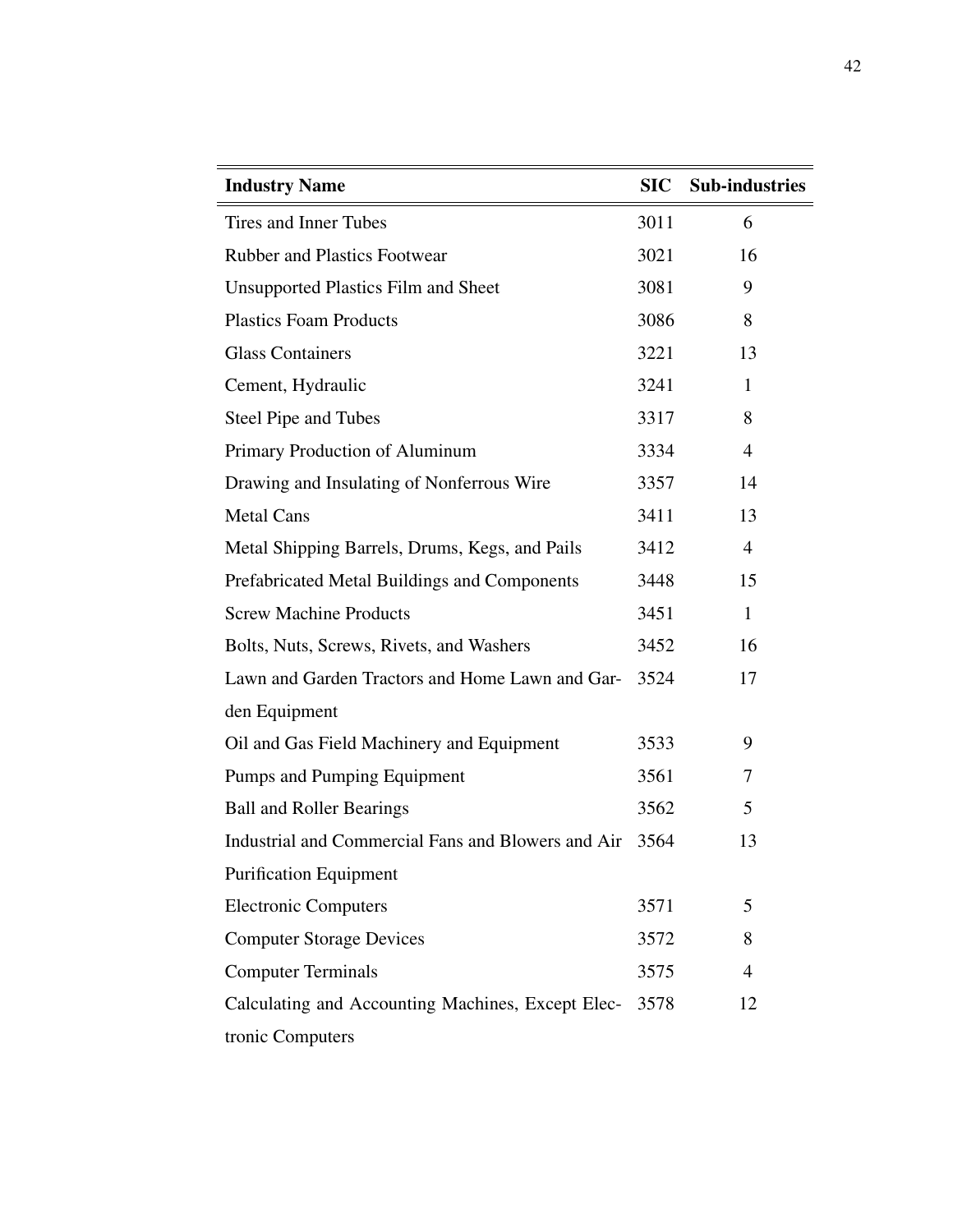| <b>Industry Name</b>                                | <b>SIC</b> | <b>Sub-industries</b> |
|-----------------------------------------------------|------------|-----------------------|
| Phonograph Records and Prerecorded Audio Tapes      | 3652       | 6                     |
| and Disks                                           |            |                       |
| Telephone and Telegraph Apparatus                   | 3661       | 20                    |
| <b>Printed Circuit Boards</b>                       | 3672       | $\overline{4}$        |
| Electronic Coils, Transformers, and Other Inductors | 3677       | 8                     |
| <b>Electronic Connectors</b>                        | 3678       | $\mathbf{1}$          |
| Magnetic And Optical Recording Media                | 3695       | 6                     |
| <b>Truck and Bus Bodies</b>                         | 3713       | 10                    |
| <b>Truck Trailers</b>                               | 3715       | 7                     |
| <b>Motor Homes</b>                                  | 3716       | $\overline{2}$        |
| Aircraft                                            | 3721       | 11                    |
| Aircraft Engines and Engine Parts                   | 3724       | 16                    |
| Railroad Equipment                                  | 3743       | 19                    |
| Motorcycles, Bicycles, and Parts                    | 3751       | 11                    |
| X-Ray Apparatus and Tubes and Related Irradiation   | 3844       | 10                    |
| Apparatus                                           |            |                       |
| <b>Ophthalmic Goods</b>                             | 3851       | 16                    |
| Watches, Clocks, Clockwork Operated Devices, and    | 3873       | 11                    |
| Parts                                               |            |                       |
| Jewelry, Precious Metal                             | 3911       | 19                    |
| Dolls and Stuffed Toys                              | 3942       | 3                     |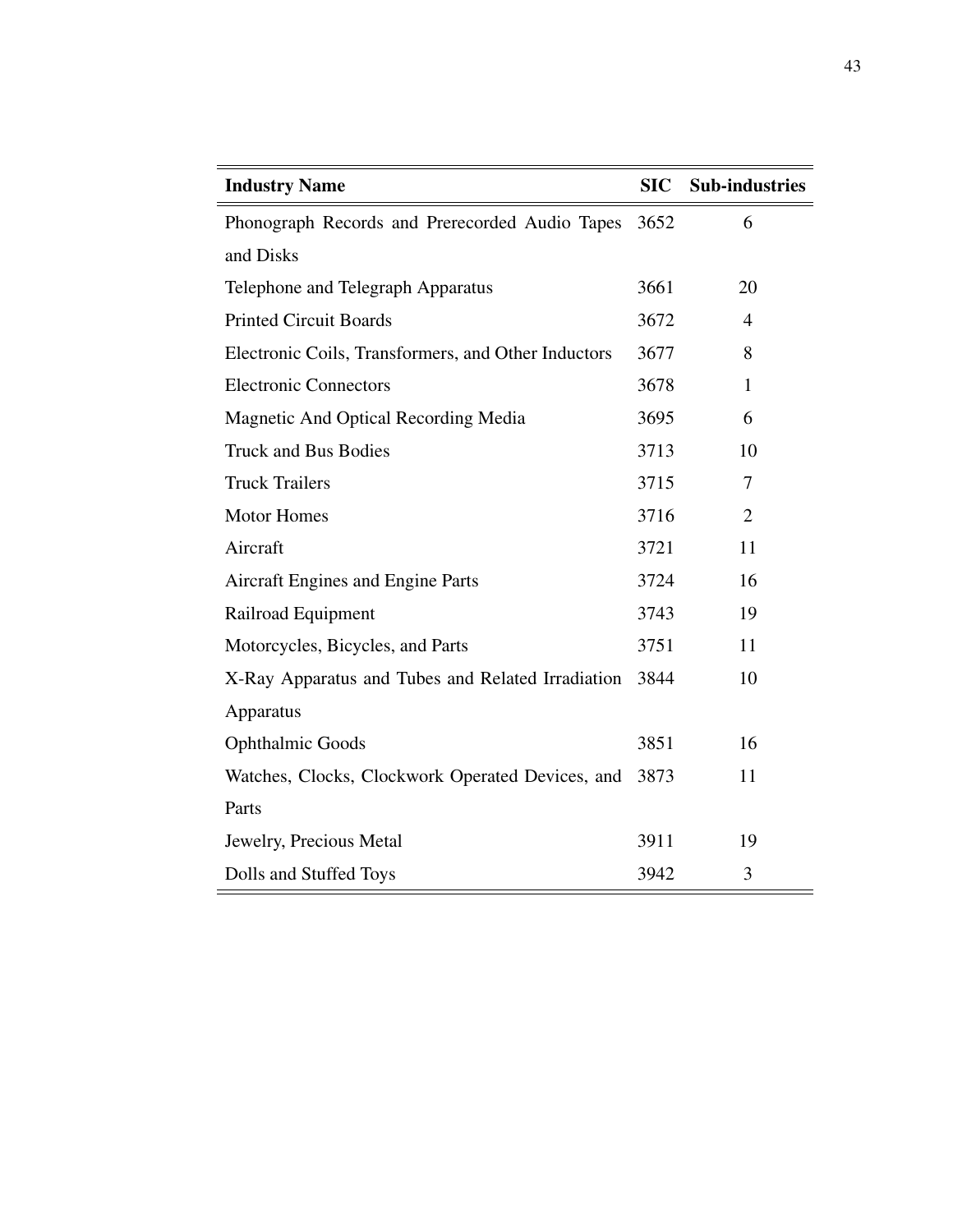| <b>VARIABLES</b>        | (1)          | (2)                | (3)          | (4)          | (5)                 | (6)                 |
|-------------------------|--------------|--------------------|--------------|--------------|---------------------|---------------------|
| Bankruptcies            | $-0.0900$    | $-0.0899$          | 0.0124       | 0.0127       | $-0.408$            | $-0.408$            |
|                         | (0.186)      | (0.186)            | (0.133)      | (0.133)      | (0.249)             | (0.249)             |
| Days sales outstanding  | $-0.000431$  | $-0.000430$        | $0.000949*$  | $0.000947*$  | $0.00135**$         | $0.00135**$         |
|                         | (0.000289)   | (0.000285)         | (0.000375)   | (0.000375)   | (0.000486)          | (0.000485)          |
| Employees               | $3,640***$   | $3,663***$         | 1,957*       | 1,962*       | 835.6               | 829.7               |
|                         | (830.0)      | (832.1)            | (905.8)      | (905.4)      | (586.9)             | (587.7)             |
| Firm size               | $-0.0347***$ | $-0.0354***$       | $-0.0381***$ | $-0.0383***$ | $-0.0318***$        | $-0.0313***$        |
|                         | (0.00439)    | (0.00434)          | (0.00488)    | (0.00491)    | (0.00480)           | (0.00478)           |
| Return on equity        | $-0.0186$    | $-0.0190$          | $-0.00133$   | $-0.00139$   | $-0.0199^{\dagger}$ | $-0.0196^{\dagger}$ |
|                         | (0.0174)     | (0.0174)           | (0.00597)    | (0.00596)    | (0.0118)            | (0.0118)            |
| Industry growth         | $-0.0502$    | $-0.0491$          | $-0.00481$   | $-0.00448$   | $-0.0130$           | $-0.0138$           |
|                         | (0.0325)     | (0.0324)           | (0.0240)     | (0.0239)     | (0.0145)            | (0.0144)            |
| Change in interest rate | 0.00802      | 0.0322             | 0.0223       | 0.0287       | 0.0228              | 0.0102              |
|                         | (0.0241)     | (0.0283)           | (0.0228)     | (0.0262)     | (0.0239)            | (0.0275)            |
| Crisis                  |              | $0.0574^{\dagger}$ |              | 0.0160       |                     | $-0.0299$           |
|                         |              | (0.0313)           |              | (0.0309)     |                     | (0.0305)            |
| Constant                | $0.521***$   | $0.523***$         | 1.159        | 1.158        | $0.576***$          | $0.575***$          |
|                         | (0.109)      | (0.108)            | (0.973)      | (0.972)      | (0.0728)            | (0.0726)            |
| Industry dummy          | yes          | yes                | yes          | yes          | yes                 | yes                 |
| <b>Observations</b>     | 9,15         | 9,15               | 8,224        | 8,224        | 7,414               | 7,414               |
| R-squared               | 0.155        | 0.155              | 0.156        | 0.156        | 0.159               | 0.159               |
| Number of firms         | 1,02         | 1,016              | 909          | 909          | 817                 | 817                 |
| Wald test               |              | $3.352^{\dagger}$  |              | 0.268        |                     | 0.961               |

<span id="page-52-0"></span>Table A.2. Effect of Recession on Industries Market Share Contemporaneously and Over Time (No M&A)

Standard error in parenthesis

 $\dagger$ :  $p<0.1$ ,\*:  $p<0.05$ ,\*\*:  $p<0.01$ ,\*\*\*:  $p<0.001$ 

Linear regressions with Panel-specific AR(1) correlation heteroskedastic.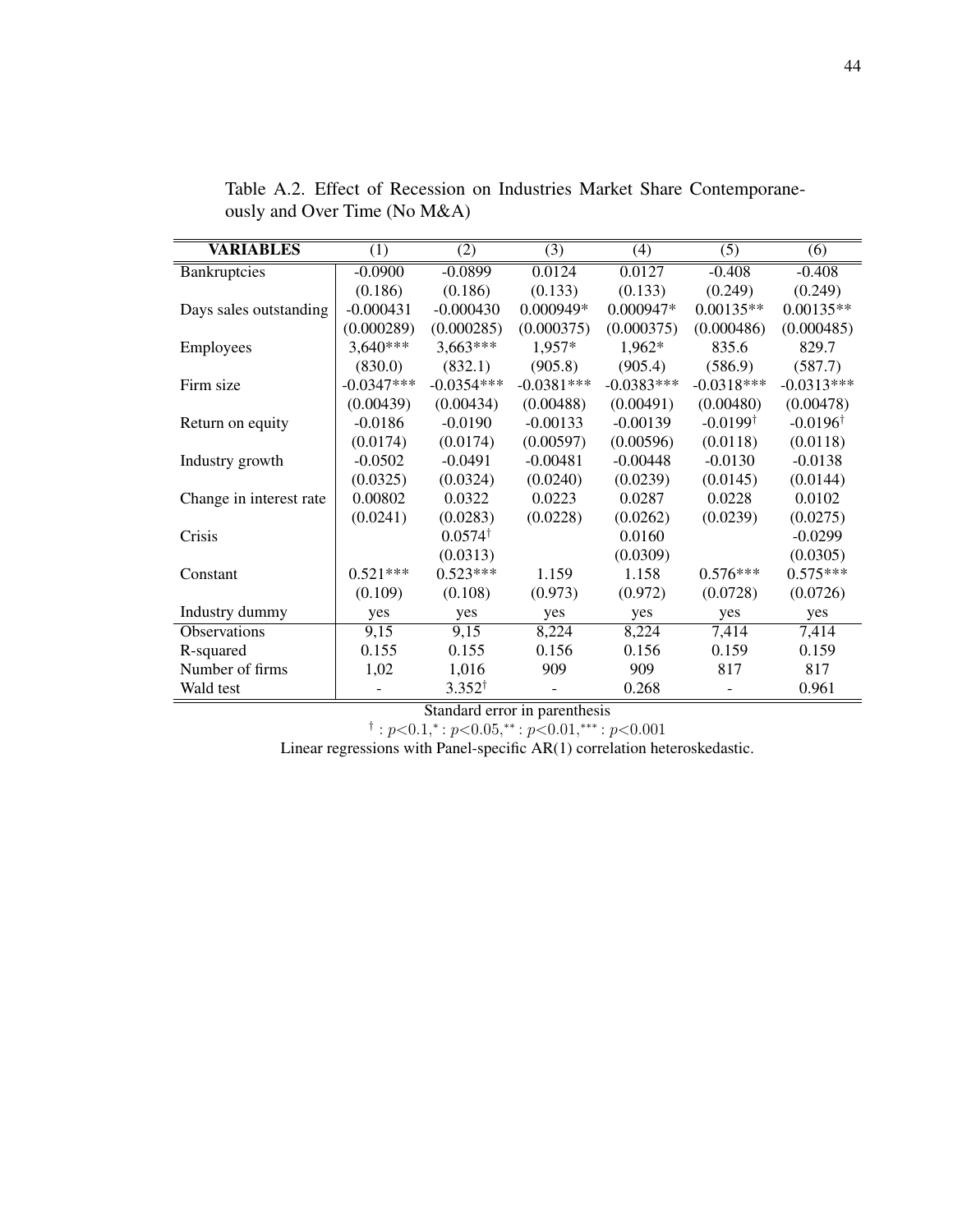| <b>VARIABLES</b>        | $\overline{(1)}$         | (2)           | (3)               | (4)                 | $\overline{(5)}$    | (6)                 | (7)                 | $\overline{(8)}$    |
|-------------------------|--------------------------|---------------|-------------------|---------------------|---------------------|---------------------|---------------------|---------------------|
| <b>Bankruptcies</b>     | $-1.242$                 | $-1.261$      | $-1.297$          | $-1.255$            | $-1.256$            | $-1.252$            | $-1.252$            | $-1.304$            |
|                         | $-1.024$                 | $-1.026$      | $-1.031$          | $-1.026$            | $-1.026$            | $-1.025$            | $-1.025$            | $-1.033$            |
| Days sales outstanding  | $-0.00334***$            | $-0.00339***$ | $-0.00332***$     | $-0.00346***$       | $-0.00343***$       | $-0.00338***$       | $-0.00339***$       | $-0.00354***$       |
|                         | (0.000884)               | (0.000886)    | (0.000867)        | (0.000923)          | (0.000903)          | (0.000892)          | (0.000893)          | (0.000969)          |
| Employees               | 988.1                    | 206.6         | $-3.884$          | $-706.9$            | 1.035               | 489.4               | 721.6               | $-3,04$             |
|                         | $-9,2$                   | $-9,066$      | $-9,448$          | $-9,341$            | $-9.151$            | $-9,196$            | $-9,172$            | $-9,146$            |
| Firm size               | $-0.0486^{\dagger}$      | $-0.0574*$    | $-0.0533*$        | $-0.0500^{\dagger}$ | $-0.0537^{\dagger}$ | $-0.0520^{\dagger}$ | $-0.0527^{\dagger}$ | $-0.0566*$          |
|                         | (0.0262)                 | (0.0273)      | (0.0270)          | (0.0267)            | (0.0275)            | (0.0269)            | (0.0270)            | (0.0253)            |
| Return on equity        | 0.0249                   | 0.0249        | 0.0217            | 0.0263              | 0.0252              | 0.0250              | 0.0249              | 0.0229              |
|                         | (0.0281)                 | (0.0280)      | (0.0281)          | (0.0282)            | (0.0280)            | (0.0281)            | (0.0281)            | (0.0282)            |
| Industry growth         | 0.0124                   | 0.0140        | 0.00739           | 0.0133              | 0.00817             | 0.0121              | 0.0111              | $-0.00424$          |
|                         | (0.0333)                 | (0.0333)      | (0.0343)          | (0.0330)            | (0.0334)            | (0.0334)            | (0.0335)            | (0.0397)            |
| Change in interest rate | 0.268                    | 0.223         | 0.292             | 0.270               | 0.226               | 0.239               | 0.227               | 0.200               |
|                         | (0.509)                  | (0.509)       | (0.509)           | (0.509)             | (0.510)             | (0.509)             | (0.510)             | (0.515)             |
| Nonproduction<br>over-  |                          | $0.0670**$    |                   |                     |                     |                     |                     | $-0.0656$           |
| heads intensity         |                          |               |                   |                     |                     |                     |                     |                     |
|                         |                          | (0.0212)      |                   |                     |                     |                     |                     | (0.208)             |
| Tangible resources      |                          |               | $0.362*$          |                     |                     |                     |                     | $0.346*$            |
|                         |                          |               | (0.152)           |                     |                     |                     |                     | (0.160)             |
| Advertising intensity   |                          |               |                   | $-1.794*$           |                     |                     |                     | $-1.747$            |
|                         |                          |               |                   | (0.908)             |                     |                     |                     | $-1.099$            |
| Research and develop-   |                          |               |                   |                     | $-0.331**$          |                     |                     | $-0.276$            |
| ment intensity          |                          |               |                   |                     |                     |                     |                     |                     |
|                         |                          |               |                   |                     | (0.123)             |                     |                     | (0.483)             |
| Financial health        |                          |               |                   |                     |                     | $0.00315***$        |                     | $-0.0217$           |
|                         |                          |               |                   |                     |                     | (0.000943)          |                     | (0.0139)            |
| Z-score                 |                          |               |                   |                     |                     |                     | $0.00119***$        | $0.00880^{\dagger}$ |
|                         |                          |               |                   |                     |                     |                     | (0.000362)          | (0.00517)           |
| Constant                | 0.365                    | 0.329         | $0.397^{\dagger}$ | $0.386^{\dagger}$   | 0.364               | 0.365               | 0.357               | 0.391               |
|                         | (0.229)                  | (0.229)       | (0.232)           | (0.232)             | (0.229)             | (0.229)             | (0.228)             | (0.292)             |
| Industry dummy          | yes                      | yes           | yes               | yes                 | yes                 | yes                 | yes                 | yes                 |
| Recession dummy         | yes                      | yes           | yes               | yes                 | yes                 | yes                 | yes                 | yes                 |
| <b>Observations</b>     | 1,08                     | 1,077         | 1,077             | 1,077               | 1,077               | 1,077               | 1,077               | 1,077               |
| R-squared               | 0.330                    | 0.330         | 0.331             | 0.331               | 0.330               | 0.330               | 0.330               | 0.333               |
| Number of firms         | 579                      | 579           | 579               | 579                 | 579                 | 579                 | 579                 | 579                 |
| Wald test               | $\overline{\phantom{0}}$ | 9.966**       | 5.639*            | 3.905*              | $7.254**$           | 11.165***           | 10.888***           | 11.620***           |

<span id="page-53-0"></span>Table A.3. Relative Value of Supply-Side and Demand-Side Mechanisms and Strategic Flexibility (No M&A)

Robust standard errors in parentheses. Panel linear regression accounting for the presence of heteroskedastic.<br>
<sup>†</sup> :  $p < 0.1,$ \* :  $p < 0.05,$ \*\* :  $p < 0.01,$ \*\*\* :  $p < 0.001$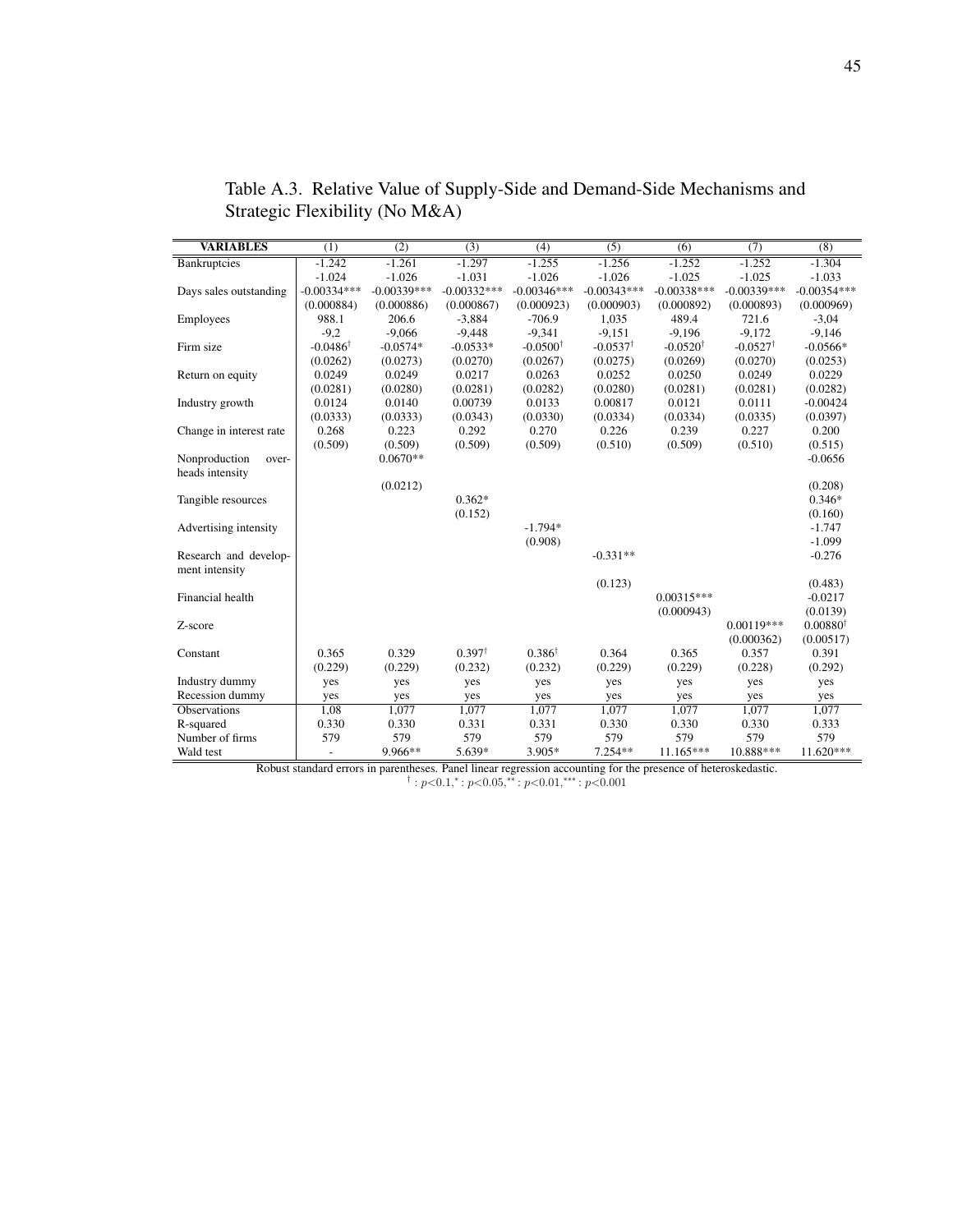| <b>VARIABLES</b>           | (1)                 | (2)                 | (3)          | (4)          | (5)          | (6)          |
|----------------------------|---------------------|---------------------|--------------|--------------|--------------|--------------|
| Days sales outstanding     | $-0.000271$         | $-0.000260$         | $0.000794*$  | $0.000793*$  | $0.00138***$ | $0.00137***$ |
|                            | (0.000262)          | (0.000257)          | (0.000343)   | (0.000342)   | (0.000403)   | (0.000402)   |
| Employees                  | $3,250**$           | 3,285**             | $2,673**$    | $2,673**$    | 560.4        | 548.1        |
|                            | $-1,06$             | $-1,071$            | $-1,026$     | $-1,026$     | $-1,011$     | $-1,013$     |
| Firm size                  | $-0.0386***$        | $-0.0390***$        | $-0.0352***$ | $-0.0352***$ | $-0.0333***$ | $-0.0329***$ |
|                            | (0.00400)           | (0.00396)           | (0.00431)    | (0.00433)    | (0.00456)    | (0.00453)    |
| acquisi-<br>Mergers<br>and | $0.0110***$         | $0.0115***$         | 0.00259      | 0.00260      | $-0.00981**$ | $-0.00999**$ |
| tions                      |                     |                     |              |              |              |              |
|                            | (0.00301)           | (0.00302)           | (0.00293)    | (0.00293)    | (0.00325)    | (0.00325)    |
| Return on equity           | $-0.0116$           | $-0.0120$           | 0.00319      | 0.00319      | $-0.00947$   | $-0.00928$   |
|                            | (0.00868)           | (0.00877)           | (0.00579)    | (0.00579)    | (0.00744)    | (0.00744)    |
| Industry growth            | $-0.0530^{\dagger}$ | $-0.0509^{\dagger}$ | $-0.00638$   | $-0.00638$   | $-0.0125$    | $-0.0133$    |
|                            | (0.0282)            | (0.0282)            | (0.0221)     | (0.0221)     | (0.0138)     | (0.0137)     |
| Change in interest rate    | 0.00223             | 0.0310              | 0.0131       | 0.0135       | 0.0226       | 0.0117       |
|                            | (0.0215)            | (0.0248)            | (0.0210)     | (0.0243)     | (0.0215)     | (0.0245)     |
| Crisis                     |                     | $0.0690**$          |              | 0.000948     |              | $-0.0259$    |
|                            |                     | (0.0265)            |              | (0.0282)     |              | (0.0270)     |
| Constant                   | $0.523***$          | 3.193               | $0.420***$   | 2.877        | 3.186        | $0.579***$   |
|                            | (0.106)             | $-2.062$            | (0.0553)     | $-1.962$     | $-2.270$     | (0.0622)     |
| Industry dummy             | yes                 | yes                 | yes          | yes          | yes          | yes          |
| <b>Observations</b>        | 10,2                | 10,204              | 9,229        | 9,229        | 8,328        | 8,328        |
| R-squared                  | 0.147               | 0.147               | 0.150        | 0.150        | 0.161        | 0.161        |
| Number of firms            | 1,02                | 1,02                | 917          | 917          | 820          | 820          |
| Wald test                  |                     | $6.774**$           |              | 0.001        |              | 0.920        |

<span id="page-54-0"></span>Table A.4. Effect of Recession on Industries Market Share Contemporaneously and Over Time (No Bankruptcy)

Standard error in parenthesis<br>
† :  $p < 0.1$ ,\* :  $p < 0.05$ ,\*\* :  $p < 0.01$ ,\*\*\* :  $p < 0.001$ 

Linear regressions with Panel-specific AR(1) correlation heteroskedastic.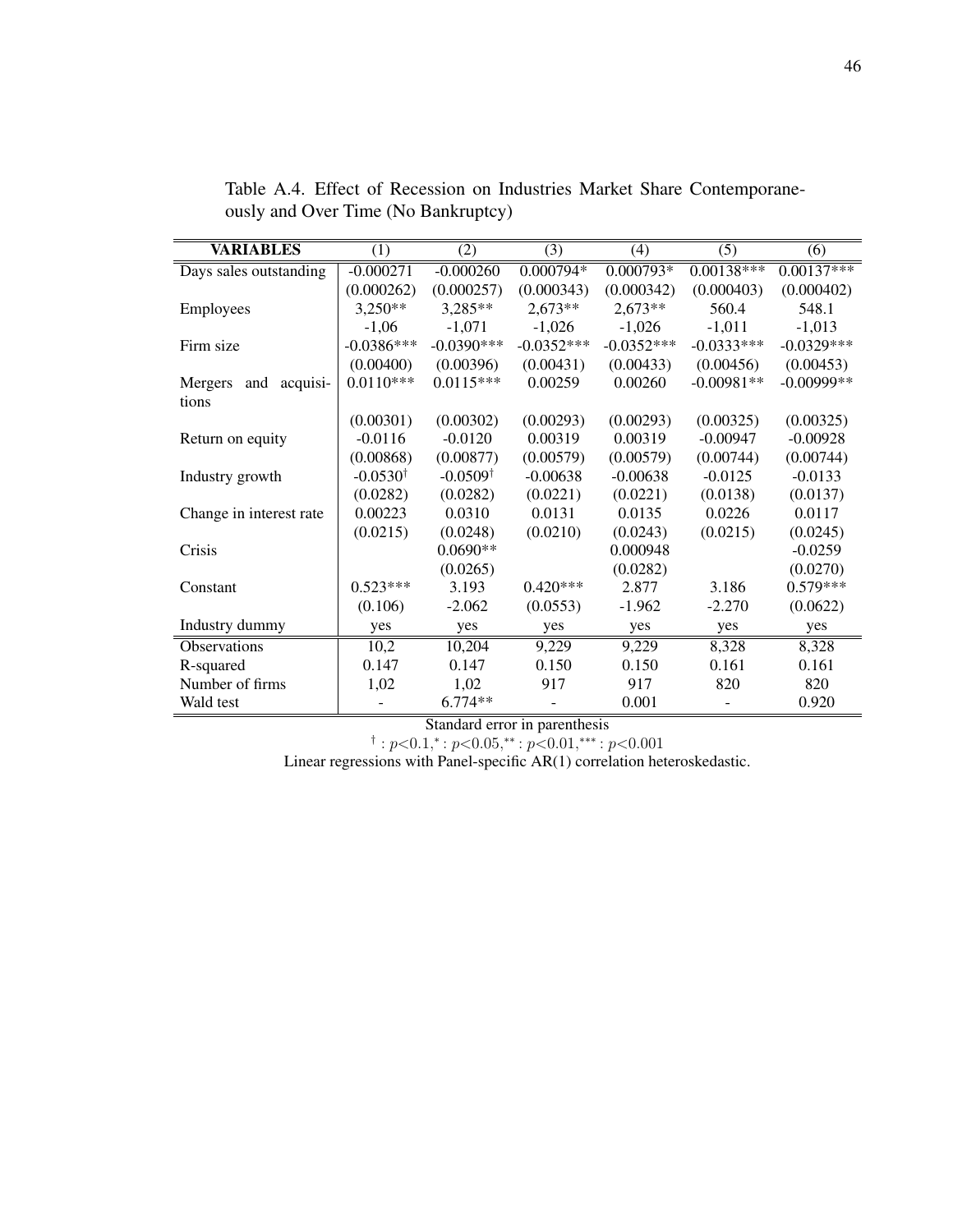| <b>VARIABLES</b>             | (1)                 | (2)            | (3)            | (4)            | (5)            | (6)            | O <sub>7</sub> | $\overline{(8)}$ |
|------------------------------|---------------------|----------------|----------------|----------------|----------------|----------------|----------------|------------------|
| Days sales outstanding       | $-0.00313***$       | $-0.00317***$  | $-0.00308***$  | $-0.00325***$  | $-0.00321***$  | $-0.00316***$  | $-0.00317***$  | $-0.00333***$    |
|                              | (0.000769)          | (0.000769)     | (0.000750)     | (0.000808)     | (0.000786)     | (0.000775)     | (0.000776)     | (0.000854)       |
| Employees                    | 5,445               | 4,817          | 586.1          | 3,654          | 5,489          | 5,039          | 5,263          | 2,009            |
|                              | $-9,1$              | $-8,942$       | $-9,014$       | $-9,078$       | $-9,044$       | $-9,055$       | $-9,044$       | $-8,821$         |
| Firm size                    | $-0.0484^{\dagger}$ | $-0.0563*$     | $-0.0534*$     | $-0.0499*$     | $-0.0532*$     | $-0.0515*$     | $-0.0524*$     | $-0.0546*$       |
|                              | (0.0247)            | (0.0258)       | (0.0254)       | (0.0252)       | (0.0259)       | (0.0253)       | (0.0254)       | (0.0245)         |
| acquisi-<br>Mergers and      | $0.0421***$         | $0.0428***$    | $0.0467***$    | $0.0419***$    | $0.0422***$    | $0.0424***$    | $0.0420***$    | $0.0413***$      |
| tions                        |                     |                |                |                |                |                |                |                  |
|                              | (0.0117)            | (0.0118)       | (0.0121)       | (0.0117)       | (0.0117)       | (0.0118)       | (0.0117)       | (0.0112)         |
| Return on equity             | 0.0157              | 0.0160         | 0.0159         | 0.0175         | 0.0163         | 0.0160         | 0.0159         | 0.0169           |
|                              | (0.0305)            | (0.0304)       | (0.0305)       | (0.0305)       | (0.0304)       | (0.0305)       | (0.0305)       | (0.0306)         |
| Industry growth              | 0.0223              | 0.0240         | 0.0180         | 0.0246         | 0.0187         | 0.0222         | 0.0213         | 0.00507          |
|                              | (0.0292)            | (0.0292)       | (0.0296)       | (0.0288)       | (0.0291)       | (0.0292)       | (0.0292)       | (0.0342)         |
| Change in interest rate      | $-0.0207$           | $-0.0593$      | 0.000740       | $-0.0179$      | $-0.0606$      | $-0.0469$      | $-0.0600$      | $-0.100$         |
|                              | (0.482)             | (0.483)        | (0.481)        | (0.481)        | (0.485)        | (0.483)        | (0.484)        | (0.485)          |
| Nonproduction<br>over-       |                     | $0.0609**$     |                |                |                |                |                | $-0.107$         |
| heads intensity              |                     |                |                |                |                |                |                |                  |
|                              |                     | (0.0202)       |                |                |                |                |                | (0.200)          |
| Tangible resources           |                     |                | $0.357**$      |                |                |                |                | $0.344*$         |
|                              |                     |                | (0.135)        |                |                |                |                | (0.142)          |
| Advertising intensity        |                     |                |                | $-1.845*$      |                |                |                | $-1.883*$        |
|                              |                     |                |                | (0.789)        |                |                |                | (0.960)          |
| Research and develop-        |                     |                |                |                | $-0.313**$     |                |                | $-0.295$         |
| ment intensity               |                     |                |                |                |                |                |                |                  |
|                              |                     |                |                |                | (0.117)        |                |                | (0.478)          |
| Financial health             |                     |                |                |                |                | $0.00295***$   |                | $-0.0265*$       |
|                              |                     |                |                |                |                | (0.000878)     |                | (0.0129)         |
| Z-score                      |                     |                |                |                |                |                | $0.00118***$   | $0.0110*$        |
|                              |                     |                |                |                |                |                | (0.000356)     | (0.00471)        |
| Constant                     | 0.209               | 0.176          | 0.239          | 0.231          | 0.207          | 0.208          | 0.200          | 0.241            |
|                              | (0.197)             | (0.198)        | (0.198)        | (0.199)        | (0.197)        | (0.197)        | (0.197)        | (0.250)          |
| Industry dummy               | yes                 | yes            | yes            | yes            | yes            | yes            | yes            | yes              |
| Recession dummy              | yes                 | yes            | yes            | yes            | yes            | yes            | yes            | ye               |
| Observations                 | 1,165<br>0.361      | 1,165<br>0.361 | 1,165<br>0.362 | 1.165<br>0.362 | 1,165<br>0.361 | 1,165<br>0.361 | 1,165<br>0.362 | 1,165<br>0.365   |
| R-squared<br>Number of firms | 594                 | 594            | 594            | 594            | 594            | 594            | 594            | 594              |
|                              |                     |                |                |                |                |                |                |                  |
| Wald test                    | $\overline{a}$      | 9.093**        | $6.990**$      | 5.468*         | $7.105**$      | 11.292***      | 10.978***      | 13.612*          |

<span id="page-55-0"></span>Table A.5. Relative Value of the Supply-Side and Demand-Side Mechanisms and Strategic Flexibility (No Bankruptcy)

Robust standard errors in parentheses. Panel linear regression accounting for the presence of heteroskedastic.<br>
<sup>†</sup> :  $p < 0.1,$ \* :  $p < 0.05,$ \*\* :  $p < 0.01,$ \*\*\* :  $p < 0.001$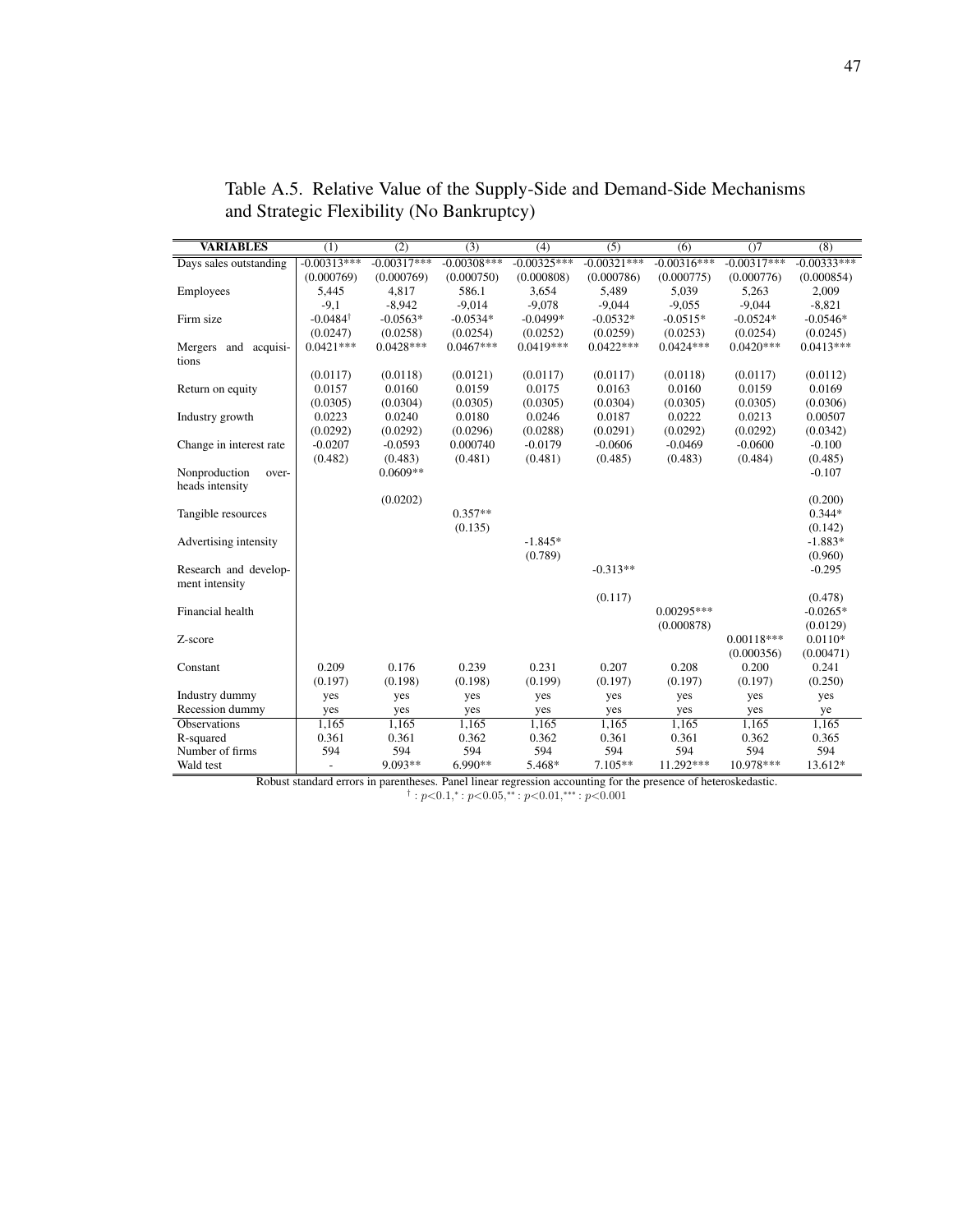| <b>VARIABLES</b>         | (1)                  | (2)                 | (3)                 | (4)                 | (5)           | (6)           |
|--------------------------|----------------------|---------------------|---------------------|---------------------|---------------|---------------|
| <b>Bankruptcies</b>      | $-0.0584$            | $-0.0584$           | 0.0185              | 0.0187              | $-0.262$      | $-0.262$      |
|                          | (0.124)              | (0.124)             | (0.0897)            | (0.0898)            | (0.177)       | (0.177)       |
| Days sales outstanding   | $-0.000504***$       | $-0.000503$ ***     | $0.00101***$        | $0.00101***$        | $0.000230*$   | $0.000230*$   |
|                          | $(9.37e-05)$         | $(9.37e-05)$        | (0.000108)          | (0.000108)          | $9.95e-0.5$   | $(9.95e-05)$  |
| Employees                | 4,922***             | 4,922***            | $2,189***$          | $2,189***$          | $1,019***$    | $1,019***$    |
|                          | (310.6)              | (310.6)             | (313.1)             | (313.0)             | (293.2)       | (293.3)       |
| Firm size                | $-0.0432***$         | $-0.0433***$        | $-0.0525***$        | $-0.0526***$        | $-0.0454***$  | $-0.0452***$  |
|                          | (0.00268)            | (0.00268)           | (0.00318)           | (0.00318)           | (0.00332)     | (0.00331)     |
| Mergers and acquisitions | 0.00919***           | $0.00927***$        | $0.00321^{\dagger}$ | $0.00329^{\dagger}$ | $-0.00772***$ | $-0.00777***$ |
|                          | (0.00173)            | (0.00173)           | (0.00175)           | (0.00175)           | (0.00172)     | (0.00172)     |
| Return on equity         | $-0.00998^{\dagger}$ | $-0.0100^{\dagger}$ | 0.00293             | 0.00292             | $-0.00655$    | $-0.00658$    |
|                          | (0.00562)            | (0.00563)           | (0.00562)           | (0.00562)           | (0.00673)     | (0.00673)     |
| Industry growth          | $-0.0242$            | $-0.0244$           | 0.00329             | 0.00319             | $-0.00229$    | $-0.00222$    |
|                          | (0.0201)             | (0.0201)            | (0.0191)            | (0.0191)            | (0.0172)      | (0.0172)      |
| Change in interest rate  | 0.0109               | $0.0196^{\dagger}$  | 0.0124              | 0.0185              | 0.0136        | 0.00786       |
|                          | (0.0111)             | (0.0116)            | (0.0116)            | (0.0119)            | (0.0121)      | (0.0125)      |
| Crisis                   |                      | $0.0212^{\dagger}$  |                     | 0.0147              |               | $-0.0142$     |
|                          |                      | (0.0124)            |                     | (0.0127)            |               | (0.0128)      |
| Constant                 | $0.249***$           | $0.250***$          | 0.135               | $0.470***$          | $0.798***$    | $0.797***$    |
|                          | (0.0207)             | (0.0201)            | (0.0857)            | (0.0254)            | (0.0242)      | (0.0243)      |
| Industry dummy           | yes                  | yes                 | yes                 | yes                 | yes           | yes           |
| <b>Observations</b>      | 41,71                | 41,706              | 37,611              | 37,611              | 33,956        | 33,956        |
| R-squared                | 0.241                | 0.241               | 0.195               | 0.195               | 0.149         | 0.149         |
| Number of firms          | 4,112                | 4,112               | 3,68                | 3,68                | 3,313         | 3,313         |
| Wald test                |                      | $2.958^{\dagger}$   |                     | 1.342               |               | 1.236         |

<span id="page-56-0"></span>Table A.6. Effect of Recession on Industries Market Share Contemporaneously and Over Time (Easing Sub-Industries Restriction)

Standard error in parenthesis

 $\dagger$ :  $p<0.1$ ,\*:  $p<0.05$ ,\*\*:  $p<0.01$ ,\*\*\*:  $p<0.001$ 

Linear regressions with Panel-specific AR(1) correlation heteroskedastic.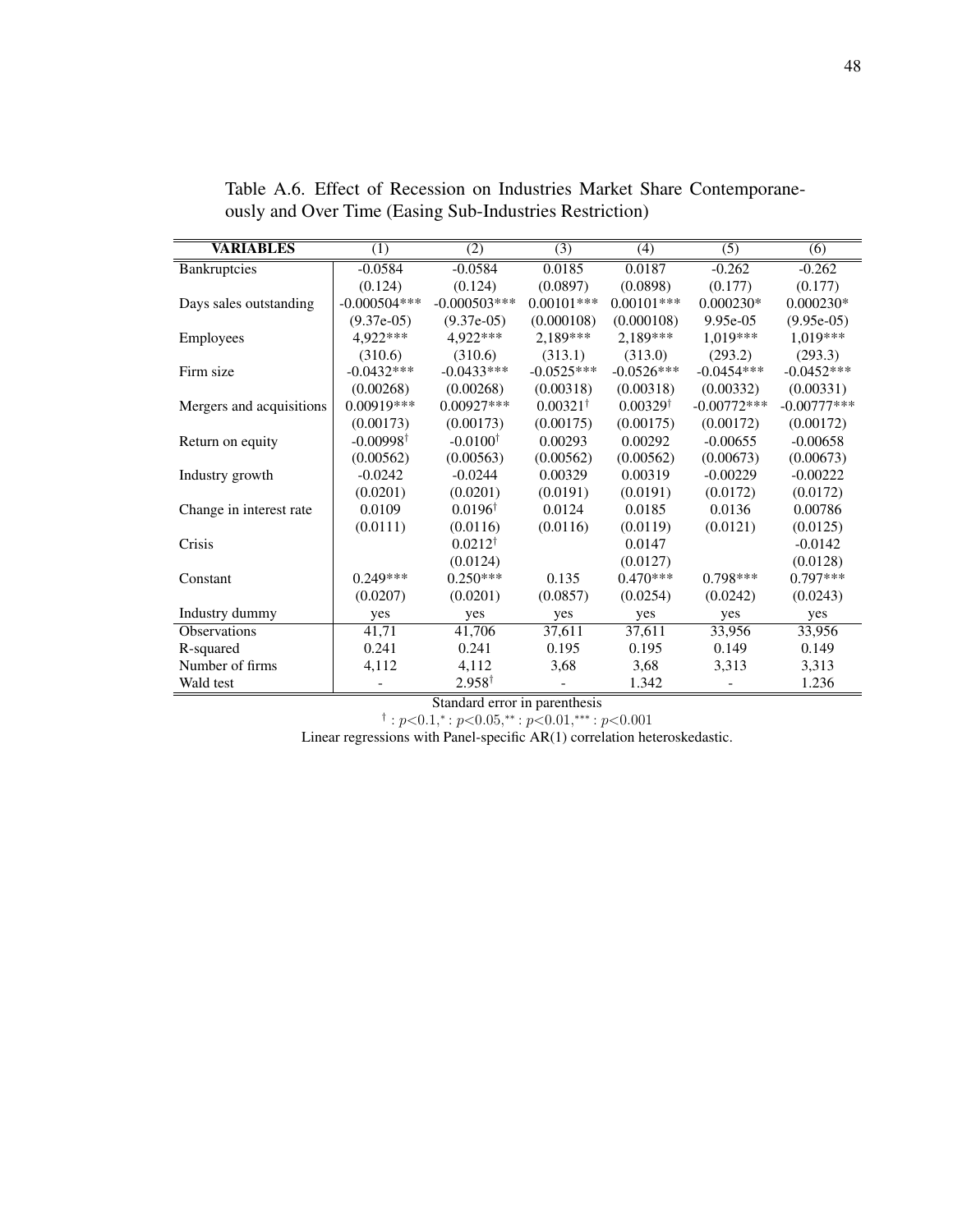| <b>VARIABLES</b>        | (1)                      | (2)                | $\overline{(3)}$ | (4)                | (5)           | (6)           | (7)           | $\overline{(8)}$ |
|-------------------------|--------------------------|--------------------|------------------|--------------------|---------------|---------------|---------------|------------------|
| Bankruptcies            | $-0.951$                 | $-0.958$           | $-0.953$         | $-0.953$           | $-0.950$      | $-0.956$      | $-0.956$      | $-0.975$         |
|                         | (0.726)                  | (0.726)            | (0.726)          | (0.726)            | (0.726)       | (0.726)       | (0.726)       | (0.726)          |
| Days sales outstanding  | $-0.00172***$            | $-0.00171***$      | $-0.00172***$    | $-0.00173***$      | $-0.00172***$ | $-0.00172***$ | $-0.00171***$ | $-0.00170***$    |
|                         | (0.000229)               | (0.000231)         | (0.000230)       | (0.000231)         | (0.000222)    | (0.000229)    | (0.000229)    | (0.000229)       |
| Employees               | 2,189                    | $2.314^{\dagger}$  | 991.3            | 2,152              | 1.728         | 2,187         | 2,257         | 411.7            |
|                         | $-1,377$                 | $-1,357$           | $-2.075$         | $-1,369$           | $-1,358$      | $-1,372$      | $-1,374$      | $-2,153$         |
| Firm size               | $-0.0175**$              | $-0.0211**$        | $-0.0181**$      | $-0.0176**$        | $-0.0142*$    | $-0.0182**$   | $-0.0194**$   | $-0.0227***$     |
|                         | (0.00636)                | (0.00643)          | (0.00646)        | (0.00638)          | (0.00641)     | (0.00640)     | (0.00645)     | (0.00672)        |
| Mergers and acquisi-    | $0.0180***$              | $0.0182***$        | $0.0184***$      | $0.0179***$        | $0.0180***$   | $0.0181***$   | $0.0180***$   | $0.0186***$      |
| tions                   |                          |                    |                  |                    |               |               |               |                  |
|                         | (0.00402)                | (0.00402)          | (0.00396)        | (0.00401)          | (0.00403)     | (0.00402)     | (0.00400)     | (0.00389)        |
| Return on equity        | 0.0179                   | 0.0180             | 0.0166           | 0.0179             | 0.0184        | 0.0181        | 0.0181        | 0.0189           |
|                         | (0.0166)                 | (0.0166)           | (0.0170)         | (0.0166)           | (0.0168)      | (0.0167)      | (0.0166)      | (0.0175)         |
| Industry growth         | $-0.000814$              | $-0.000447$        | $-0.000362$      | $-0.000877$        | $-0.000409$   | $-0.000773$   | $-0.000778$   | 0.00167          |
|                         | (0.0123)                 | (0.0123)           | (0.0124)         | (0.0123)           | (0.0125)      | (0.0123)      | (0.0122)      | (0.0128)         |
| Change in interest rate | $-0.190$                 | $-0.202$           | $-0.180$         | $-0.189$           | $-0.174$      | $-0.195$      | $-0.207$      | $-0.201$         |
|                         | (0.152)                  | (0.151)            | (0.158)          | (0.152)            | (0.150)       | (0.152)       | (0.151)       | (0.153)          |
| Nonproduction<br>over-  |                          | $0.0350^{\dagger}$ |                  |                    |               |               |               | 0.101            |
| heads intensity         |                          |                    |                  |                    |               |               |               |                  |
|                         |                          | (0.0187)           |                  |                    |               |               |               | (0.0679)         |
| Tangible resources      |                          |                    | 0.0420           |                    |               |               |               | 0.0376           |
|                         |                          |                    | (0.0659)         |                    |               |               |               | (0.0636)         |
| Advertising intensity   |                          |                    |                  | $-0.402^{\dagger}$ |               |               |               | $-0.191$         |
|                         |                          |                    |                  | (0.208)            |               |               |               | (0.203)          |
| Research and develop-   |                          |                    |                  |                    | 0.218         |               |               | 0.552            |
| ment intensity          |                          |                    |                  |                    |               |               |               |                  |
|                         |                          |                    |                  |                    | (0.222)       |               |               | (0.350)          |
| Financial health        |                          |                    |                  |                    |               | $0.00261*$    |               | $-0.00235$       |
|                         |                          |                    |                  |                    |               | (0.00105)     |               | (0.00294)        |
| Z-score                 |                          |                    |                  |                    |               |               | $0.000956**$  | 0.00168          |
|                         |                          |                    |                  |                    |               |               | (0.000346)    | (0.00106)        |
| Constant                | $-0.115**$               | $-0.136***$        | $-0.105**$       | $-0.112**$         | $-0.113**$    | $-0.115**$    | $-0.117**$    | $-0.160***$      |
|                         | (0.0356)                 | (0.0375)           | (0.0382)         | (0.0354)           | (0.0360)      | (0.0356)      | (0.0357)      | (0.0479)         |
| Industry dummy          | yes                      | yes                | yes              | yes                | yes           | yes           | yes           | yes              |
| Recession dummy         | yes                      | yes                | yes              | yes                | yes           | yes           | yes           | yes              |
| <b>Observations</b>     | 4,705                    | 4,705              | 4,705            | 4,705              | 4,705         | 4,705         | 4,705         | 4,705            |
| R-squared               | 0.273                    | 0.273              | 0.274            | 0.273              | 0.274         | 0.273         | 0.273         | 0.277            |
| Number of firms         | 2,36                     | 2,36               | 2,36             | 2,36               | 2,36          | 2,36          | 2,36          | 2,36             |
| Wald test               | $\overline{\phantom{a}}$ | $3.512^{\dagger}$  | 0.406            | 3.740 <sup>†</sup> | 0.959         | $6.223*$      | 7.622**       | 18.142**         |
|                         |                          |                    |                  |                    |               |               |               |                  |

<span id="page-57-0"></span>Table A.7. Relative Value of Supply-Side and Demand-Side Mechanisms and Strategic Flexibility (Easing Sub-Industries Restriction)

Robust standard errors in parentheses. Panel linear regression accounting for the presence of heteroskedastic.<br>
† :  $p$ <0.1,\* :  $p$ <0.05,\*\* :  $p$ <0.01,\*\*\* :  $p$ <0.001